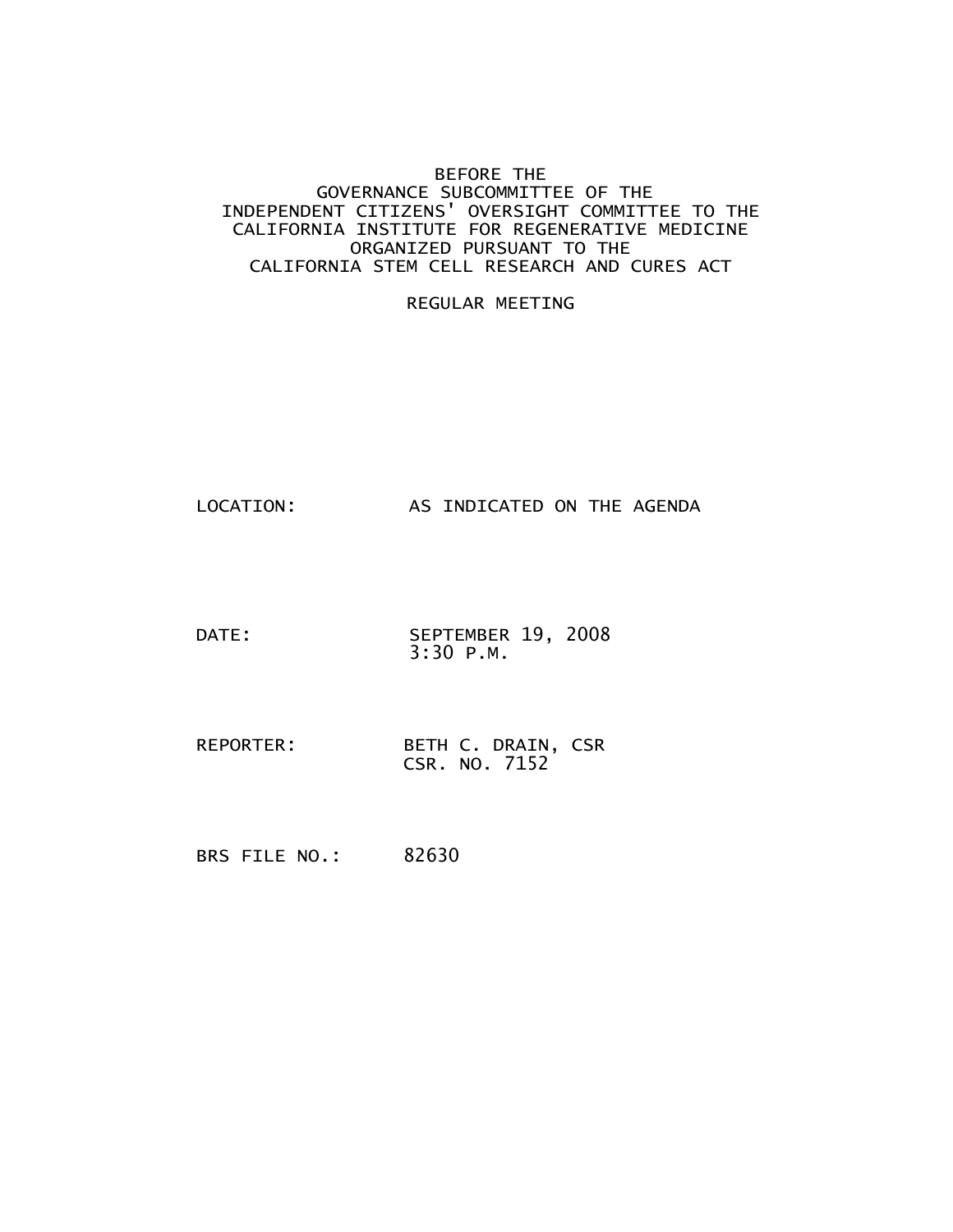#### I N D E X

| TTFM                                                                                                                                                                                                   | PAGE NO. |
|--------------------------------------------------------------------------------------------------------------------------------------------------------------------------------------------------------|----------|
| CALL TO ORDER                                                                                                                                                                                          | 3        |
| ROLL CALL                                                                                                                                                                                              | հ        |
| CONSIDERATION OF KEY ICOC MEETING POLICIES,<br>INCLUDING BUT NOT LIMITED TO, MODIFICATION<br>OF THE ICOC BYLAWS TO PERMIT LIMITED<br>PARTICIPATION IN BOARD MEETINGS BY TELEPHONE<br>OR TELECONFERENCE |          |
| UPDATE REPORTS ON CONTRACTS AND<br><b>INTERAGENCY AGREEMENTS</b>                                                                                                                                       | 31       |
| <b>ADJOURNMENT</b>                                                                                                                                                                                     | 58       |

2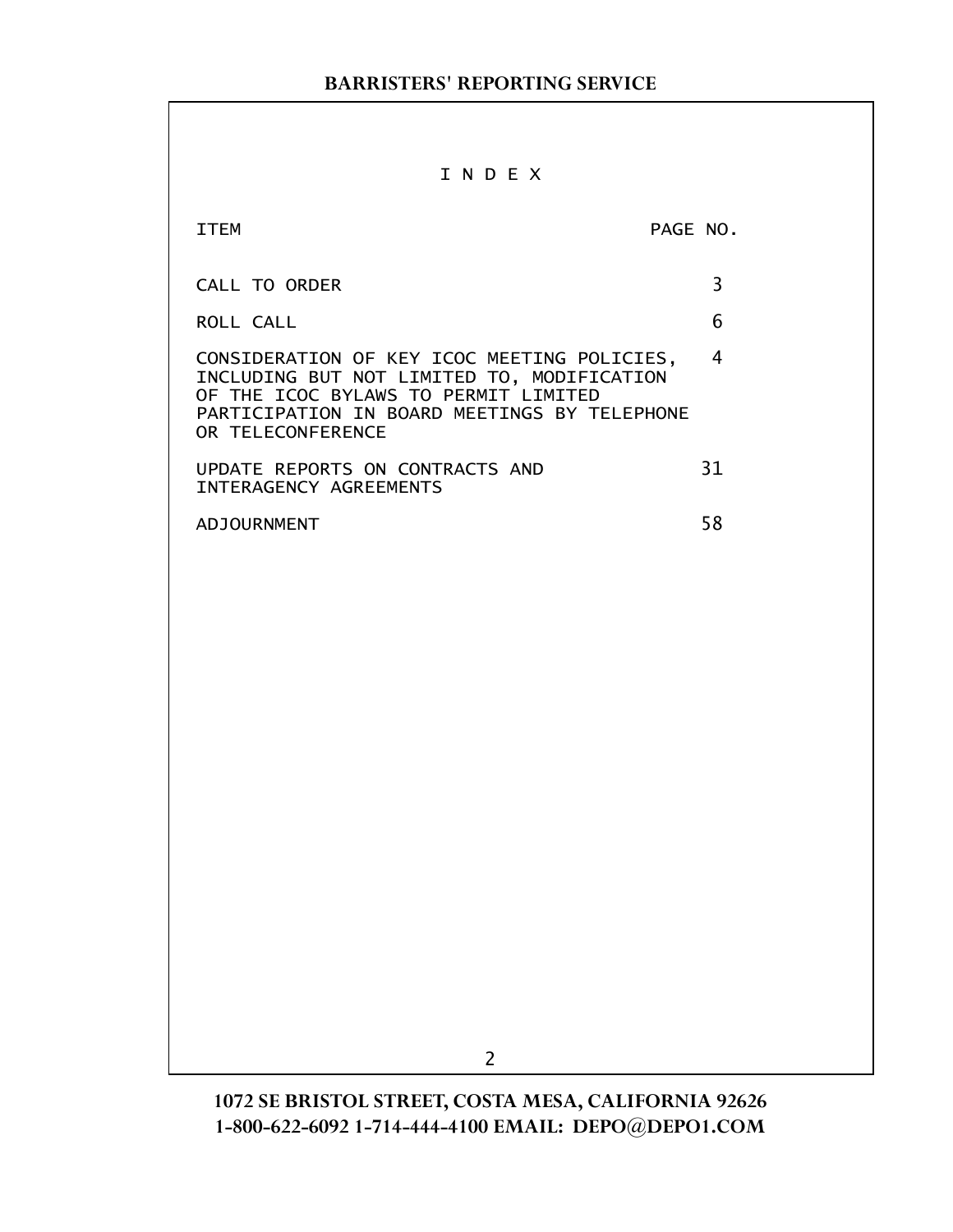| $\mathbf{1}$ | GOVERNANCE SUBCOMMITTEE, FRIDAY, SEPTEMBER 19, 2008 |
|--------------|-----------------------------------------------------|
| 2            | $3:30$ P.M.                                         |
| 3            |                                                     |
| 4            | CHAIRPERSON LANSING: SO WITH THAT SAID              |
| 5            | AND THANK YOU, BOB AND EVERYBODY ELSE. I WANT TO    |
| 6            | WELCOME YOU TO THIS MEETING OF THE GOVERNANCE       |
| 7            | SUBCOMMITTEE OF THE ICOC. AND WE MAY NOT HAVE       |
| 8            | PARTICIPANTS IN ALL FIVE LOCATIONS AT THE MOMENT,   |
| 9            | BUT WE'RE HERE IN L.A. AND I JUST WANT TO KNOW      |
| 10           | OBVIOUSLY CIRM IN SAN FRANCISCO?                    |
| 11           | MS. KING: WE ARE HERE.                              |
| 12           | CHAIRPERSON LANSING: DAVIS?                         |
| 13           | DR. POMEROY: YES.                                   |
| 14           | CHAIRPERSON LANSING: CONNECT?                       |
| 15           | MR. ROTH: I AM HERE.                                |
| 16           | CHAIRPERSON LANSING: THE FOUNDATION,                |
| $17 \,$      | WE'RE HERE. STANFORD?                               |
| 18           | MS. KING: YOU KNOW WHAT. DR. PIZZO WON'T            |
| 19           | BE JOINING TILL ABOUT 4:30, SO WE DON'T YET HAVE    |
| 20           | STANFORD.                                           |
| 21           | CHAIRPERSON LANSING: OKAY. I WANT TO                |
| 22           | THANK YOU FOR PARTICIPATING IN THIS CALL. AND,      |
| 23           | MELISSA, DO YOU WANT TO CALL THE ROLL OFFICIALLY    |
| 24           | THEN?                                               |
| 25           | MS. KING: YES. BOB KLEIN.                           |
|              | 3                                                   |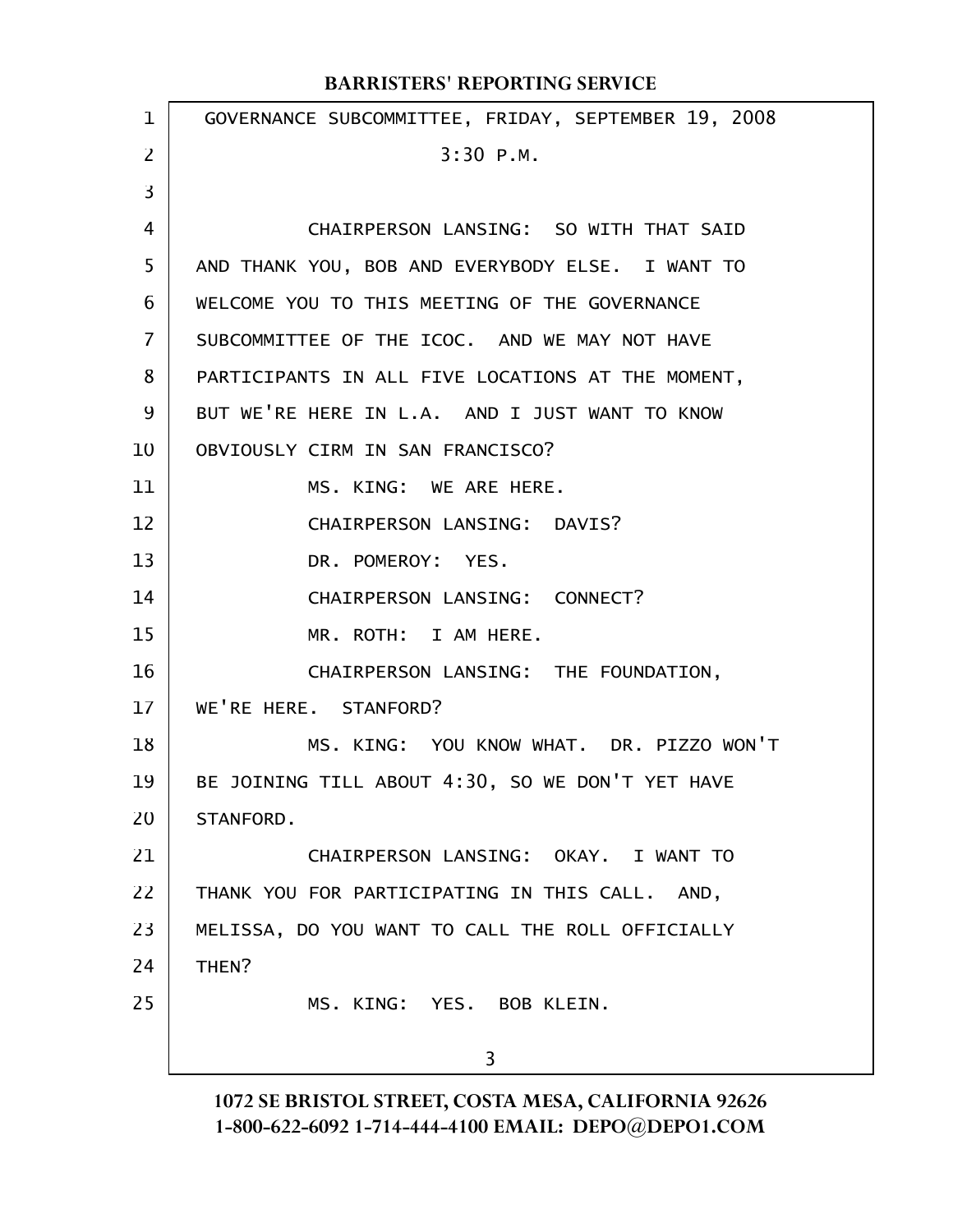|    | <b>BARRISTERS' REPORTING SERVICE</b>                 |
|----|------------------------------------------------------|
| 1  | MR. KLEIN: YES.                                      |
| 2  | MS. KING: SHERRY LANSING.                            |
| 3  | CHAIRPERSON LANSING: HERE.                           |
| 4  | MS. KING: PHIL PIZZO. CLAIRE POMEROY.                |
| 5  | DR. POMEROY: HERE.                                   |
| 6  | MS. KING: JOHN READ. DUANE ROTH.                     |
| 7  | MR. ROTH: HERE.                                      |
| 8  | MS. KING: JEFF SHEEHY.                               |
| 9  | MR. SHEEHY: HERE.                                    |
| 10 | MS. KING: OSWALD STEWARD.                            |
| 11 | AS YOU KNOW, SHERRY, WE DON'T HAVE A                 |
| 12 | QUORUM, BUT, LIKE YOU SAID, WE DON'T NECESSARILY     |
| 13 | NEED ONE ANYWAY AS THIS IS A DISCUSSION MEETING      |
| 14 | ONLY.                                                |
| 15 | CHAIRPERSON LANSING: IT IS ONLY A                    |
| 16 | DISCUSSION MEETING, AND I THINK WE CAN PROCEED AHEAD |
| 17 | ONTO AGENDA ITEM NO. 3, WHICH IS A CONSIDERATION OF  |
| 18 | THE POLICIES REGARDING OUR ICOC MEETINGS.            |
| 19 | AND MANY OF US HAVE HAD THE OPPORTUNITY TO           |
| 20 | TALK ABOUT THIS IN THE PAST AT THE LAST ICOC         |
| 21 | MEETING. AND AT THAT TIME WE DECIDED TO HAVE THE     |
| 22 | GOVERNANCE SUBCOMMITTEE ADDRESS THE NEED TO LOOK AT  |
| 23 | OUR MEETING POLICIES, SPECIFICALLY FOR FULL ICOC     |
| 24 | MEETINGS. AND WE WANTED TO SEE WHAT WE COULD DO TO   |
| 25 | CONTINUE GETTING OUR JOB DONE WHILE TAKING PERHAPS   |
|    |                                                      |

4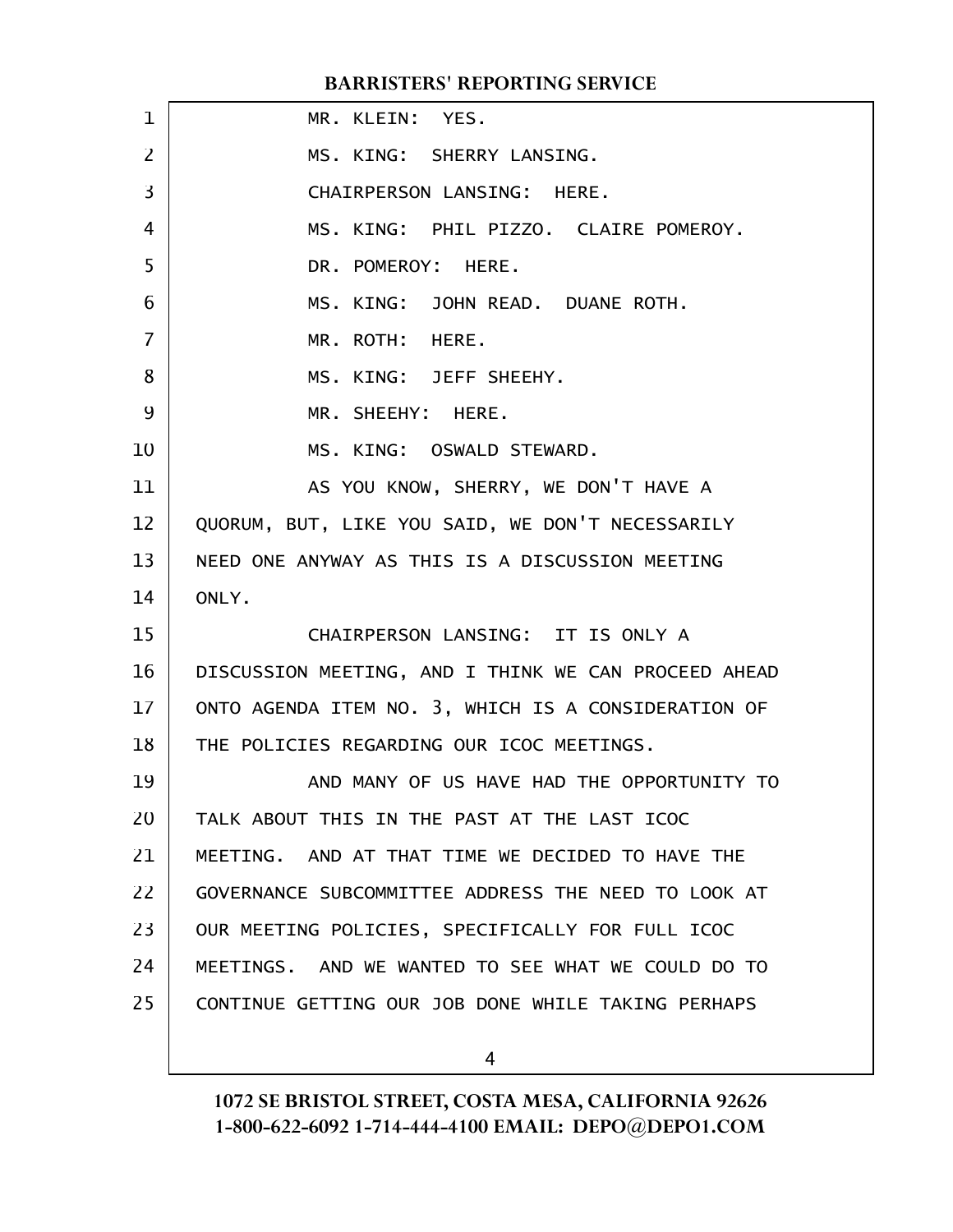| $\mathbf 1$ | SOME OF THE QUORUM PRESSURE OFF OF MEMBERS AND       |
|-------------|------------------------------------------------------|
| 2           | STAFF.                                               |
| 3           | AS MOST OF YOU KNOW, WE HAVE AN EXTREMELY            |
| 4           | HIGH QUORUM THRESHOLD, WHICH HAS ITS MERIT, BUT IT   |
| 5           | CONTINUES TO CHALLENGE US AS WE CONTINUE TO HAVE SO  |
| 6           | MANY ONE- AND TWO-DAY-LONG BOARD MEETINGS. AND AT    |
| 7           | THOSE MEETINGS A QUORUM MUST BE PRESENT IN PERSON IN |
| 8           | ORDER TO GET OUR BOARD MEETING DONE.                 |
| 9           | SO WITH THAT IN MIND, I ASKED JAMES                  |
| 10          | HARRISON TO DRAFT SOMETHING FOR US, AND YOU HAVE     |
| 11          | THAT DRAFT IN FRONT OF YOU, AND IT'S LABELED ITEM    |
| 12          | NO. 3. AND IF YOU CAN SEE IN THE DOCUMENT, AS ICOC   |
| 13          | MEMBERS, WE HAVE HAD SINCE OUR VERY FIRST ICOC       |
| 14          | MEETING IN DECEMBER 2004 A TOTAL OF 112 FULL ICOC    |
| 15          | AND SUBCOMMITTEE MEETINGS WHICH WERE ALL HELD IN     |
| 16          | PUBLIC.                                              |
| 17          | AND I HAVE TO SAY AN EXTRAORDINARY THANK             |
| 18          | YOU TO ALL OF MY COLLEAGUES BECAUSE I THINK THEY'VE  |
| 19          | DONE AN EXTRAORDINARY JOB IN ATTENDING THESE         |
| 20          | MEETINGS. AND I SPEAK, I THINK, FOR ALL OF US WHEN   |
| 21          | I SAY HAPPILY AND WILLINGLY MANY OF US HAVE PUT      |
| 22          | ASIDE OTHER WORK AND PARTS OF OUR LIVES TO SIT       |
| 23          | THROUGH THESE MEETINGS. IT HAS BEEN A PLEASURE, SO   |
| 24          | NOBODY IS COMPLAINING ABOUT THIS. WE'RE PROUD OF     |
| 25          | THE WORK THAT WE'VE DONE, AND WE WILL CONTINUE TO DO |
|             |                                                      |

5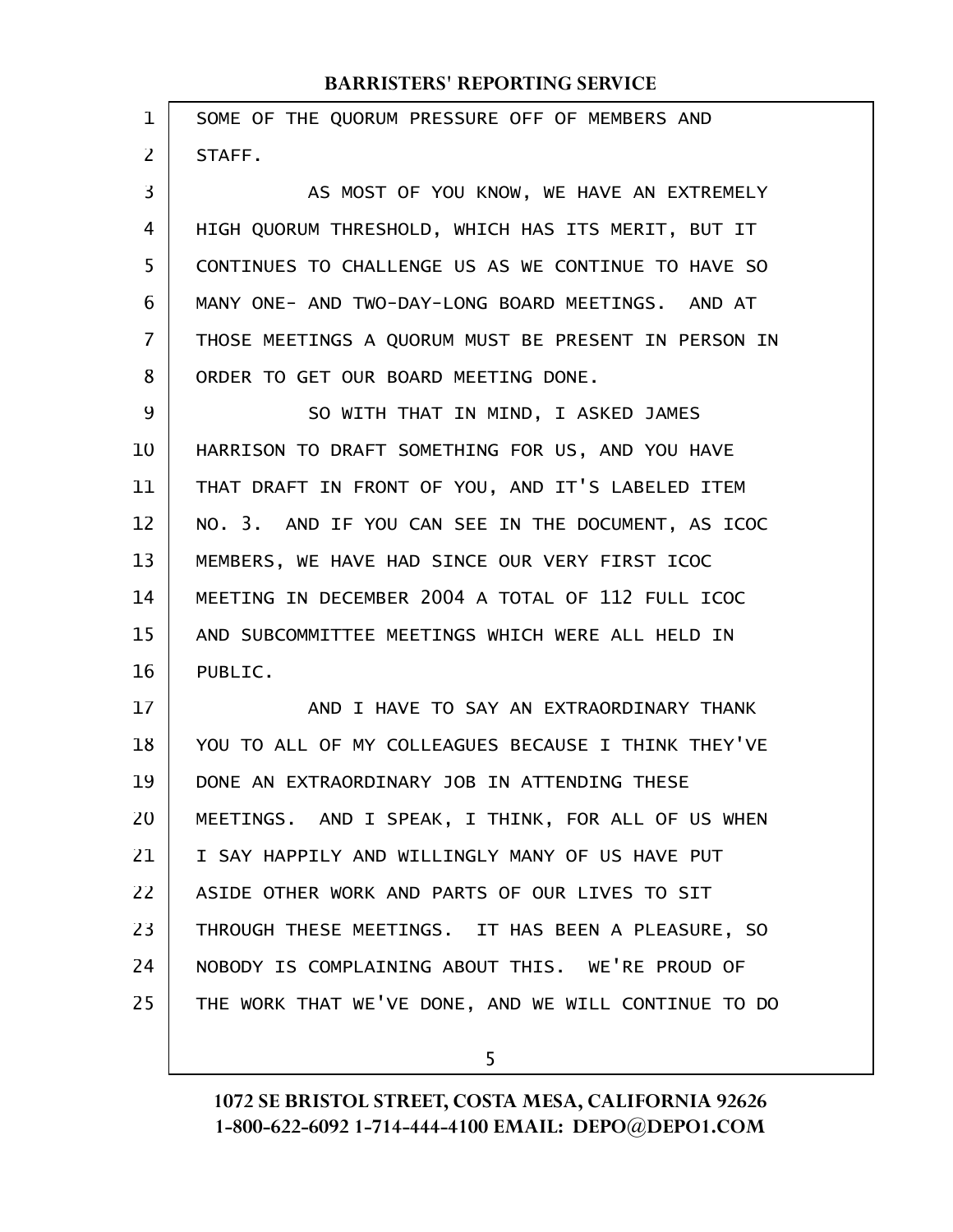| 1  | SO; BUT I THINK, AS ANY ORGANIZATION, WE'RE AT A     |
|----|------------------------------------------------------|
| 2  | DIFFERENT POINT IN OUR ORGANIZATIONAL HISTORY.       |
| 3  | SO I THINK IT'S NOW TIME TO ADDRESS HOW              |
| 4  | POSSIBLY TO MAKE THINGS WORK EVEN SMOOTHER WITH ALL  |
| 5  | THE TIME DEMANDS ON OUR MEMBERS TO PARTICIPATE IN    |
| 6  | THIS IN-PERSON SITUATION AT ICOC MEETINGS, WHICH,    |
| 7  | UNLIKE SUBCOMMITTEE MEETINGS, MEMBERS HAVE NOT THUS  |
| 8  | FAR BEEN ABLE TO JOIN BY PHONE. SO WE DO NOT HAVE    |
| 9  | THE RIGHT TO JOIN BY PHONE.                          |
| 10 | AND SO AT OUR LAST BOARD MEETING, WE                 |
| 11 | DECIDED WE WOULD LOOK AT SOME OF THE OPTIONS THAT    |
| 12 | MIGHT BE POSSIBLE FOR US. AND I'D LIKE TO ASK JAMES  |
| 13 | TO WALK US THROUGH THE DOCUMENT THAT YOU HAVE IN     |
| 14 | FRONT OF YOU. AND AFTER WE WALK THROUGH THE          |
| 15 | DOCUMENT, I'M GOING TO OPEN IT UP TO WHAT I HOPE     |
| 16 | WILL BE A HEALTHY DISCUSSION. AND AGAIN, WE ARE NOT  |
| 17 | GOING TO REACH A CONCLUSION TODAY. WE'RE JUST GOING  |
| 18 | TO GET EVERYBODY'S THOUGHTS, WE'RE GOING TO REVISIT  |
| 19 | IT, AND CONTINUE TO WORK ON IT, AND BRING IT BACK TO |
| 20 | THE ICOC SHOULD WE DECIDE IN DECEMBER.               |
| 21 | SO WITH THAT SAID, JAMES, I'D LIKE TO TURN           |
| 22 | IT OVER TO YOU.                                      |
| 23 | MR. HARRISON: THANKS, SHERRY. AS YOU SEE             |
| 24 | IN THE DOCUMENT IN FRONT OF YOU, THE PROPOSED POLICY |
| 25 | RECOGNIZES THE IMPORTANCE OF MEMBERS ATTENDING AS    |
|    | 6                                                    |
|    |                                                      |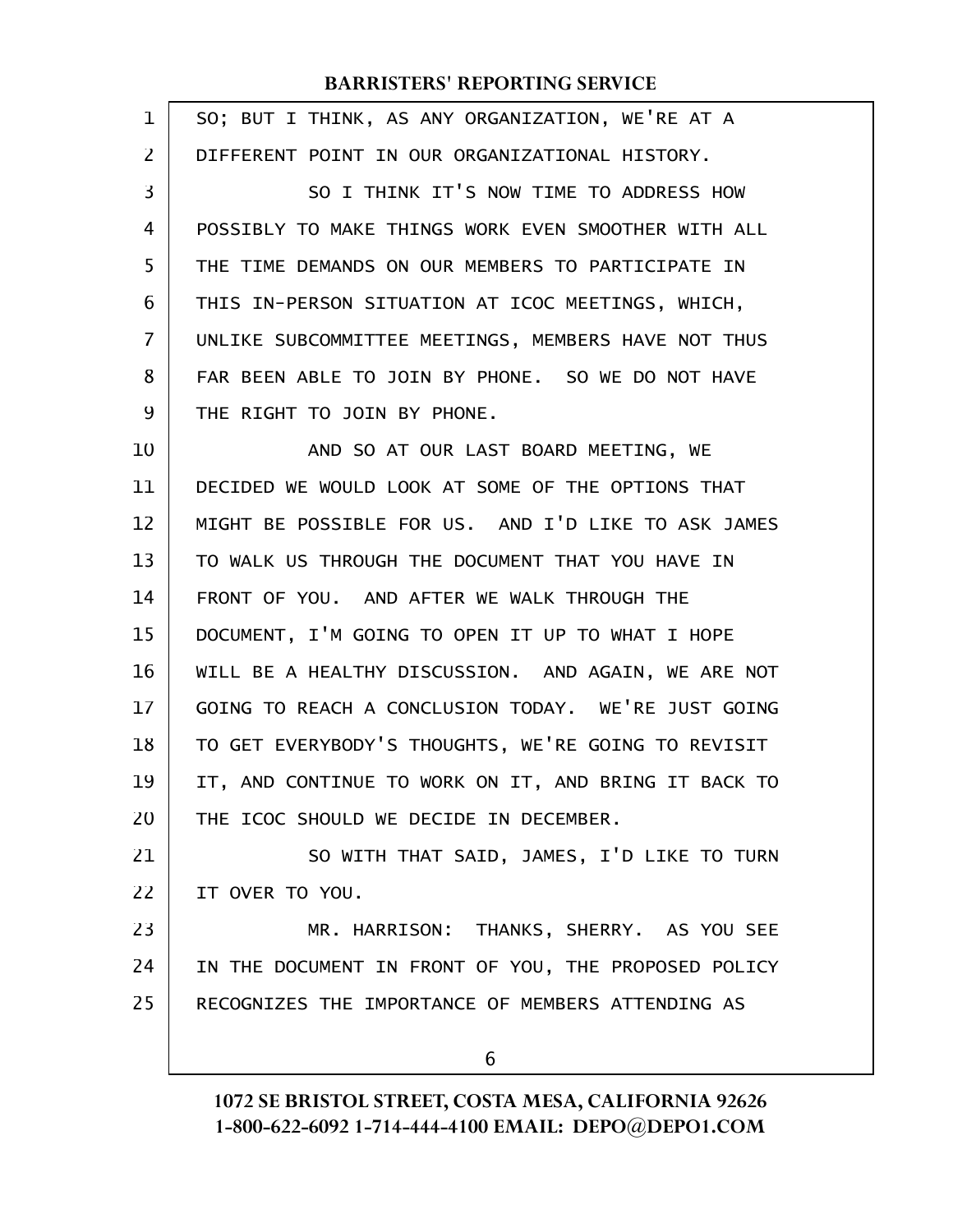| 1  | MANY ICOC MEETINGS AND SUBCOMMITTEE MEETINGS AS      |
|----|------------------------------------------------------|
| 2  | POSSIBLE. BUT AT THE SAME TIME WE RECOGNIZE THAT     |
| 3  | THE MEMBERS OF THE ICOC ARE VERY BUSY INDIVIDUALS.   |
| 4  | AND THAT FROM TIME TO TIME CIRCUMSTANCES BEYOND      |
| 5  | THEIR CONTROL, PERSONAL OR OTHERWISE, WILL PREVENT   |
| 6  | THEM FROM PARTICIPATING IN MEETINGS.                 |
| 7  | AND ONE OF THE THINGS THAT MEMBERS HAVE              |
| 8  | DONE AND THAT WE WOULD CONTINUE TO REQUEST AND       |
| 9  | INCORPORATE INTO THIS POLICY WOULD BE TO PROVIDE THE |
| 10 | EXECUTIVE DIRECTOR OF THE BOARD, MELISSA KING, WITH  |
| 11 | NOTICE AS SOON AS IS POSSIBLE IF A MEMBER IS GOING   |
| 12 | TO BE UNABLE TO ATTEND A MEETING SO THAT WE CAN MAKE |
| 13 | EFFORTS TO ENSURE THAT WE HAVE A QUORUM AT THE       |
| 14 | MEETING IN ORDER TO GET THE WORK DONE.               |
| 15 | WE WOULD ALSO ENCOURAGE MEMBERS THROUGH              |
| 16 | THIS POLICY WHO HAVE THE POWER TO APPOINT AN         |
| 17 | ALTERNATE TO DO SO. AND MELISSA AND I HAVE BEEN      |
| 18 | WORKING WITH ALL OF THOSE MEMBERS IN AN EFFORT TO    |
| 19 | ENSURE THAT EACH MEMBER WHO HAS THE POWER TO APPOINT |
| 20 | AN ALTERNATE HAS DONE SO.                            |
| 21 | AS SHERRY POINTED OUT, THE ICOC BYLAWS               |
| 22 | TODAY REQUIRE THAT FULL ICOC MEETINGS BE ATTENDED BY |
| 23 | ALL MEMBERS IN PERSON. AS YOU KNOW, SUBCOMMITTEES    |
| 24 | LIKE THIS ONE HAVE PERMITTED ATTENDANCE BY           |
| 25 | TELECONFERENCE, BUT WE HAVE NOT DONE SO FOR THE      |
|    | 7                                                    |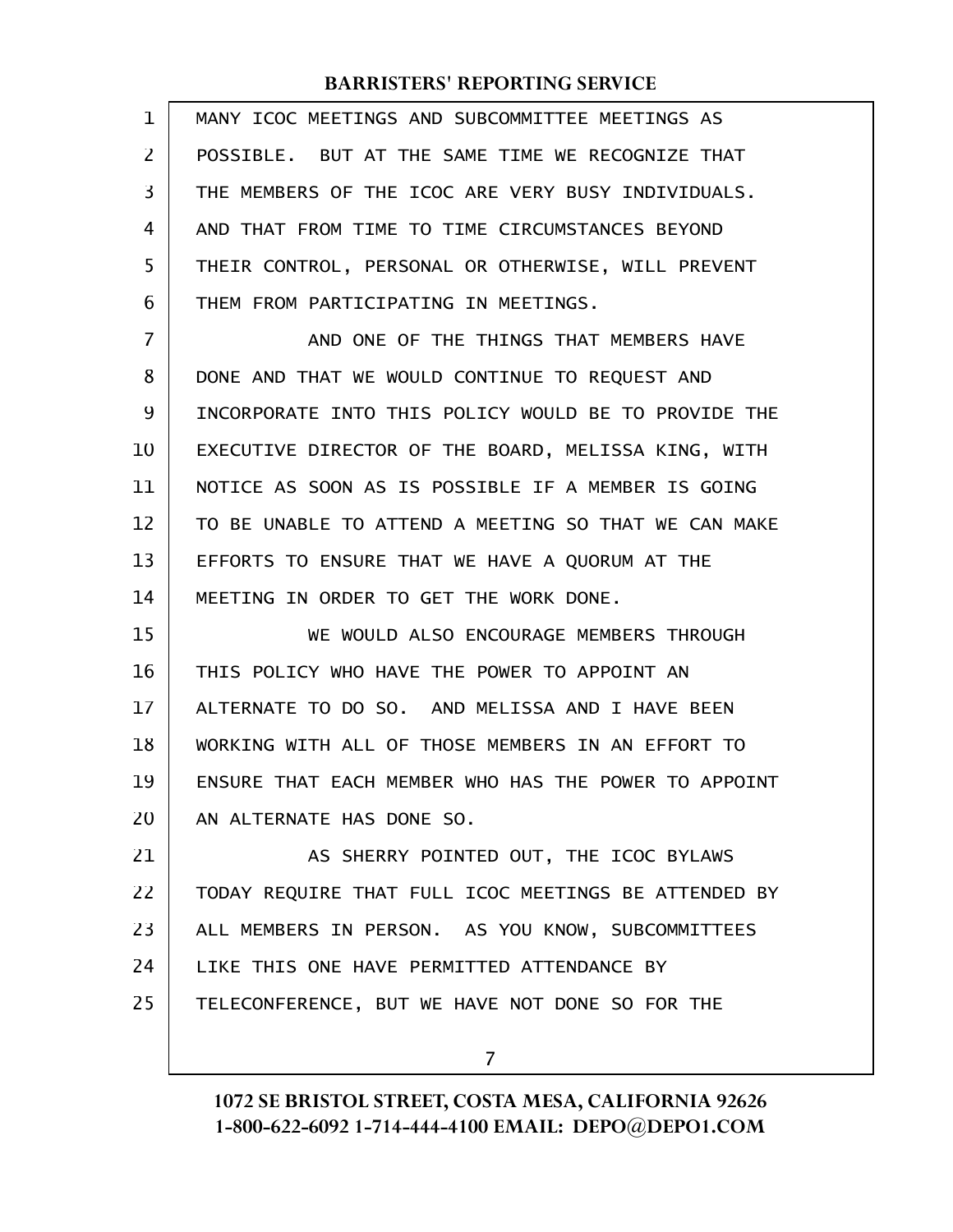| $\mathbf 1$ | PURPOSES OF ICOC MEETINGS, PARTICULARLY IN THE       |
|-------------|------------------------------------------------------|
| 2           | START-UP PHASE OF THE ORGANIZATION BECAUSE OF THE    |
| 3           | IMPORTANCE OF HAVING EVERYONE IN THE SAME ROOM,      |
| 4           | PARTICULARLY WITH THE BOARD AS LARGE AS THIS ONE.    |
| 5           | BUT IN RECOGNITION OF THE MEMBERS' VERY              |
| 6           | BUSY SCHEDULES AND OUR HIGH QUORUM THRESHOLD, WE     |
| 7           | BELIEVE IT'S TIME TO CONSIDER THE POSSIBILITY OF     |
| 8           | AMENDING THE BYLAWS TO PERMIT LIMITED ATTENDANCE     |
| 9           | EITHER BY TELECONFERENCE OR VIDEOCONFERENCE.         |
| 10          | AND FOR DISCUSSION PURPOSES, SHERRY AND I            |
| 11          | DISCUSSED A POLICY THAT WOULD PROVIDE AS FOLLOWS:    |
| 12          | UP TO THREE MEMBERS PER MEETING COULD PARTICIPATE BY |
| 13          | TELECONFERENCE OR VIDEOCONFERENCE IF THE MEMBERS     |
| 14          | OTHERWISE ARE UNABLE TO ATTEND THE MEETING AND IF    |
| 15          | THEIR PARTICIPATION WAS NECESSARY IN ORDER TO        |
| 16          | ESTABLISH OR MAINTAIN A QUORUM BECAUSE, AS MANY OF   |
| 17          | YOU KNOW, SOME FOLKS OFTEN HAVE TO LEAVE MEETINGS    |
| 18          | EARLY, AND IT CAN BE DIFFICULT TO MAINTAIN A QUORUM  |
| 19          | FOR TWO-DAY LONG MEETINGS OFTENTIMES.                |
| 20          | SO WE WOULD PROVIDE AN OPTION FOR                    |
| 21          | TELECONFERENCE PARTICIPATION FOR UP TO THREE         |
| 22          | MEMBERS, AND WE WOULD ACCORD PRIORITY TO THOSE       |
| 23          | WISHING TO PARTICIPATE BY TELECONFERENCE AS FOLLOWS: |
| 24          | FIRST TO MEMBERS WHO HAVE SIGNIFICANT MEDICAL NEEDS  |
| 25          | THAT PREVENT THEM FROM ATTENDING A MEETING IN        |
|             |                                                      |

8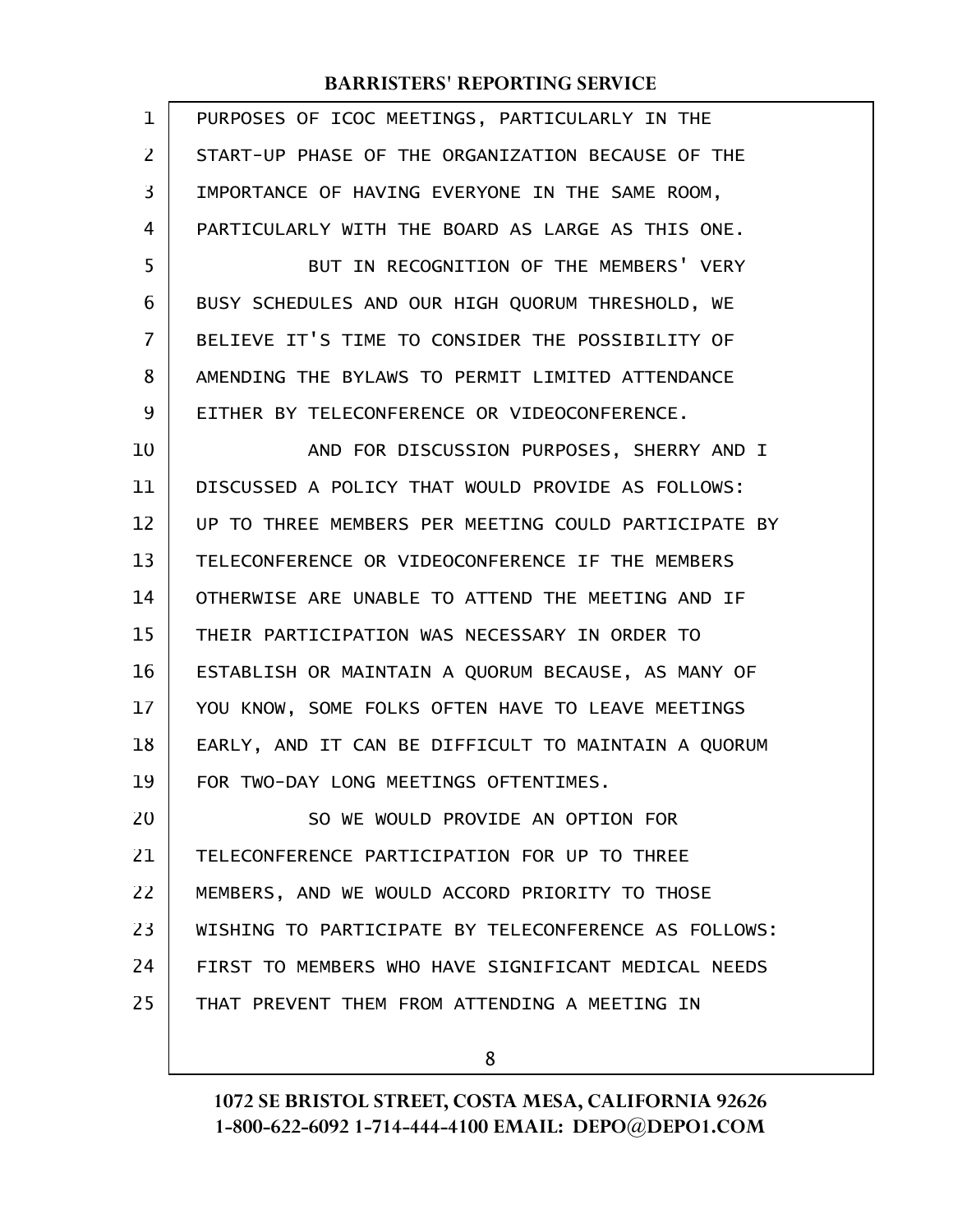| 1              | PERSON; SECOND, TO MEMBERS WHO DO NOT HAVE THE POWER |
|----------------|------------------------------------------------------|
| 2              | TO APPOINT AN ALTERNATE, MAINLY PATIENT ADVOCATES;   |
| 3              | AND THEN TO MEMBERS WHO ARE TRAVELING OUT OF STATE   |
| 4              | AT THE TIME OF THE MEETING; AND, FINALLY, TO ANY     |
| 5              | OTHER MEMBERS.                                       |
| 6              | AND WE WOULD PROPOSE TO LIMIT THE NUMBER             |
| $\overline{7}$ | OF TELECONFERENCE MEETINGS THAT A MEMBER COULD       |
| 8              | PARTICIPATE IN TO NO MORE THAN TWO MEETINGS PER      |
| 9              | MEMBER PER YEAR.                                     |
| 10             | AGAIN, THIS IS JUST A PROPOSAL AT THIS               |
| 11             | POINT IN TIME, SO WE WOULD WELCOME YOUR DISCUSSION   |
| 12             | AND INPUT.                                           |
| 13             | CHAIRPERSON LANSING: HOW MANY MEETINGS --            |
| 14             | I SHOULD KNOW THIS. WHAT'S THE EXACT NUMBER OF       |
| 15             | MEETINGS WE HAVE EVERY YEAR?                         |
| 16             | MS. KING: ICOC MEETINGS WE TYPICALLY NOW             |
| 17             | HAVE SEVEN, ONE OF WHICH IS THE HALF-DAY MEETING IN  |
| 18             | SACRAMENTO AND THE OTHER SIX OF WHICH ARE ALL        |
| 19             | POTENTIALLY DAY-AND-A-HALF TO TWO-DAY MEETINGS AT    |
| 20             | WHICH WE DO GRANT REVIEWS.                           |
| 21             | CHAIRPERSON LANSING: OKAY, I JUST WANTED             |
| 22             | EVERYONE TO KNOW THAT.                               |
| 23             | MR. ROTH: I THINK I'M SURPRISED THAT YOU             |
| 24             | WANTED TO LIMIT IT TO THREE. YOU KNOW, I WOULD       |
| 25             | THINK THAT WE'D WANT TO GIVE OURSELVES SOME ROOM IF  |
|                | 9                                                    |
|                |                                                      |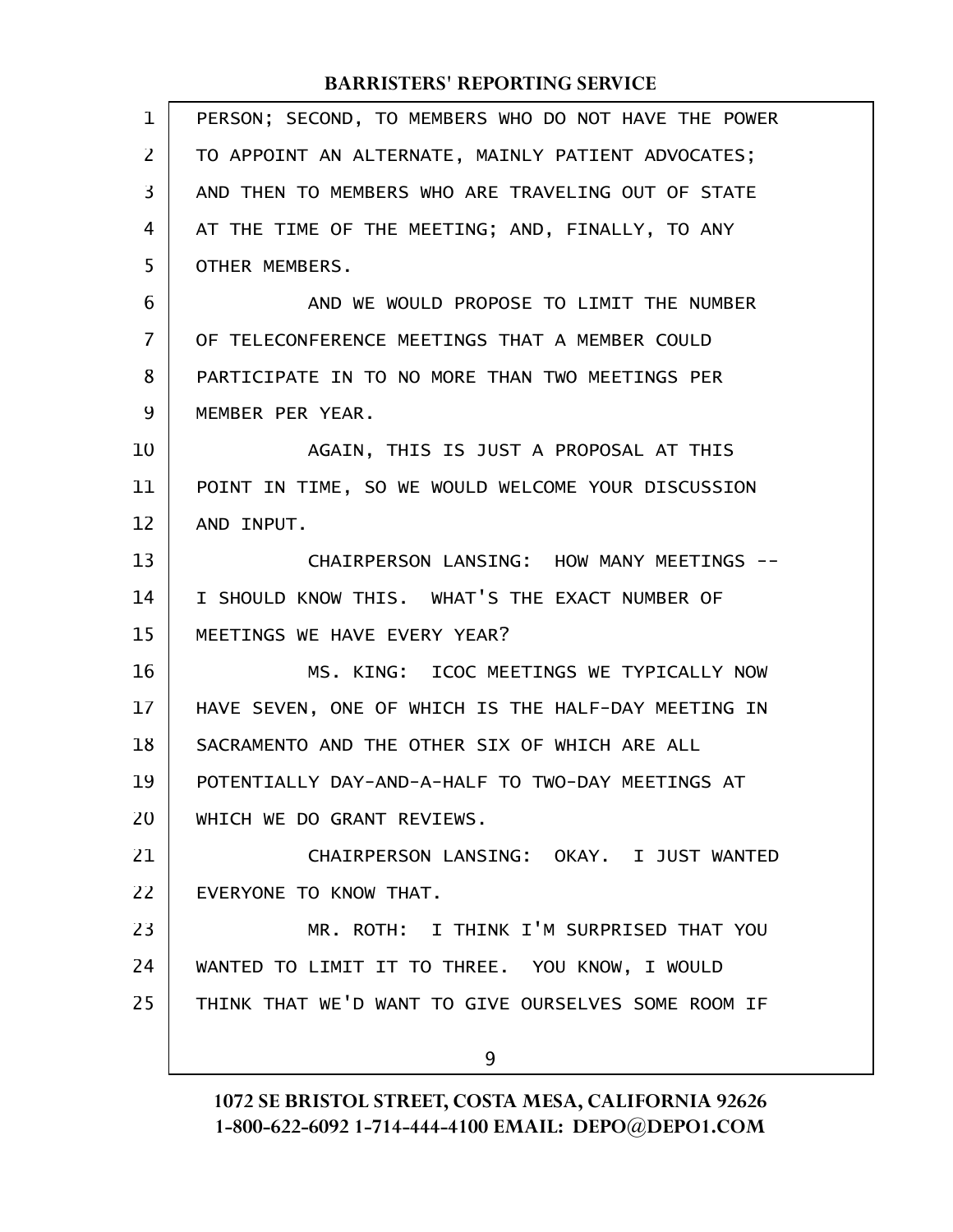| $\mathbf 1$    | WE'RE GOING TO ADJUST A NEW POLICY, THAT MAYBE       |
|----------------|------------------------------------------------------|
| $\overline{2}$ | INSTEAD OF USING A NUMBER, WE SHOULD SAY 5 PERCENT   |
| 3              | OF THE BOARD. AND I'M GOING TO THIS. YOU'RE GOING    |
| 4              | TO HAVE VACANCIES, SO 5 PERCENT OF THE QUORUM THAT'S |
| 5              | REQUIRED OR SOMETHING LIKE THAT INSTEAD OF JUST      |
| 6              | MAKING IT THREE. THERE WILL BE TIMES --              |
| $\overline{7}$ | MR. KLEIN: I THINK YOU'RE THINKING MORE              |
| 8              | LIKE 10 PERCENT OR 15 PERCENT.                       |
| 9              | MR. ROTH: I'M SORRY. I AM. I MEANT TO                |
| 10             | SAY 20 PERCENT ACTUALLY. SO I WAS THINKING FIVE      |
| 11             | MEMBERS, BUT YOU'RE NOT ALWAYS AT A FULL BOARD. BUT  |
| 12             | I THINK IF YOU ARE GOING TO USE THIS POLICY, AND I   |
| 13             | THINK WE SHOULD, I'M VERY MUCH IN FAVOR OF THIS, BUT |
| 14             | I THINK THAT WE SHOULD REALLY GIVE OURSELVES A       |
| 15             | LITTLE MORE ROOM HERE.                               |
| 16             | CHAIRPERSON LANSING: WE DID THIS. AND,               |
| 17             | JAMES, I MEAN WE'RE TRYING TO GET ALL THE INPUT      |
| 18             | BECAUSE, AGAIN, THIS IS A WORK IN PROGRESS.          |
| 19             | MR. SHEEHY: COULD I SPEAK TO THAT TOO,               |
| 20             | SHERRY?                                              |
| 21             | CHAIRPERSON LANSING: YES, PLEASE.                    |
| 22             | EVERYONE. THIS IS TO BE A HEALTHY DIALOGUE. I WANT   |
| 23             | TO BE CLEAR. JAMES HAS DONE A TERRIFIC JOB, SO I     |
| 24             | THANK YOU, JAMES. AND MELISSA WAS RIGHT ALONGSIDE    |
| 25             | HIM, AND I'M JUST LUCKY THAT I WORK WITH THEM. BUT   |
|                | 10                                                   |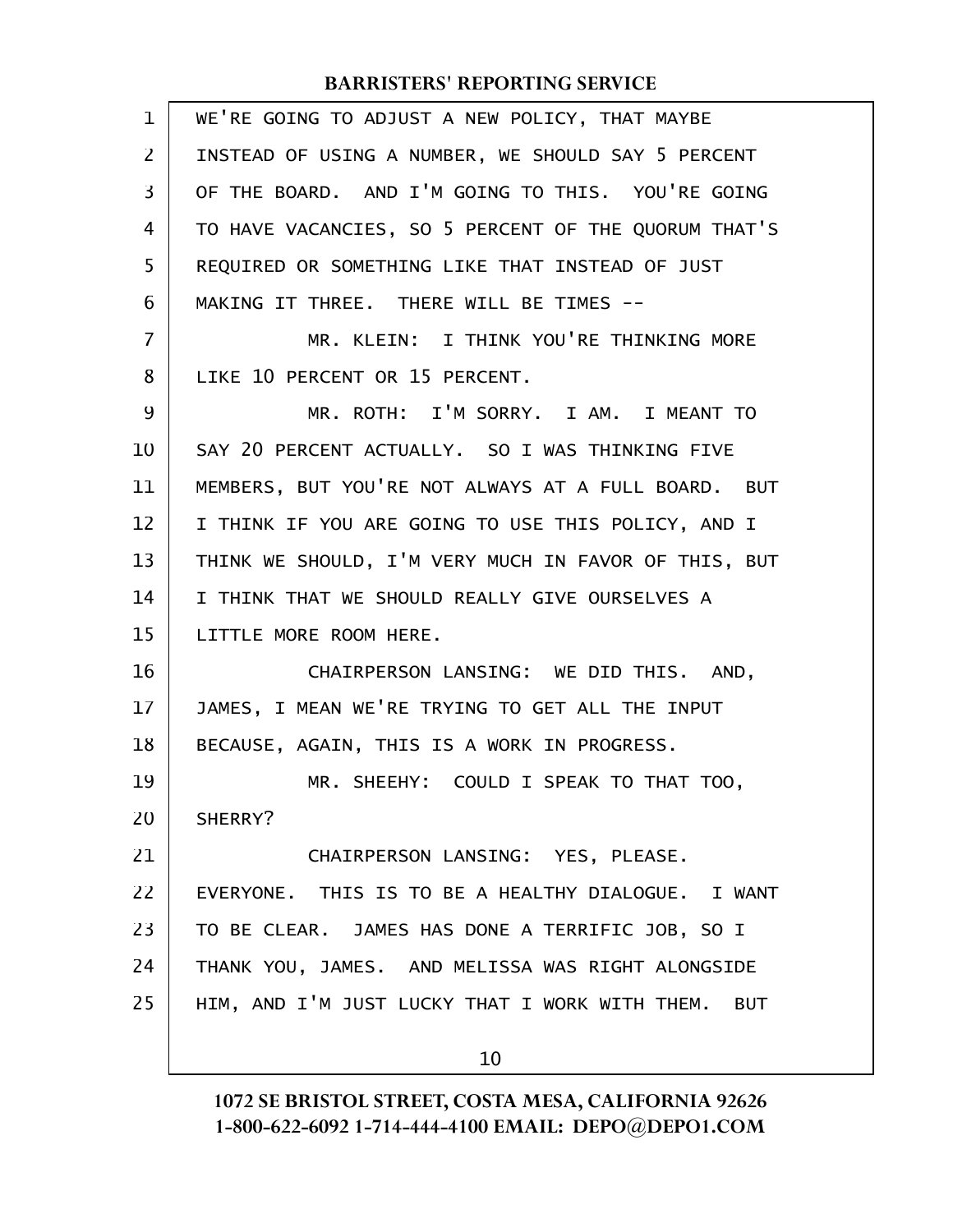| $\mathbf{1}$   | WHAT I WANT TO SAY IS THAT THIS IS A WORK IN         |
|----------------|------------------------------------------------------|
| $\overline{2}$ | PROGRESS. SO THIS IS THE POINT OF THIS CONVERSATION  |
| 3              | IS TO GET YOUR INPUT, GET THE SENSE OF THE           |
| 4              | GOVERNANCE COMMITTEE, AND THEN TO ADJUST             |
| 5              | ACCORDINGLY.                                         |
| 6              | MR. SHEEHY: IF I COULD MAKE A COUPLE OF              |
| $\overline{7}$ | COMMENTS. FIRST OF ALL, I DO AGREE WITH DUANE. I     |
| 8              | ALSO JUST WANT TO JUST COMMEND YOU AND JAMES FOR THE |
| 9              | WORK ON THIS. I DO AGREE WITH DUANE. I'M WONDERING   |
| 10             | IF WE'RE -- I'M NOT SURE WHAT THE RATE LIMITING      |
| 11             | FACTOR IS. MIGHT IT BE SITES? BECAUSE DON'T YOU      |
| 12             | NEED TO STAFF THE SITES WITH CIRM STAFF? SO MAYBE    |
| 13             | THE THING MIGHT BE TO LIMIT IT TO THREE SITES, SIX   |
| 14             | PEOPLE OR SOMETHING.                                 |
| 15             | AND ALSO THE OTHER THING I MIGHT SAY IS I            |
| 16             | MIGHT EXEMPT INDIVIDUALS WITH SIGNIFICANT MEDICAL    |
| 17             | NEEDS FROM ANY KIND OF NUMBER LIMITS WE PUT.         |
| 18             | CHAIRPERSON LANSING: I WAS ACTUALLY GOING            |
| 19             | TO BRING THIS UP. THE QUESTION IS THAT THE PATIENT   |
| 20             | ADVOCATES HAVE A UNIQUE SITUATION. I'M SORRY. I      |
| 21             | DIDN'T MEAN TO INTERRUPT YOU. WE CAN'T PUT AN        |
| 22             | ALTERNATE ON. DO YOU KNOW? YOU KNOW, I WAS           |
| 23             | THINKING ABOUT THIS, JAMES, AND, YOU KNOW, I'M NOT   |
| 24             | TRYING TO SANDBAG YOU, BUT IT WAS LIKE I WOKE UP     |
| 25             | THIS MORNING AND I JUST THOUGHT, WELL, WAIT A        |
|                |                                                      |

11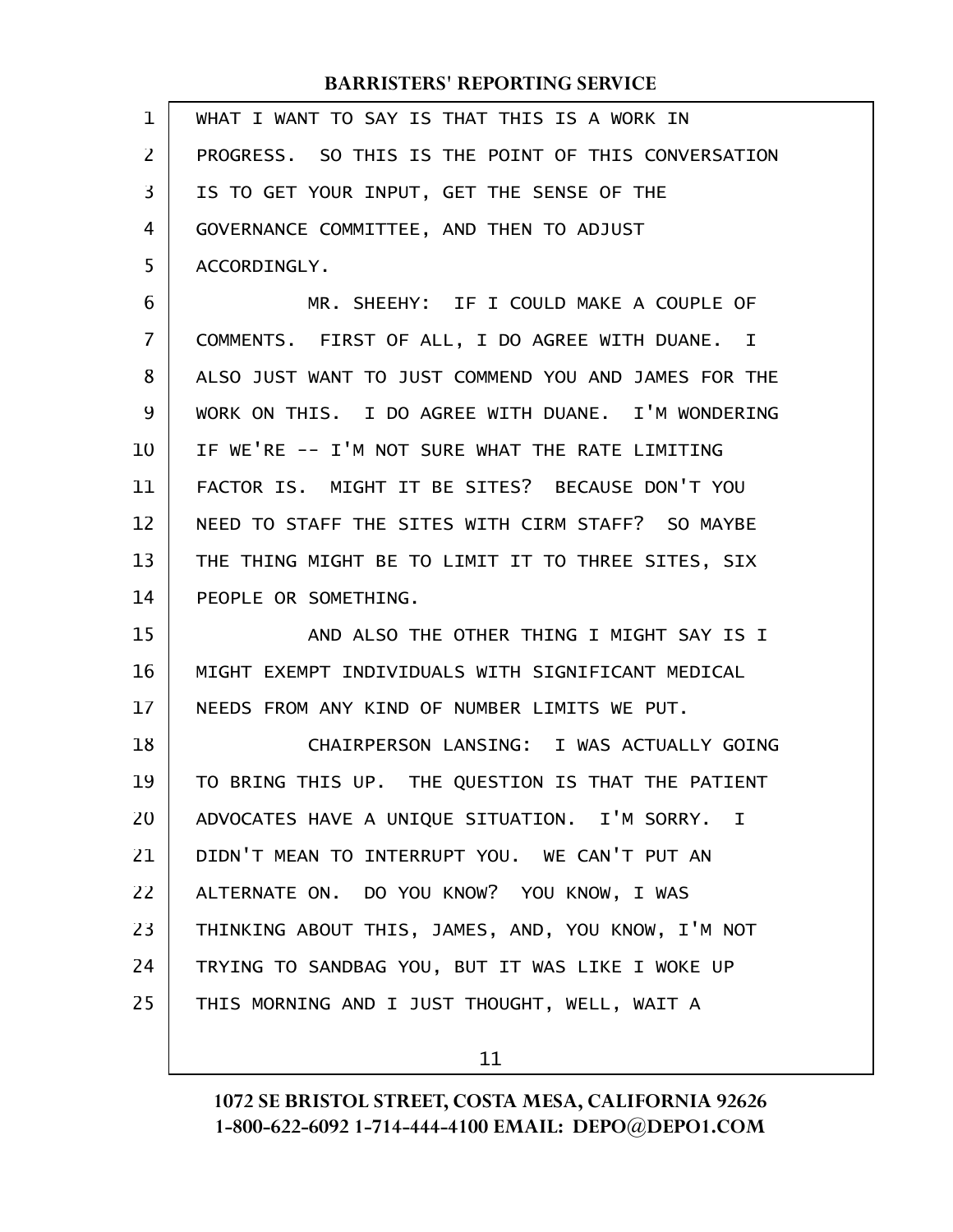| 1              | MINUTE. DON'T WE NEED TO DO SOMETHING SPECIAL FOR    |
|----------------|------------------------------------------------------|
| $\overline{2}$ | THE PATIENT ADVOCATES BECAUSE WE CAN'T PUT AN        |
| 3              | ALTERNATE? DO YOU KNOW.                              |
| $\overline{4}$ | SO WE HAVE A UNIQUE PROBLEM. AND MAYBE               |
| 5              | THERE SHOULD BE ONE SET OF RULES THAT GIVES THEM A   |
| 6              | LITTLE MORE FLEXIBILITY.                             |
| $\overline{7}$ | MR. SHEEHY: THE OTHER THING IS PERHAPS,              |
| 8              | IF WE ARE GOING TO DO THIS, I WOULD HATE TO THINK    |
| 9              | THAT WE HAD A PATIENT ADVOCATE WHO, YOU KNOW,        |
| 10             | PHYSICALLY MADE IT DIFFICULT FOR THEM TO ATTEND      |
| 11             | MEETINGS, THAT WE EITHER -- YOU KNOW, THAT BECAME A  |
| 12             | NEGATIVE FACTOR IN ANY WAY. I THINK THAT THAT'S ONE  |
| 13             | OF THE STRONG THINGS ABOUT THIS PROJECT IS THAT WE   |
| 14             | CAN HAVE COLLEAGUES WHO CAN REALLY BRING HOME TO US  |
| 15             | THE IMPORTANCE OF THE WORK WE'RE DOING.              |
| 16             | CHAIRPERSON LANSING: JAMES, ARE YOU                  |
| 17             | THERE?                                               |
| 18             | MR. HARRISON: YES.                                   |
| 19             | CHAIRPERSON LANSING: I ACTUALLY READ                 |
| 20             | THIS, YOU KNOW, AND IT JUST OCCURRED TO ME THIS      |
| 21             | MORNING PRETTY MUCH -- I DIDN'T THINK OF THE QUORUM. |
| 22             | I DIDN'T THINK OF THE PERCENTAGE. THAT'S A VERY      |
| 23             | VALID THING TO SAY.                                  |
| 24             | MR. HARRISON: ONE OF THE THINGS WE COULD             |
| 25             | DO, SHERRY, AS JEFF AND DUANE SUGGEST, WE COULD      |
|                | 12                                                   |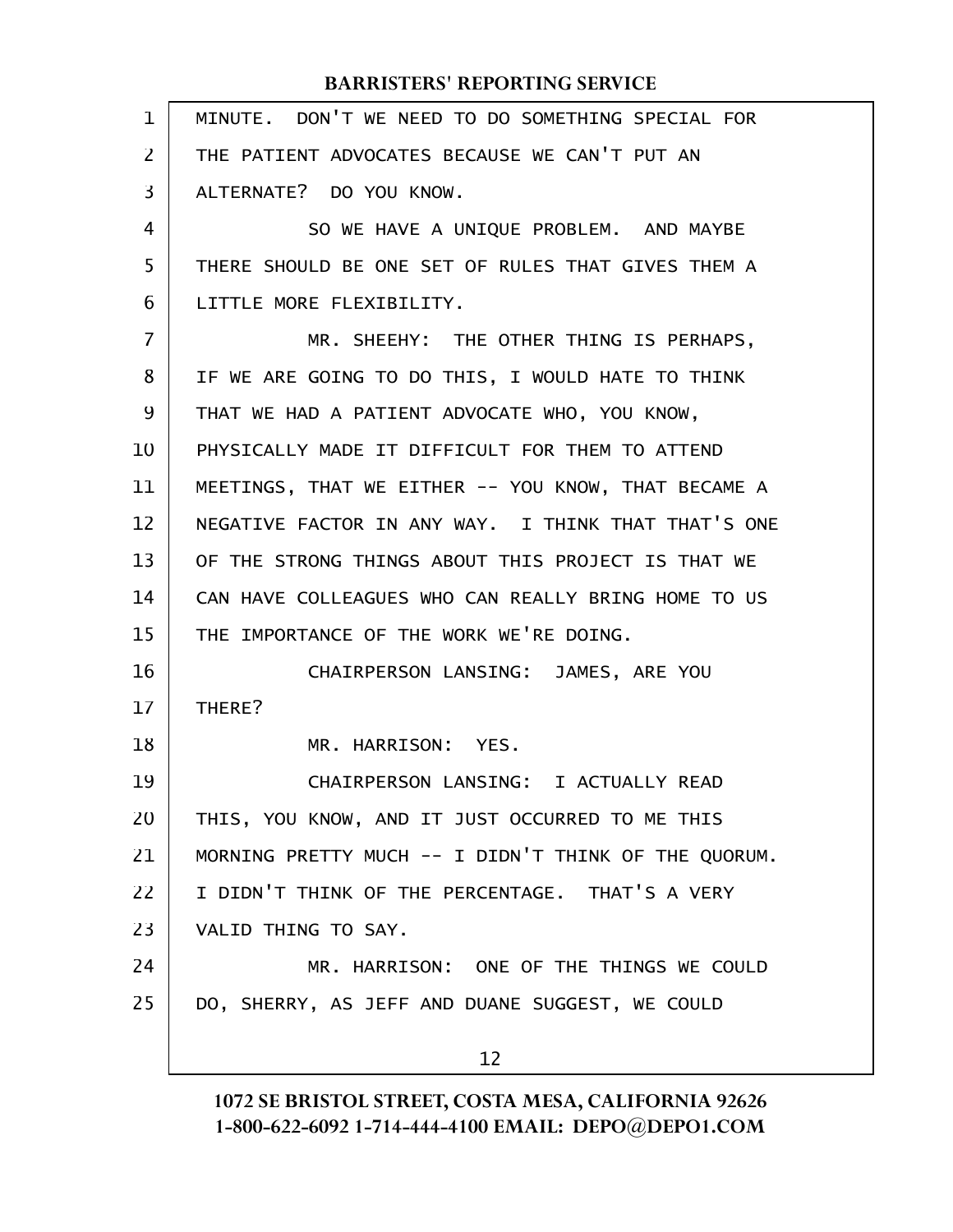| $\mathbf 1$ | INCREASE THE LIMIT ON THE NUMBER OF MEMBERS WHO      |
|-------------|------------------------------------------------------|
| 2           | COULD PARTICIPATE BY TELEPHONE, IMPOSE A LIMIT ON    |
| 3           | THE NUMBER OF MEETINGS THAT A MEMBER CAN PARTICIPATE |
| 4           | IN BY TELEPHONE PER YEAR, BUT NOT TO PUT THAT LIMIT  |
| 5           | ON PATIENT ADVOCATES, FOR EXAMPLE.                   |
| 6           | CHAIRPERSON LANSING: REMEMBER, EVERYBODY             |
| 7           | ELSE CAN SEND AN ALTERNATE, RIGHT?                   |
| 8           | MR. HARRISON: CORRECT.                               |
| 9           | CHAIRPERSON LANSING: SO ONLY THE PATIENT             |
| 10          | ADVOCATES CAN'T. AND AS WE KNOW, MANY OF OUR         |
| 11          | PATIENT ADVOCATES ARE STRUGGLING WITH THE DISEASE    |
| 12          | THEY REPRESENT THEMSELVES. SO, FOR EXAMPLE, SHOULD   |
| 13          | SOMEONE HAVE PHYSICAL DISABILITIES, THEY MIGHT HAVE  |
| 14          | EVEN, AS WE KNOW, MUCH MORE TROUBLE GETTING TO A     |
| 15          | MEETING, BUT THEIR MIND IS A HUNDRED PERCENT ABLE TO |
| 16          | DEAL WITH ALL THE ISSUES. SO I'D LIKE US TO          |
| 17          | <b>CONSIDER THAT.</b>                                |
| 18          | DR. POMEROY: IF I COULD MAKE ONE COMMENT             |
| 19          | AND ASK ONE QUESTION OF CLARIFICATION.               |
| 20          | CHAIRPERSON LANSING: OF COURSE. I WANT               |
| 21          | EVERYBODY TO TALK.                                   |
| 22          | DR. POMEROY: SO MY INITIAL THOUGHTS ABOUT            |
| 23          | THIS IS THAT I THINK THAT WE SHOULD BE VERY FLEXIBLE |
| 24          | FOR ACCOMMODATING THE PATIENT ADVOCATES, EVEN MORE   |
| 25          | FLEXIBLE THAN MAY BE SUGGESTED IN THIS FIRST DRAFT.  |
|             | 13                                                   |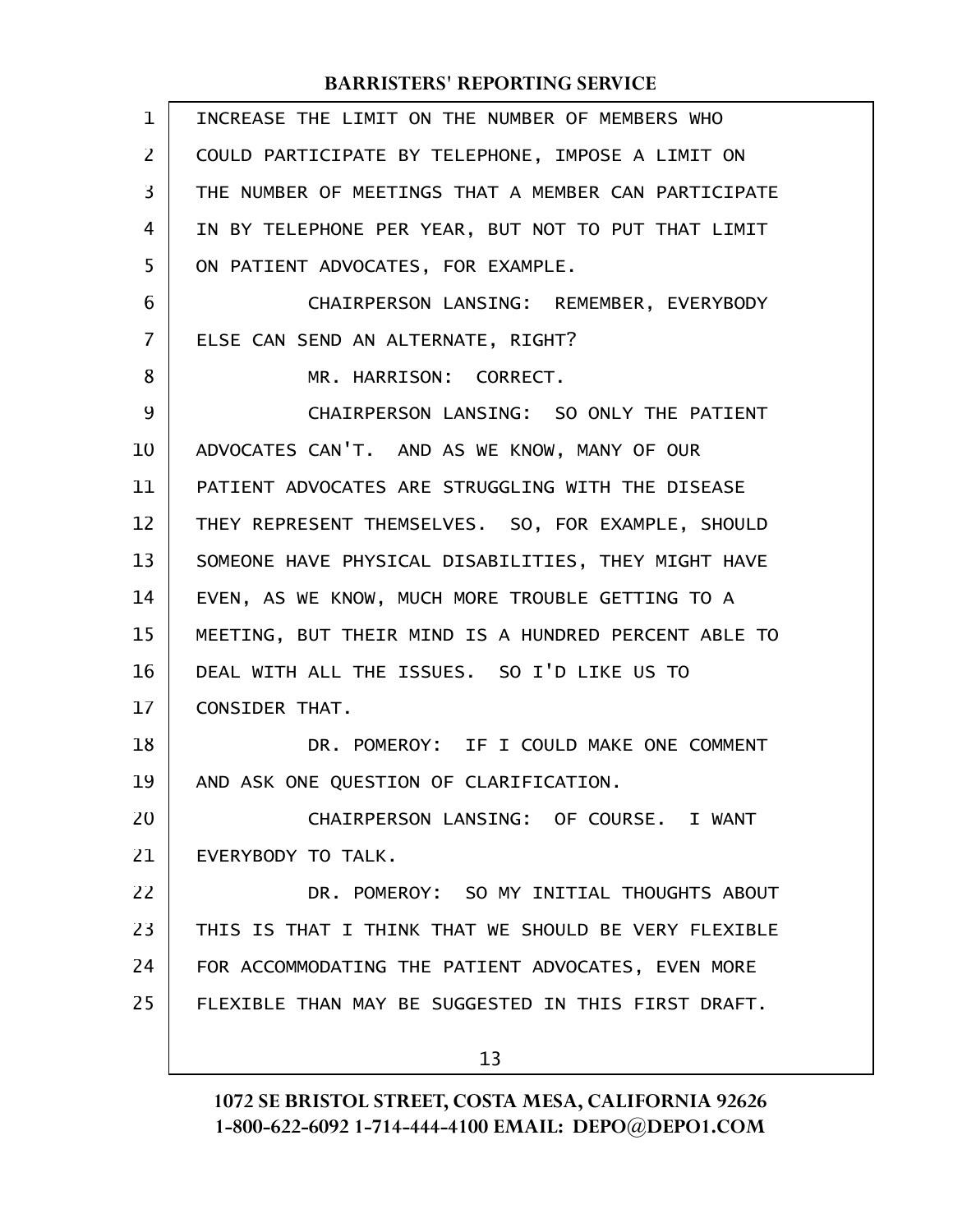| 1  | BUT I PERSONALLY DON'T SEE A REASON THAT WE HAVE TO  |  |
|----|------------------------------------------------------|--|
| 2  | EXTEND THIS BEYOND THE PATIENT ADVOCATES. GIVEN THE  |  |
| 3  | ABILITY TO SEND AN ALTERNATE AND HAVE THAT ALTERNATE |  |
| 4  | THERE IN PERSON FOR ALL THE REST OF US, I'M NOT YET  |  |
| 5  | CONVINCED THAT IT WOULD BE HELPFUL TO ALLOW THIS FOR |  |
| 6  | THE NONPATIENT ADVOCATES.                            |  |
| 7  | AND SO THAT'S JUST MY OPINION AT THIS                |  |
| 8  | POINT. BUT MY QUESTION, AND I WANT TO REEMPHASIZE    |  |
| 9  | THAT FOR THE PATIENT ADVOCATES, I THINK WE SHOULD BE |  |
| 10 | AS FLEXIBLE AS WE POSSIBLY CAN BECAUSE THEY DO HAVE  |  |
| 11 | REAL REASONS WHY THEY CAN'T BE THERE SOMETIMES AND   |  |
| 12 | DON'T HAVE ALTERNATIVES.                             |  |
| 13 | MY QUESTION IS, THOUGH, TO PICK UP ON                |  |
| 14 | JEFF'S POINT AND ASK JAMES TO CLARIFY, IF, IN        |  |
| 15 | FACT -- WHAT THE REQUIREMENTS ARE FOR STAFFING THE   |  |
| 16 | OFFSITES.                                            |  |
| 17 | MR. HARRISON: THERE IS NO, DR. POMEROY,              |  |
| 18 | REQUIREMENT UNDER THE BAGLEY-KEENE OPEN MEETING ACT  |  |
| 19 | TO HAVE STAFF PRESENT AT AN OFFSITE LOCATION.<br>AS. |  |
| 20 | YOU PROBABLY REMEMBER, AT THE VERY BEGINNING OF THE  |  |
| 21 | ORGANIZATION'S HISTORY, WE ENDEAVORED TO ENSURE THAT |  |
| 22 | A CIRM STAFF MEMBER WAS PRESENT AT EACH OF THE       |  |
| 23 | LOCATIONS TO TRY TO ENSURE CONTINUITY. AND WHILE     |  |
| 24 | THAT IS A GOOD PRACTICE, IT'S NOT REQUIRED BY THE    |  |
| 25 | BAGLEY-KEENE OPEN MEETING ACT. THE ONLY              |  |
|    |                                                      |  |

14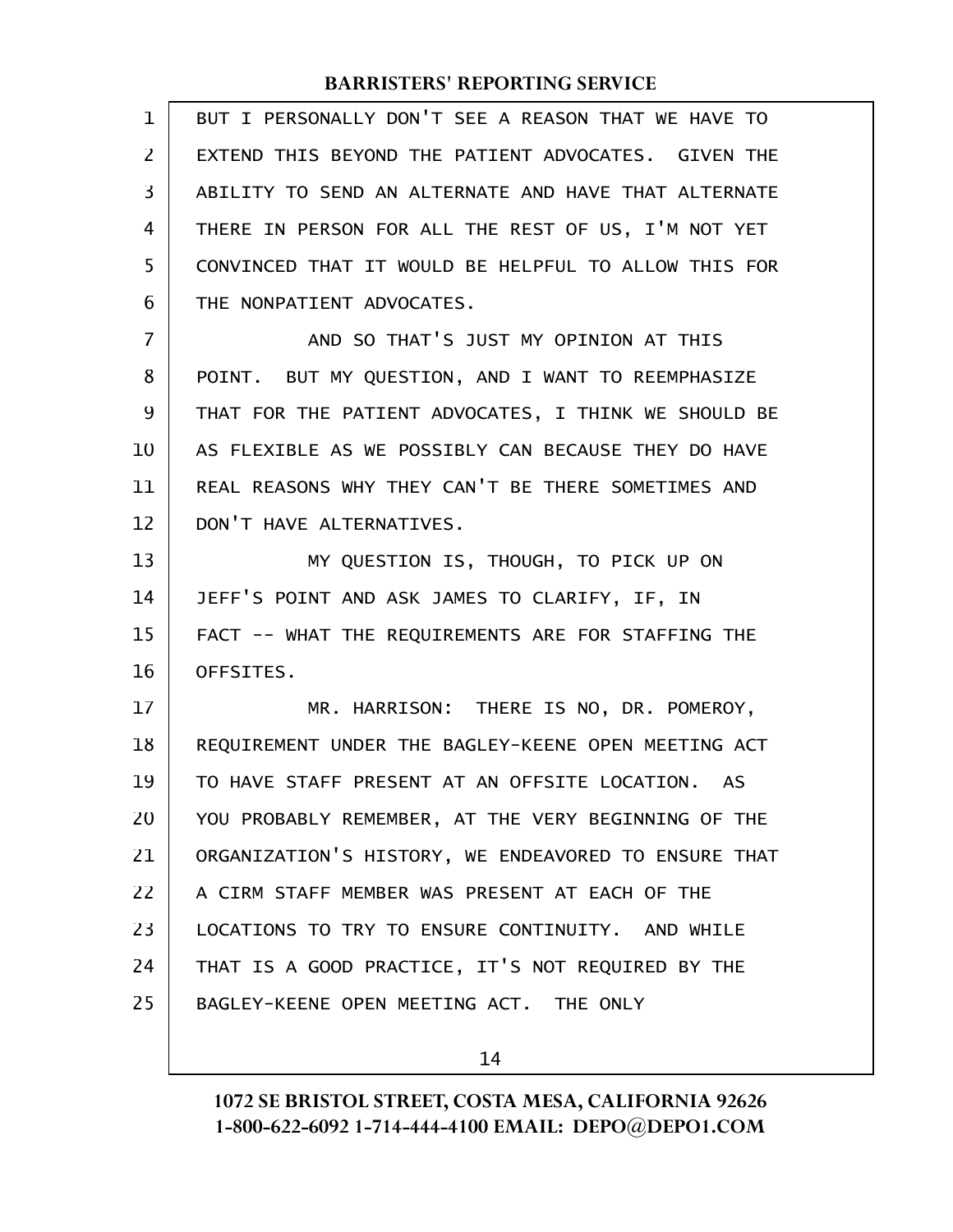| $\mathbf 1$    | REQUIREMENTS ARE THAT THE MEMBER PARTICIPATE FROM A  |  |
|----------------|------------------------------------------------------|--|
| 2              | LOCATION THAT'S ACCESSIBLE TO THE PUBLIC AND THAT    |  |
| 3              | THE MATERIALS BE AVAILABLE AT THAT SITE.             |  |
| $\overline{4}$ | DR. POMEROY: FOR INSTANCE, THIS                      |  |
| 5              | PARTICULAR MEETING RIGHT NOW?                        |  |
| 6              | MR. HARRISON: CORRECT.                               |  |
| 7              | MR. KLEIN: SO, CLAIRE, DR. POMEROY, THIS             |  |
| 8              | IS BOB KLEIN. ONE THING TO CONSIDER IS THAT WITH     |  |
| 9              | THOSE INDIVIDUALS APPOINTED FROM COMPANIES WHERE     |  |
| 10             | THEY HAVE THERAPEUTIC EXPERIENCE AND DRUG            |  |
| 11             | DEVELOPMENT, BEST TO CALL IT JUST DRUG DEVELOPMENT   |  |
| 12             | EXPERIENCE RATHER THAN THERAPEUTIC, THEY MAY HAVE A  |  |
| 13             | SITUATION -- IN FACT, WE HAVE THAT WITH ONE OF THOSE |  |
| 14             | REPRESENTATIVES NOW WHERE THERE IS NOT ANOTHER       |  |
| 15             | MEMBER OF THEIR COMPANY THAT CAN BE DESIGNATED AS AN |  |
| 16             | ALTERNATE EITHER BECAUSE THEY ARE IN THE PROCESS OF  |  |
| 17             | GETTING READY FOR A PUBLIC OFFERING AND THEIR BOARD  |  |
| 18             | WON'T PERMIT AN ADDITIONAL MEMBER TO TAKE TIME AWAY  |  |
| 19             | FROM BUSINESS OR BECAUSE AN ADDITIONAL MEMBER WHO IS |  |
| 20             | ON THE EXECUTIVE COMMITTEE MIGHT HAVE OTHER          |  |
| 21             | CONFLICTS THAT DOESN'T MAKE IT APPROPRIATE.          |  |
| 22             | SO THAT IS ANOTHER CATEGORY BECAUSE OF               |  |
| 23             | SMALL ORGANIZATIONS WHERE THEY MAY HAVE COMPLICATED  |  |
| 24             | FACT SITUATIONS.                                     |  |
| 25             | DR. TROUNSON: I DON'T KNOW WHY YOU WOULD             |  |
|                | 15                                                   |  |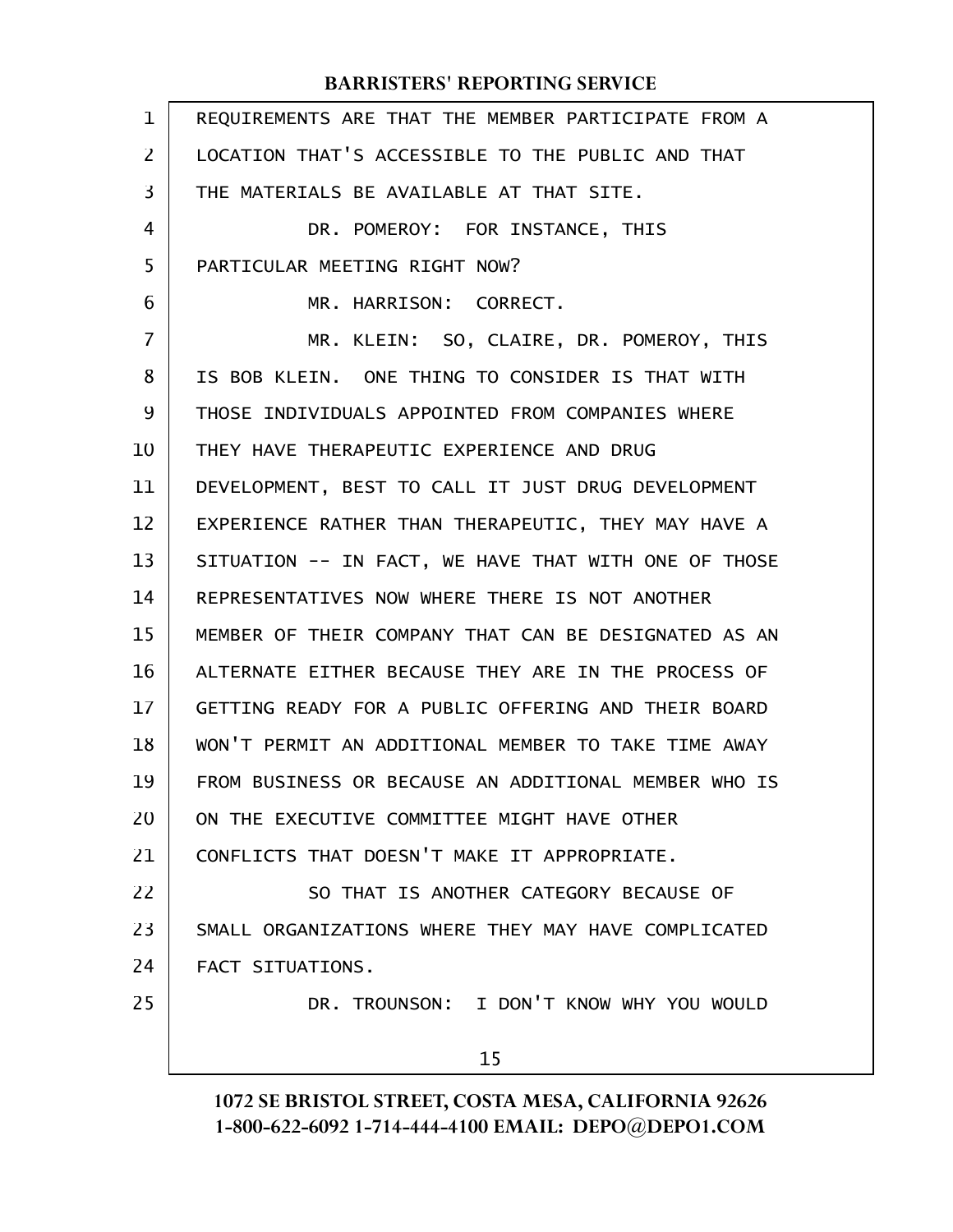| 1  | NECESSARILY WANT TO IDENTIFY SPECIFICALLY PATIENT    |  |
|----|------------------------------------------------------|--|
| 2  | ADVOCATES HERE BECAUSE THERE ARE PEOPLE WHO COULD    |  |
| 3  | HAVE HAD AN ACCIDENT WHO COULD BE SERIOUSLY ILL WHO  |  |
| 4  | ARE PART OF THE REST OF THE PROGRAM. SO IN THE       |  |
| 5  | SENSE THAT THERE'S PROBABLY MORE NEED AMONGST THE    |  |
| 6  | PATIENT ADVOCATES, BUT IT SHOULDN'T EXCLUDE SERIOUS  |  |
| 7  | MEDICAL PROBLEM THAT HAPPENS UNFORTUNATELY BY CHANCE |  |
| 8  | TO OTHER MEMBERS.                                    |  |
| 9  | MR. KLEIN: ALAN, WHAT SHE'S TRYING TO                |  |
| 10 | FOCUS ON IS THE OTHER MEMBERS BEING SHORT JUST IF    |  |
| 11 | THEY HAVE MEDICAL PROBLEMS TO SEND AN ALTERNATE.     |  |
| 12 | THAT'S WHAT SHE'S TRYING TO DO.                      |  |
| 13 | DR. TROUNSON: ALL I'M SAYING IS THAT                 |  |
| 14 | THERE'S MORE NEED IN THE CASE OF PATIENT ADVOCATES,  |  |
| 15 | BUT THERE MAY BE SOME REASON WHY WE WOULD WANT       |  |
| 16 | PREFERABLY TO HAVE A MEMBER WHO HAS LONG-STANDING    |  |
| 17 | OVER A PARTICULAR ISSUE OR SET OF CIRCUMSTANCES WHO  |  |
| 18 | COULD ALSO COME IN ON THIS BASICALLY BECAUSE THEY    |  |
| 19 | ALSO HAVE MEDICAL PROBLEMS.                          |  |
| 20 | CHAIRPERSON LANSING: WE DO SAY, IF YOU               |  |
| 21 | READ THE DOCUMENT, WE LIMITED IT TO THREE MEMBERS.   |  |
| 22 | AND I'M PERFECTLY WILLING TO REOPEN THAT. AND THE    |  |
| 23 | REASON WE DID THAT WAS WE DIDN'T WANT TO HAVE A      |  |
| 24 | MEETING WHERE NOBODY WAS THERE. SO WHAT YOU WERE     |  |
| 25 | REALLY SAYING IS THERE WAS A PRIORITY TO PARTICIPATE |  |
|    |                                                      |  |

16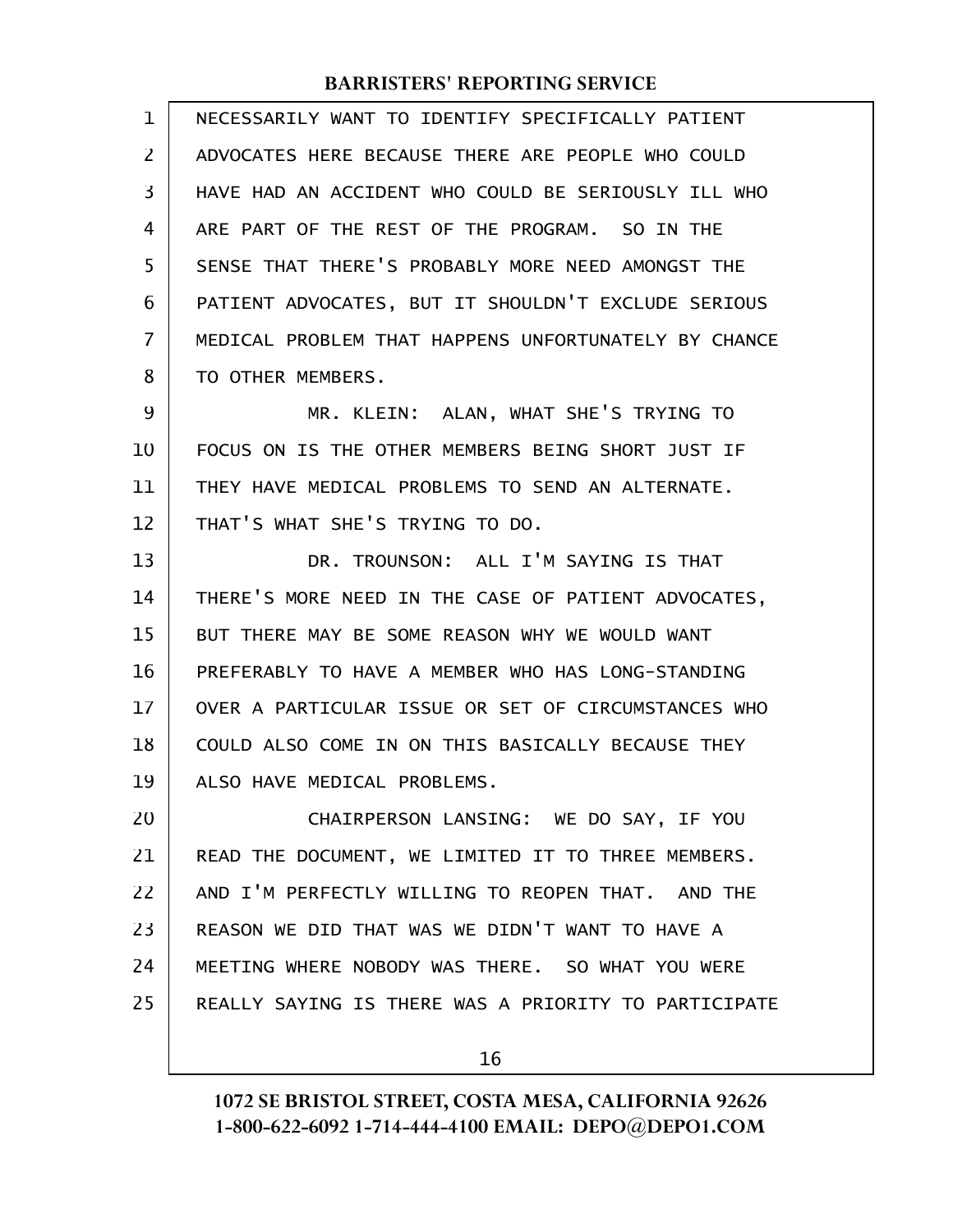| $\mathbf 1$ | BY TELECONFERENCE, AND THE PRIORITY WAS MEDICAL      |  |
|-------------|------------------------------------------------------|--|
| 2           | NEEDS, MEMBERS WHO DO NOT HAVE THE POWER TO APPOINT  |  |
| 3           | AN ALTERNATE, SO THAT WOULD THAT FALL INTO THE       |  |
| 4           | COMPANY YOU WERE TALKING ABOUT, TRAVELING            |  |
| 5           | OUT-OF-STATE, SO YOU HAVE TO HAVE A REASON. YOU      |  |
| 6           | CAN'T JUST SAY I CAN'T MAKE IT. YOU HAVE TO HAVE A   |  |
| 7           | REASON.                                              |  |
| 8           | MR. KLEIN: RIGHT. AND THE OTHER REASON,              |  |
| 9           | SHERRY, TOO BEHIND, AND I THINK THIS IS A VERY GOOD  |  |
| 10          | RECOMMENDATION -- THIS IS BOB -- IS THAT FOR         |  |
| 11          | EXECUTIVE SESSIONS, IF WE'RE GOING TO HAVE           |  |
| 12          | SCIENTIFIC PROPRIETARY INFORMATION, WE HAVE STAFF AT |  |
| 13          | THE EXECUTIVE SESSIONS, AND IT WOULD BE PRETTY       |  |
| 14          | COMPLICATED FOR PEOPLE WHO WERE NOT AT THE EXECUTIVE |  |
| 15          | SESSION WHO ARE ON THE PHONE TO GET CONNECTED INTO A |  |
| 16          | GROUP WITH WHICH THEY DIDN'T HAVE A CONFLICT WITH A  |  |
| 17          | SPEAKER PHONE WHERE IT WOULD NOT CREATE, BY          |  |
| 18          | BROADCASTING THROUGH THE SPEAKER PHONE, CREATE       |  |
| 19          | INFORMATION FLOW THAT WOULD BE HARD TO CONTROL AND   |  |
| 20          | SEGREGATE FROM OTHER GROUPS THAT MIGHT HAVE          |  |
| 21          | CONFLICTS.                                           |  |
| 22          | CHAIRPERSON LANSING: YOU KNOW, I THINK               |  |
| 23          | THE AREAS THAT WE HAVE TO CONCENTRATE ON, AS I'M     |  |
| 24          | LISTENING TO THIS, AND I WANT EVERYONE TO TALK, IS   |  |
| 25          | HOW MANY MEMBERS PER MEETING CAN PARTICIPATE BY      |  |
|             |                                                      |  |

17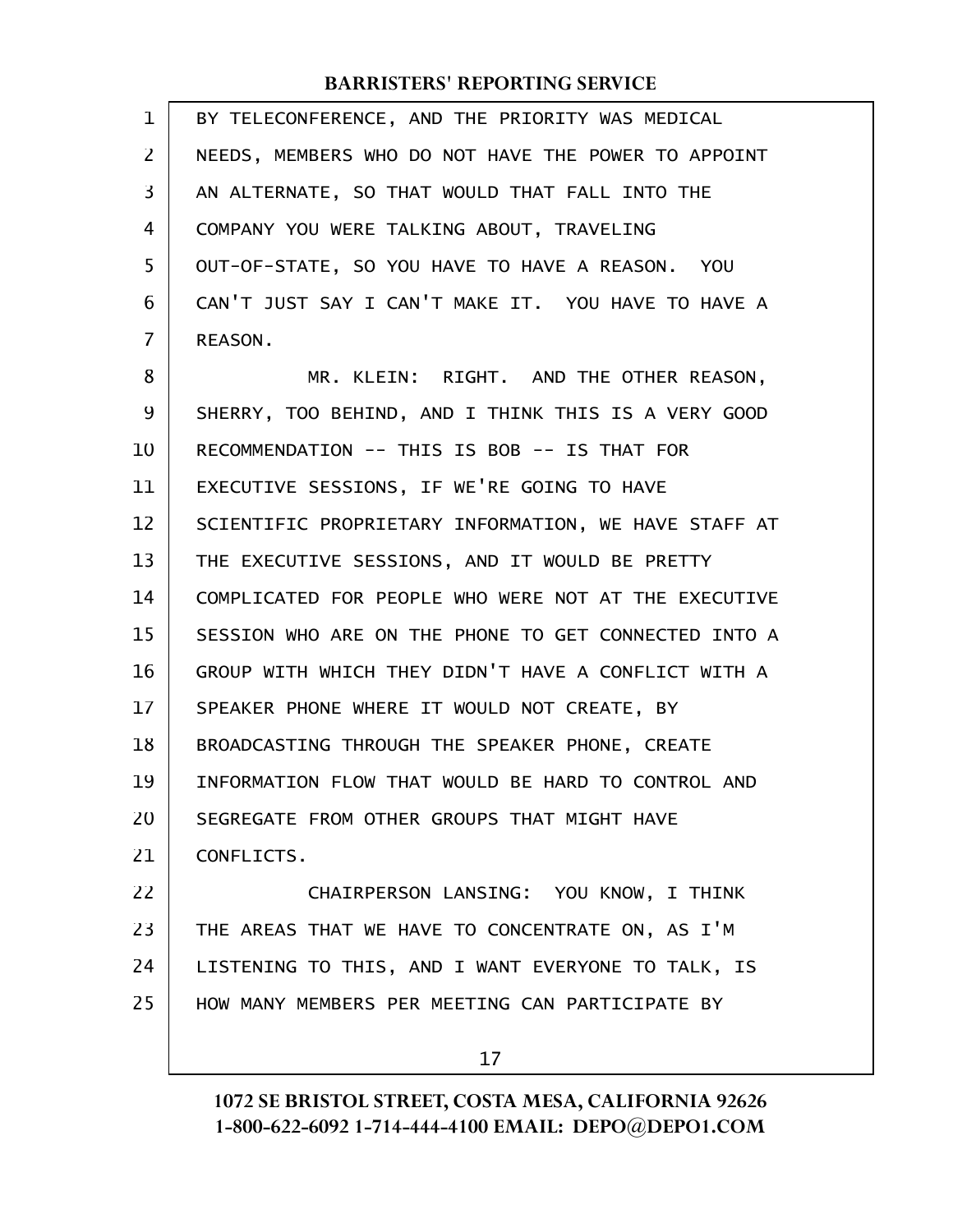| $\mathbf 1$    | TELECONFERENCE. AND SO YOU'RE SAYING 20 PERCENT OR   |  |
|----------------|------------------------------------------------------|--|
| $\overline{2}$ | WHATEVER IT IS. WE HAVE TO LOOK AT WHAT THAT NUMBER  |  |
| 3              | IS AND HOW MANY PEOPLE WOULD BE THERE THEN AND DO    |  |
| 4              | THAT IN OUR HEADS.                                   |  |
| 5              | MR. HARRISON: SHERRY, FOR A FULL QUORUM,             |  |
| 6              | THAT WOULD BE FIVE MEMBERS.                          |  |
| $\overline{7}$ | CHAIRPERSON LANSING: SO THAT'S THE MOST,             |  |
| 8              | BUT WE'RE SAYING THAT YOU HAVE A QUORUM -- WE'RE     |  |
| 9              | SAYING YOU HAVE A QUORUM IF YOU ARE ON THE PHONE,    |  |
| 10             | RIGHT?                                               |  |
| 11             | MR. ROTH: THAT'S RIGHT. UP TO FIVE COULD             |  |
| 12             | BE ON THE PHONE.                                     |  |
| 13             | MR. HARRISON: IF WE HAVE A FULL BOARD OF             |  |
| 14             | 29 MEMBERS, UP TO FIVE MEMBERS COULD PARTICIPATE BY  |  |
| 15             | PHONE.                                               |  |
| 16             | CHAIRPERSON LANSING: IF THEY'RE                      |  |
| 17             | PARTICIPATING BY PHONE, YOU COUNT AS A QUORUM,       |  |
| 18             | RIGHT?                                               |  |
| 19             | MR. HARRISON: CORRECT.                               |  |
| 20             | CHAIRPERSON LANSING: SO MAYBE THAT'S THE             |  |
| 21             | ANSWER.                                              |  |
| 22             | AND THEN PARTICIPATION BY TELECONFERENCE             |  |
| 23             | OR VIDEOCONFERENCE COULD BE LIMITED TO NO MORE THAN  |  |
| 24             | TWO MEETINGS PER MEMBER PER YEAR WITH THE EXCEPTION  |  |
| 25             | OF THE PATIENT ADVOCATES, YOU KNOW, WHERE WE WILL BE |  |
|                | 18                                                   |  |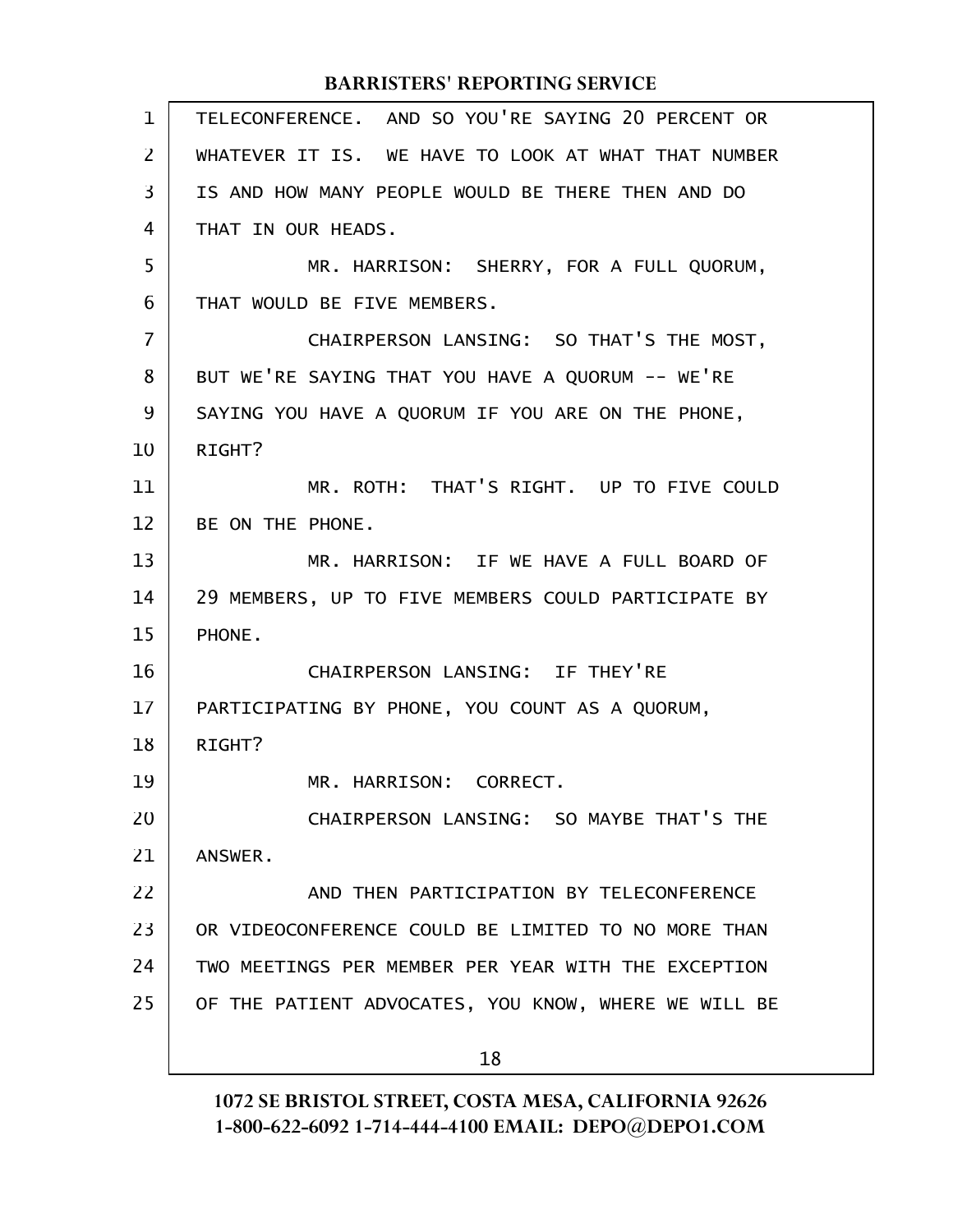MORE FLEXIBLE OR SOMETHING. AGAIN, IT'S A CASE-BY-CASE BASIS. YOU KNOW, WE'RE NOT -- I DON'T KNOW. MR. HARRISON: SHERRY, WE COULD MAKE AN EXCEPTION BOTH FOR PATIENT ADVOCATES AND MEMBERS WHO HAVE SIGNIFICANT MEDICAL NEEDS. CHAIRPERSON LANSING: YES. MR. ROTH: CLAIRE, CAN I JUST ANSWER MAYBE BACK ON THE ALTERNATES. YOU KNOW, THERE'S A QUALITY THING THAT I THINK WE LOSE ON THE BOARD WHEN WE HAVE PEOPLE THAT ARE REALLY INVOLVED AND HAVE BEEN THERE AND ARE PART OF IT. I FAVOR ALTERNATES WHERE THE PRIMARY IS RARELY THERE, AND WE HAVE SOME OF THOSE SITUATIONS, SO THAT WORKS. WHAT PROBABLY DOESN'T WORK WELL IS SOMEBODY LIKE YOU WHO YOU'RE ALWAYS THERE. AND THE FACT THAT YOU WOULDN'T BE AVAILABLE TO HELP US, YOU KNOW, ON A PROJECT WHEN YOU NEED ONCE IN A COUPLE OF YEARS AN ALTERNATE WHO NO WAY CAN BE BROUGHT UP TO SPEED TO CONTRIBUTE TO THE DISCUSSION. DR. POMEROY: FLATTERY GETS YOU EVERYWHERE. MR. ROTH: I SEE THAT ON THE BOARD, THAT WHEN WE'RE MISSING PEOPLE THAT ARE REALLY ACTIVELY ENGAGED VERSUS LIKE WE HAD LAST TIME WITH THREE OR 19 1 2 3 4 5 6 7 8 9 10 11 12 13 14 15 16 17 18 19 20 21 22 23 24 25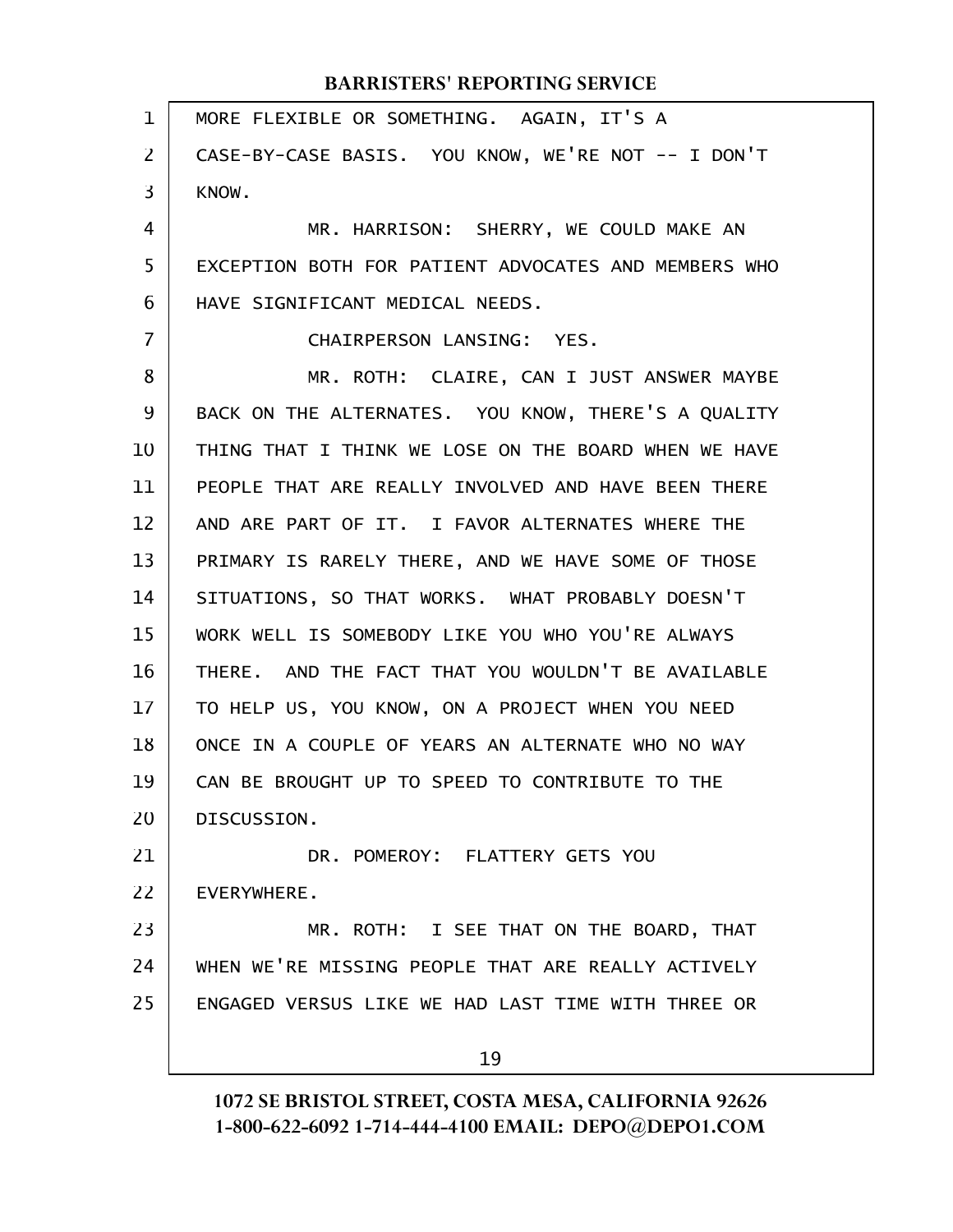| $\mathbf 1$ | FOUR PEOPLE THEIR FIRST MEETING, SOME SERIOUS THINGS |
|-------------|------------------------------------------------------|
| 2           | TO BE DISCUSSED, AND WE MISSED THOSE VOICES.         |
| 3           | CHAIRPERSON LANSING: THEN WE HAVE TO                 |
| 4           | BRING THE ALTERNATE UP TO DATE.                      |
| 5           | MR. ROTH: THAT'S HARD TO DO, SHERRY.                 |
| 6           | CHAIRPERSON LANSING: IT'S VERY HARD TO               |
| 7           | DO, AND IT'S FRUSTRATING.                            |
| 8           | DR. POMEROY: I THINK THAT POINT, AS I                |
| 9           | LISTEN AND THINK THIS THROUGH, IS VERY WELL MADE.    |
| 10          | AND I REALLY LIKE THE SUGGESTION THEN, IF I BACK OFF |
| 11          | ON MY INITIAL ONE, I LIKE THE SUGGESTION OF LIMITING |
| 12          | THE NUMBER PER YEAR FOR THE PEOPLE WHO HAVE THE      |
| 13          | OPTION OF ALTERNATES AND THE ABILITY TO GET THERE.   |
| 14          | SO DOING THE THING THAT SHERRY SAID OF LIMITED TO NO |
| 15          | MORE THAN TWO MEETINGS PER MEMBER PER YEAR WITH THE  |
| 16          | EXCEPTION OF THE PATIENT ADVOCATES AND SOMEONE WHO   |
| 17          | HAD A SIGNIFICANT LONG-TERM MEDICAL NEED.            |
| 18          | CHAIRPERSON LANSING: I LIKE THAT                     |
| 19          | PERSONALLY. THAT'S ME. I LIKE THAT.                  |
| 20          | MR. SHEEHY: CAN I ADD ONE OTHER WRINKLE?             |
| 21          | WHEN YOU TALK ABOUT YOUR GLOBAL NUMBER OF FIVE,      |
| 22          | WHICH I THINK SEEMS A REASONABLE NUMBER, I THINK I   |
| 23          | MIGHT EXEMPT FROM COUNTING AGAINST THAT NUMBER ANY   |
| 24          | MEMBER WHO WAS IN CATEGORY ONE AND TWO. SO WHEN IT   |
| 25          | WAS A PATIENT ADVOCATE WITH A SIGNIFICANT MEDICAL,   |
|             |                                                      |

20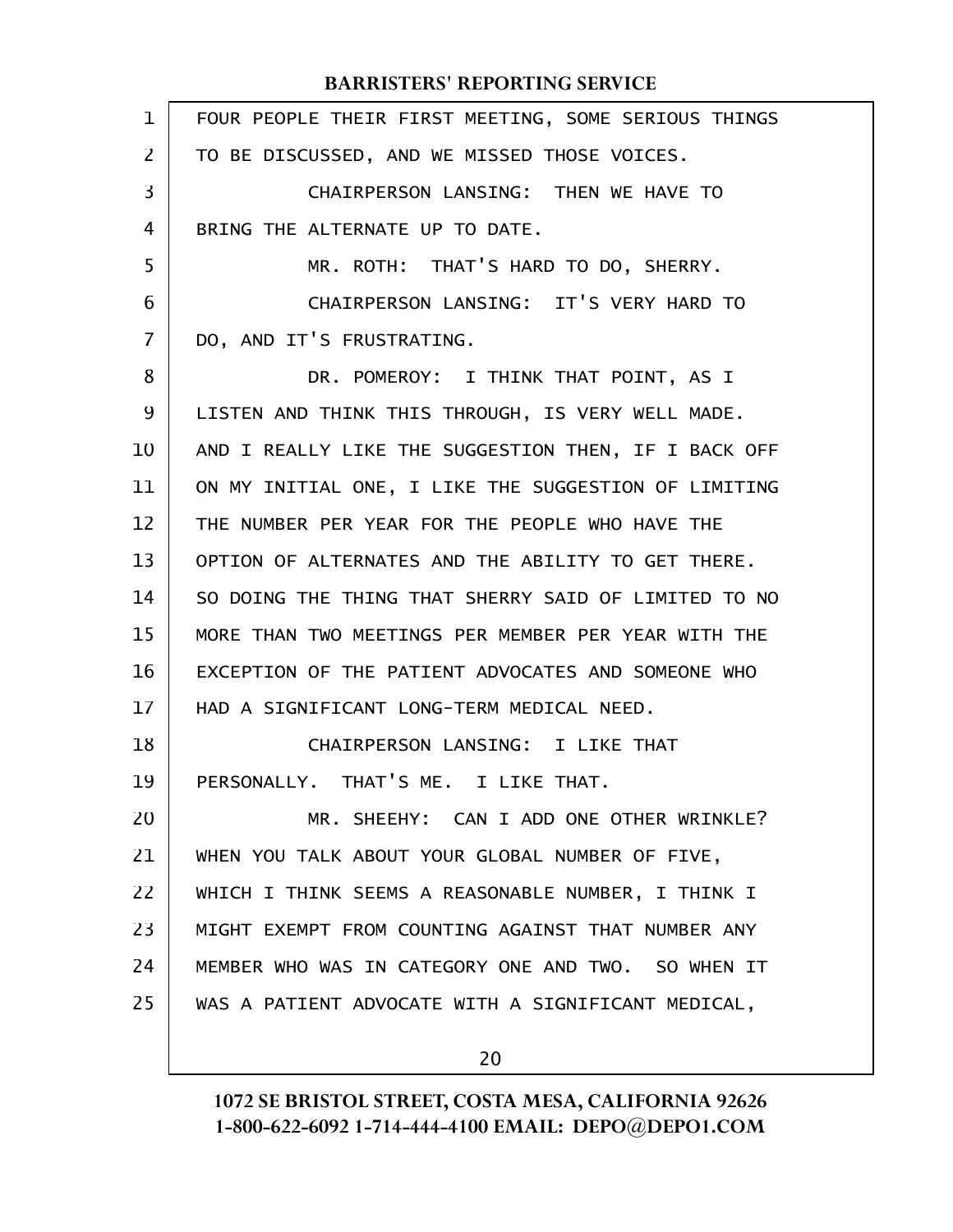| 1              | YOU KNOW, BECAUSE I DO THINK, YOU KNOW, YOU WANT     |  |
|----------------|------------------------------------------------------|--|
| $\overline{2}$ | YOUR FIVE TO BE AVAILABLE; BUT GIVEN THAT YOU DO     |  |
| 3              | HAVE PATIENT ADVOCATES WHO DO HAVE -- HOPEFULLY      |  |
| 4              | WE'LL ALWAYS HAVE PATIENT ADVOCATES WHO ARE HAVING   |  |
| 5              | DIRECT EXPERIENCE OF THE CONDITIONS THAT THEY'RE     |  |
| 6              | THERE TO SPEAK ON BEHALF OF. YOU COULD IMAGINE IN    |  |
| $\overline{7}$ | SOME SCENARIOS FILLING UP THAT FIVE FAIRLY QUICKLY   |  |
| 8              | WITH THOSE INDIVIDUALS. WE WOULD NOT WANT THE REST   |  |
| 9              | OF THE BOARD -- WE WOULDN'T WANT A PATIENT ADVOCATE  |  |
| 10             | WHO HAD DISEASE WHO WAS NOT IN GOOD SHAPE AND NOT    |  |
| 11             | GET THERE HAVING TO COMPETE WITH OTHER MEMBERS FOR   |  |
| 12             | ONE OF THOSE FIVE SLOTS. AND I THINK IT'S VERY       |  |
| 13             | REASONABLE TO NOT, YOU KNOW, IF THAT HAPPENS, TO     |  |
| 14             | KIND OF NOT HAVE THAT COUNT AGAINST THE FIVE.        |  |
| 15             | I DO AGREE WITH DUANE'S POINT THAT THERE             |  |
| 16             | ARE MEMBERS WHO HAVE SPECIFIC INTEREST, AND EVEN     |  |
| 17             | THOUGH THEY CAN APPOINT AN ALTERNATE, THAT IT'S GOOD |  |
| 18             | TO HAVE THEM PARTICIPATE AS OFTEN AND AS MUCH AS     |  |
| 19             | POSSIBLE.                                            |  |
| 20             | MR. KLEIN: BUT IF PATIENT ADVOCATES HAVE             |  |
| 21             | A MEDICAL NEED, THEY GET FIRST PREFERENCE ON THE     |  |
| 22             | FIVE SLOTS.                                          |  |
| 23             | CHAIRPERSON LANSING: WHAT HE'S SAYING, I             |  |
| 24             | THINK, IS, GOD FORBID, THEY COULD FILL UP THE FIVE   |  |
| 25             | SLOTS.                                               |  |
|                | 21                                                   |  |
|                |                                                      |  |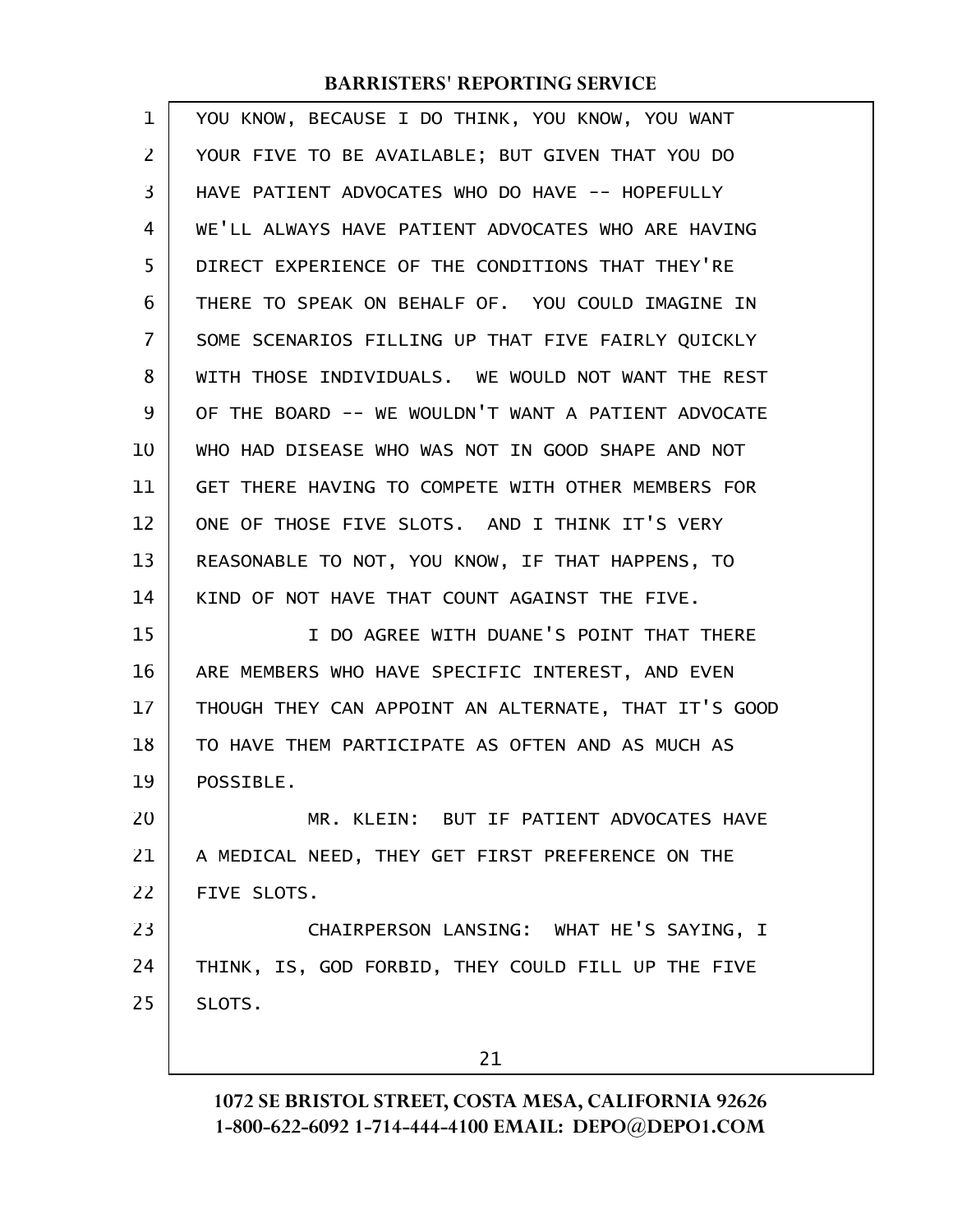| $\mathbf 1$    | MR. ROTH: I THOUGHT HE WAS ADVOCATING               |  |
|----------------|-----------------------------------------------------|--|
| 2              | THAT ALL PATIENT ADVOCATES ARE EXEMPT.              |  |
| 3              | MR. SHEEHY: I WOULD JUST SAY, YOU HAVE              |  |
| 4              | YOUR FIVE SLOTS. I WAS ACTUALLY SAYING PATIENT      |  |
| 5              | ADVOCATES WHO HAVE SIGNIFICANT MEDICAL NEEDS MAYBE  |  |
| 6              | NOT COUNT, YOU KNOW.                                |  |
| $\overline{7}$ | CHAIRPERSON LANSING: NOT COUNT AS ONE OF            |  |
| 8              | THE SLOTS BECAUSE WHAT YOU ARE SAYING IS THAT YOU   |  |
| 9              | MIGHT NOT HAVE --                                   |  |
| 10             | MR. SHEEHY: IF JOAN'S NOT FEELING WELL,             |  |
| 11             | I'M NOT FEELING WELL, AND DAVID'S NOT FEELING WELL, |  |
| 12             | THERE GOES MOST OF YOUR SLOTS AND EVERYBODY ELSE IS |  |
| 13             | KIND OF IN BAD SHAPE.                               |  |
| 14             | MR. KLEIN: YOU'RE EXEMPTING THE PATIENT             |  |
| 15             | ADVOCATES FROM HAVING TO -- ON THE NUMBER OF        |  |
| 16             | MEETINGS PER YEAR.                                  |  |
| 17             | CHAIRPERSON LANSING: HE'S ALSO SAYING               |  |
| 18             | THAT IF YOU CAN ONLY HAVE FIVE MEMBERS PER MEETING  |  |
| 19             | PARTICIPATE BY TELECONFERENCE, YOUR PATIENT         |  |
| 20             | ADVOCATES MAY USE UP THE MAJORITY OF THOSE FIVE     |  |
| 21             | SLOTS.                                              |  |
| 22             | MR. SHEEHY: WHICH KIND OF WE'D BE BACK              |  |
| 23             | HERE. HEAVEN FORBID, YOU KNOW, I'M SO PARANOID ALL  |  |
| 24             | THE TIME EVERY TIME I GET A HANGNAIL, BUT --        |  |
| 25             | CHAIRPERSON LANSING: HEAVEN FORBID.                 |  |
|                | 22                                                  |  |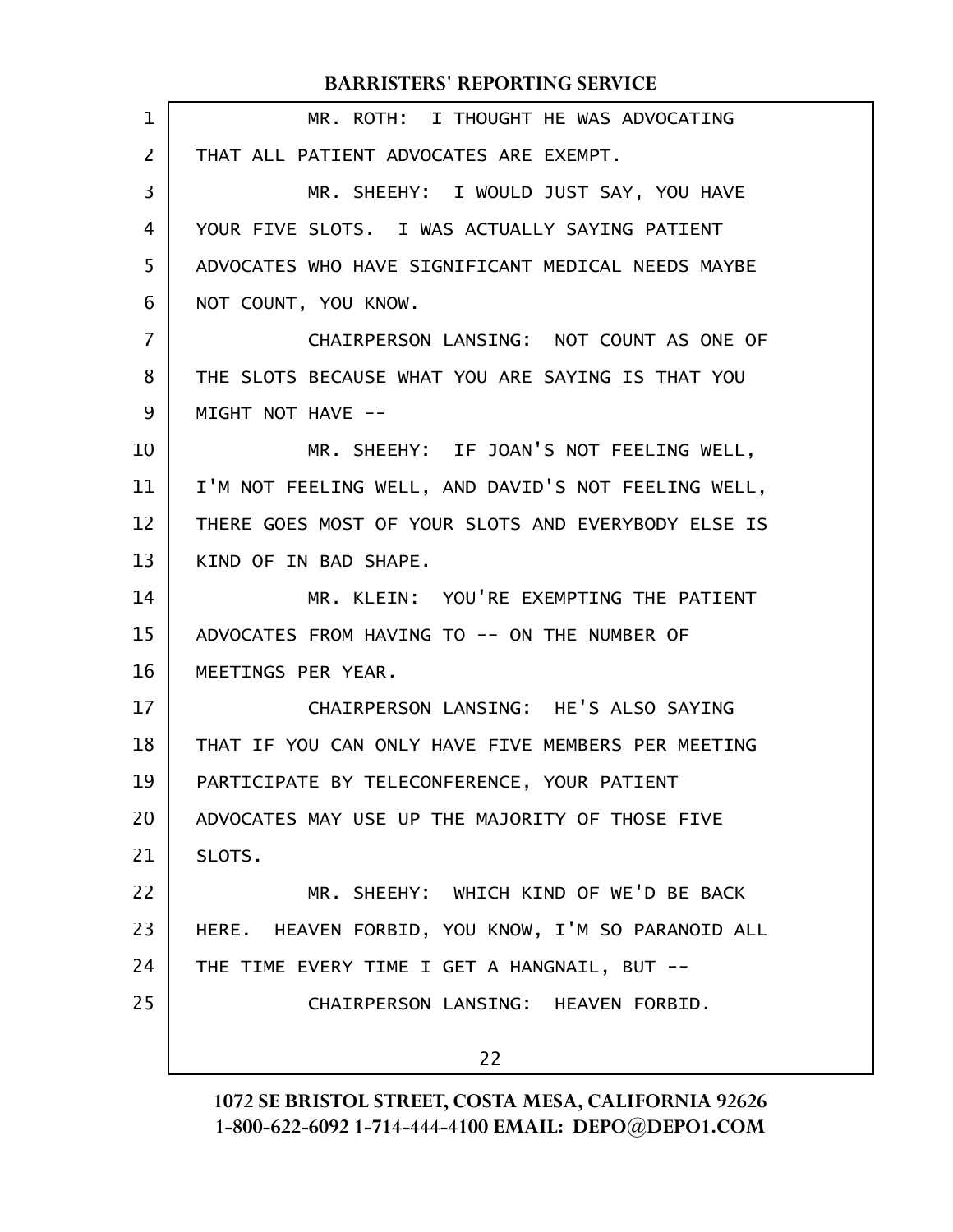| $\mathbf 1$    | MR. SHEEHY: HEAVEN FORBID, BUT I JUST                |  |
|----------------|------------------------------------------------------|--|
| $\overline{2}$ | THINK IT MIGHT MAKE IT -- I THINK THAT'S A           |  |
| 3              | REASONABLE FLEXIBILITY THAT WILL MAKE THE POLICY     |  |
| 4              | EASIER TO IMPLEMENT. WE SHOOT FOR FIVE. EVERY NOW    |  |
| 5              | AND THEN YOU MIGHT HAVE ONE OR TWO OR THREE MORE,    |  |
| 6              | BUT IN GENERAL YOU'LL HAVE FIVE MOST OF THE TIME.    |  |
| $\overline{7}$ | CHAIRPERSON LANSING: WHY DON'T WE SAY --             |  |
| 8              | MAYBE, JAMES, MAYBE THERE'S A WAY OF DRAFTING THIS.  |  |
| 9              | MR. HARRISON: I THINK THERE IS A WAY TO              |  |
| 10             | DRAFT IT, SHERRY. IF WE WANTED TO HAVE FIVE SLOTS,   |  |
| 11             | BUT FOR THE PURPOSE OF COUNTING THOSE FIVE SLOTS, A  |  |
| 12             | MEMBER WHO MEETS BOTH CATEGORY AND ONE AND TWO, THAT |  |
| 13             | IS, MEMBER IS BOTH A PATIENT ADVOCATE AND WHO IS     |  |
| 14             | SUFFERING FROM SIGNIFICANT MEDICAL NEEDS, WOULD      |  |
| 15             | NOT -- COULD PARTICIPATE BY TELEPHONE, BUT WOULD NOT |  |
| 16             | COUNT FOR THE PURPOSES OF FILLING UP THOSE FIVE      |  |
| 17             | SLOTS.                                               |  |
| 18             | MR. SHEEHY: IT'S VERY SIMPLE.                        |  |
| 19             | CHAIRPERSON LANSING: I THINK THAT'S FAIR.            |  |
| 20             | MR. SHEEHY: THEN I THINK WE GOT A GREAT              |  |
| 21             | POLICY.                                              |  |
| 22             | CHAIRPERSON LANSING: CAN I GO AROUND, IF             |  |
| 23             | I CAN FIND MY SHEET OF PAPER AND REMEMBER WHERE      |  |
| 24             | EVERYBODY IS. CAN I GO AROUND AND SEE IF THERE'S     |  |
| 25             | ANY MORE COMMENTS IN SAN FRANCISCO?                  |  |
|                |                                                      |  |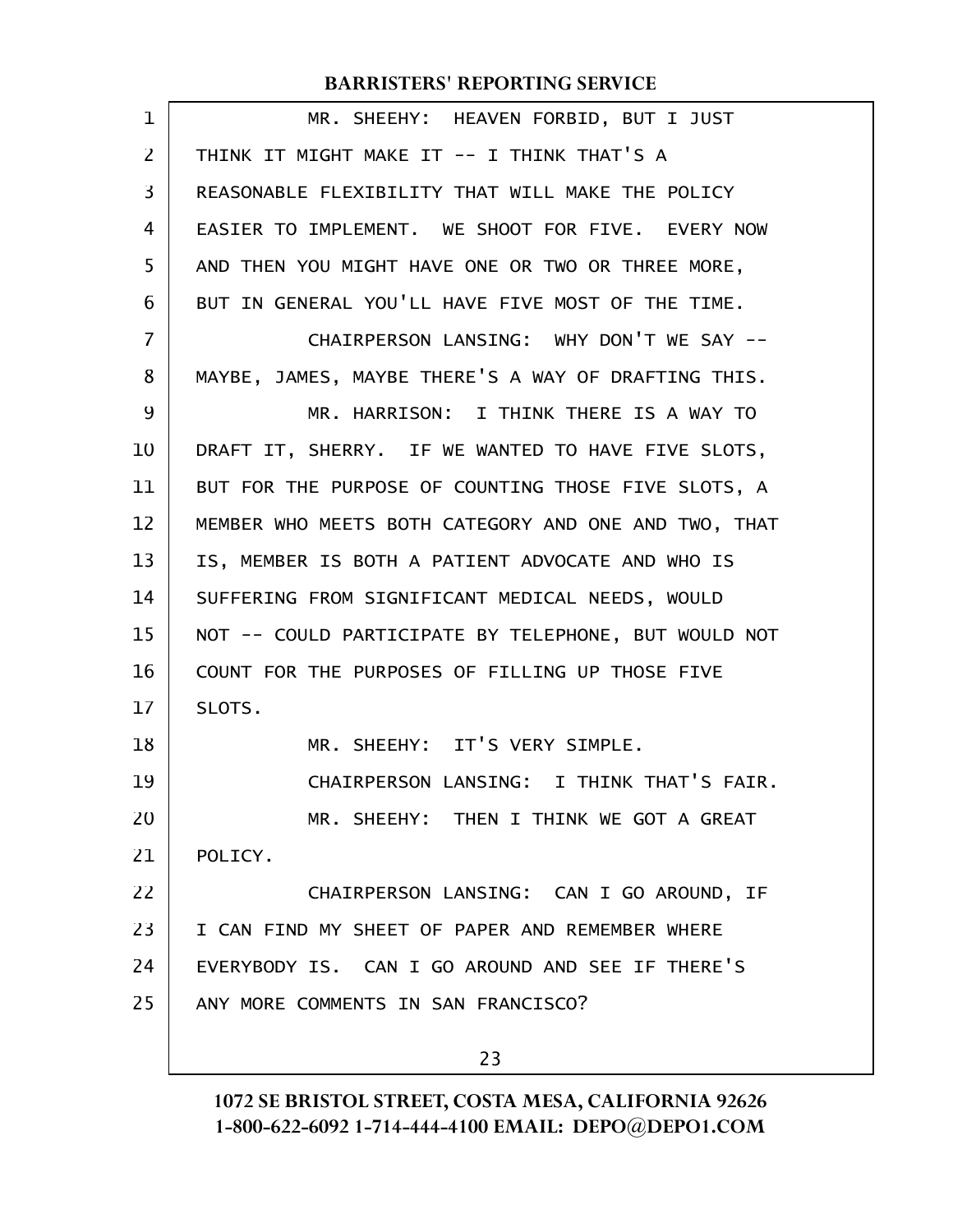| $\mathbf 1$    | DR. TROUNSON: I JUST WANTED TO CHECK                 |  |
|----------------|------------------------------------------------------|--|
| $\overline{2}$ | WHETHER WE HAVE TO STAFF ANY OF THESE SITES.         |  |
| 3              | CHAIRPERSON LANSING: NO. I THINK WE HAVE             |  |
| 4              | TO SAY THAT YOU DON'T HAVE TO. YOU HAVE TO -- I CAN  |  |
| 5              | TELL YOU YOU HAVE TO, WHEREVER YOU ARE, YOU KNOW, AS |  |
| 6              | A PATIENT ADVOCATE, YOU HAVE TO HAVE IT OPEN TO THE  |  |
| 7              | PUBLIC. I DON'T HAVE A STAFF HERE, FOR EXAMPLE.      |  |
| 8              | MR. KLEIN: ON THE GRANTS --                          |  |
| 9              | CHAIRPERSON LANSING: THEY NEED A PHONE.              |  |
| 10             | MR. KLEIN: ALAN'S POINT IS THAT WHEN                 |  |
| 11             | WE'RE IN GRANT REVIEW, THE INDIVIDUALS ON THE PHONE  |  |
| 12             | JUST ARE NOT GOING TO ON A PRACTICAL BASIS BE ABLE   |  |
| 13             | TO PARTICIPATE IN THE PROPRIETARY EXECUTIVE SESSION. |  |
| 14             | CHAIRPERSON LANSING: THAT'S CORRECT.                 |  |
| 15             | WE'RE NOT GOING TO BE ABLE TO DO EVERYTHING. I       |  |
| 16             | THINK WHAT WE'RE GOING TO HAVE TO SAY IS, YOU KNOW,  |  |
| 17             | AND I THINK YOU ACTUALLY SAID THIS, THESE ARE NOT -- |  |
| 18             | THIS IS NOT SOMETHING WE'RE GOING TO DO CASUALLY.    |  |
| 19             | AND, YOU KNOW, YOU AS THE CHAIRMAN, WHATEVER,        |  |
| 20             | WHOEVER, CAN SAY TO SOMEONE, NO, I'M NOT GIVING YOU  |  |
| 21             | THE RIGHT TO PARTICIPATE BY PHONE. YOU USED IT UP    |  |
| 22             | TOO MUCH. DO YOU KNOW.                               |  |
| 23             | MR. KLEIN: THERE COULD BE AS WELL --                 |  |
| 24             | THERE COULD BE SITUATIONS WHERE WE HAVE A HIGHLY     |  |
| 25             | CONTROVERSIAL ISSUE, AND WE DO NEED STAFF AT REMOTE  |  |
|                | 24                                                   |  |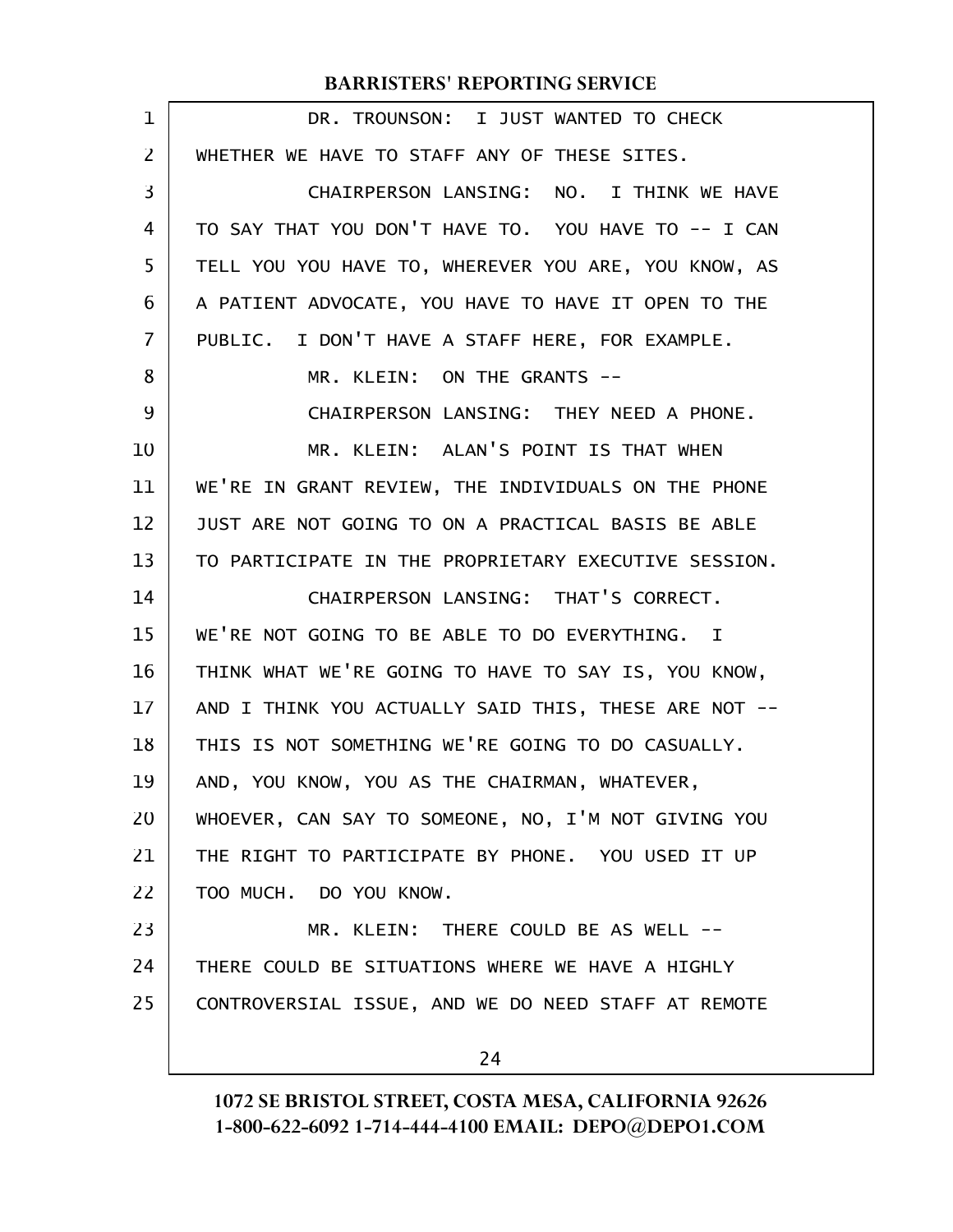LOCATIONS. CHAIRPERSON LANSING: WE MIGHT SAY WE CAN'T DO IT THIS TIME. MR. KLEIN: I THINK THAT'S WHAT ALAN WAS GETTING TO. CHAIRPERSON LANSING: SO THEN WE WOULD HAVE TO MAYBE SAY THIS TIME IT WON'T WORK. MR. KLEIN: SO THERE WILL BE A GENERAL PROVISION THAT SAYS THAT -- CHAIRPERSON LANSING: WE WILL TRY TO ACCOMMODATE PEOPLE EXCEPT FOR A MEETING -- JAMES, AGAIN, YOU CAN WRITE THIS -- TRY TO ACCOMMODATE PEOPLE. THERE WILL BE SOME CASES WHERE WE'LL NOT BE ABLE TO DO THIS BECAUSE WE WOULD HAVE TO HAVE STAFF AT THOSE PLACES AND IN-PERSON WILL BE REQUIRED. MR. KLEIN: OR THERE ARE OTHER SPECIAL REQUIREMENTS OF THE PARTICULAR MEETING. CHAIRPERSON LANSING: EXACTLY. EXACTLY. MR. HARRISON: OKAY. CHAIRPERSON LANSING: CLAIRE, ANY MORE COMMENTS? DR. POMEROY: OTHER THAN I JUST WANT TO LET YOU KNOW, SHERRY, THAT WE DO HAVE MEMBERS OF THE PUBLIC HERE SO WHEN YOU GO AROUND. CHAIRPERSON LANSING: I'M GOING TO DO THAT 25 1 2 3 4 5 6 7 8 9 10 11 12 13 14 15 16 17 18 19 20 21 22 23 24 25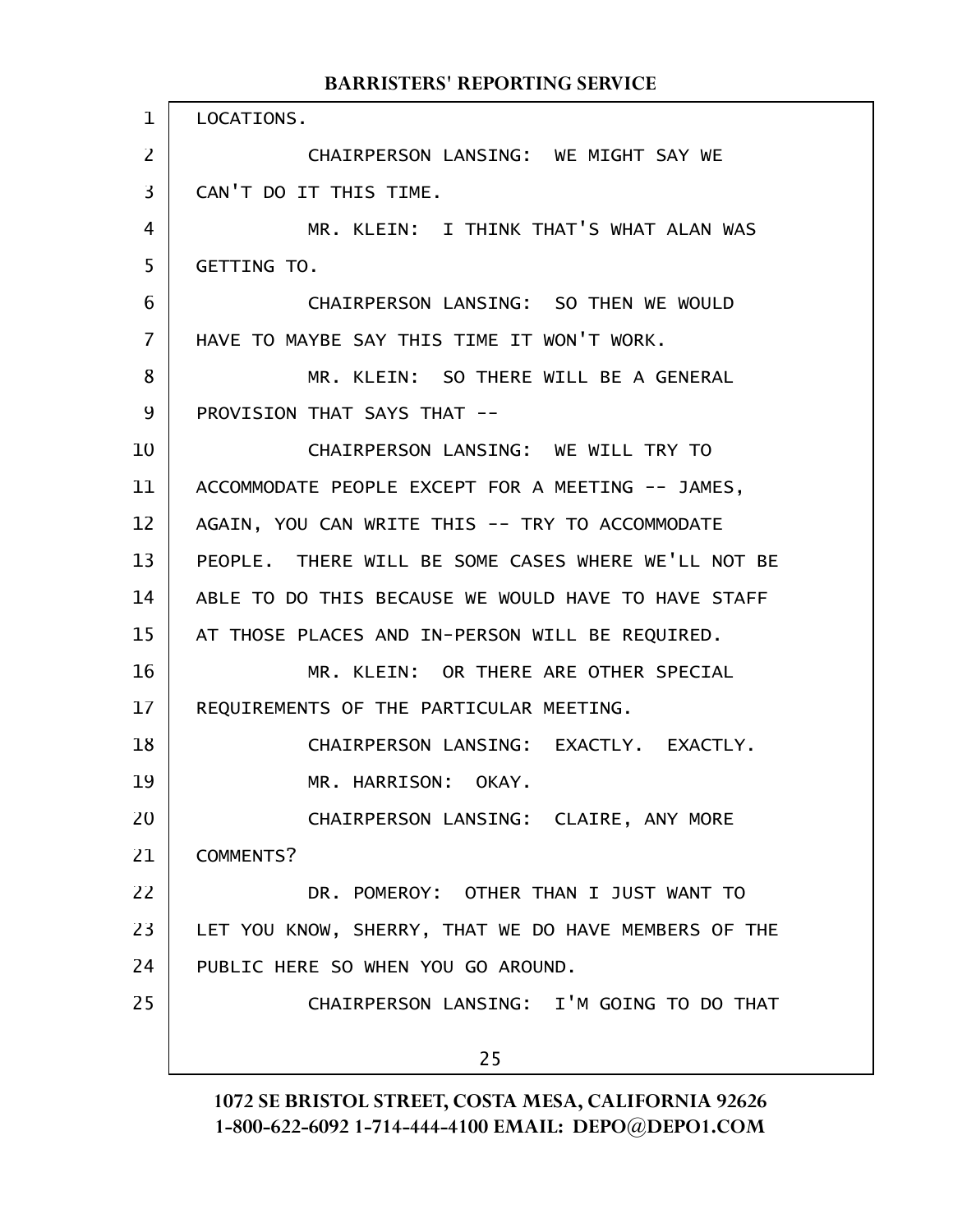| 1              | NEXT, I SWEAR. THANK YOU THOUGH. AND CONNECT?        |  |
|----------------|------------------------------------------------------|--|
| 2              | MR. ROTH: ONE OTHER THING, JAMES, YOU                |  |
| 3              | MIGHT INCLUDE IS TO GIVE THE CHAIR SOME DISCRETION.  |  |
| 4              | MR. HARRISON: RIGHT. FOR EXAMPLE, TO THE             |  |
| 5              | LAST POINT THAT WAS MADE BY SHERRY, THE CHAIR COULD  |  |
| 6              | MAKE A DETERMINATION THAT BASED ON THE CIRCUMSTANCES |  |
| $\overline{7}$ | OF THE PARTICULAR MEETING, THAT IT WAS NECESSARY FOR |  |
| 8              | MEMBERS TO ATTEND IN PERSON.                         |  |
| 9              | MR. ROTH: I WOULD LOVE TO SEE THAT JUST              |  |
| 10             | BECAUSE IT'S SO FRUSTRATING WHEN ALL OF US ARE THERE |  |
| 11             | AND WE DON'T HAVE A QUORUM AND WE CANNOT TAKE        |  |
| 12             | ACTION.                                              |  |
| 13             | CHAIRPERSON LANSING: I THINK YOU'RE GOING            |  |
| 14             | TO HAVE TO SAY NO. WE CAN AUTHORIZE UP TO FIVE       |  |
| 15             | MEMBERS. IT DOESN'T MEAN YOU CAN DEFINITELY          |  |
| 16             | AUTHORIZE FIVE. UP TO MEANS YOU MIGHT HAVE TO SAY,   |  |
| 17             | GUYS, THIS TIME I COULDN'T DO THE FIVE BECAUSE I     |  |
| 18             | DON'T HAVE A QUORUM. I NEEDED THIS PERSON THERE.     |  |
| 19             | YOU HAVE THAT DISCRETION.                            |  |
| 20             | MR. HARRISON: OKAY.                                  |  |
| 21             | CHAIRPERSON LANSING: AND PHIL PIZZO IS               |  |
| 22             | NOT THERE YET, I ASSUME.                             |  |
| 23             | MS. KING: NOT YET.                                   |  |
| 24             | CHAIRPERSON LANSING: SO NOW ANY OTHER                |  |
| 25             | MEMBERS OF THE COMMITTEE HAVE ANYTHING ELSE TO ADD?  |  |
|                | 26                                                   |  |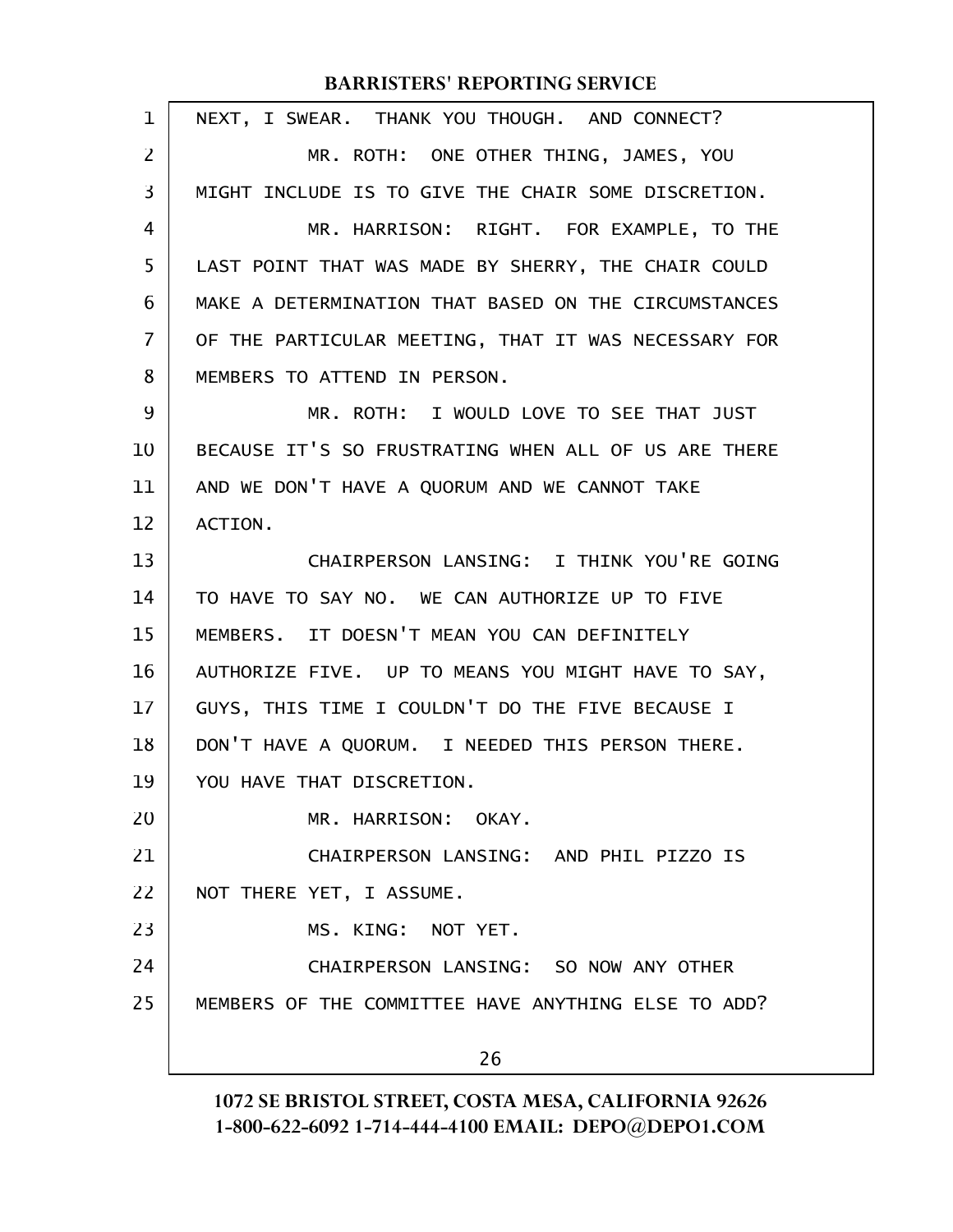|  | <b>BARRISTERS' REPORTING SERVICE</b> |
|--|--------------------------------------|
|--|--------------------------------------|

| 1              | THEN I'M GOING TO GO AROUND TO THE PUBLIC            |
|----------------|------------------------------------------------------|
| $\overline{2}$ | NOW IN SAN FRANCISCO.                                |
| 3              | MS. KING: NONE HERE.                                 |
| 4              | CHAIRPERSON LANSING: IN DAVIS?                       |
| 5              | DR. POMEROY: NO COMMENTS.                            |
| 6              | CHAIRPERSON LANSING: IN LA JOLLA?                    |
| $\overline{7}$ | MR. ROTH: NO COMMENTS.                               |
| 8              | CHAIRPERSON LANSING: THE SHERRY LANSING              |
| 9              | FOUNDATION. DOUG, IS THERE ANY MEMBER OF THE PUBLIC  |
| 10             | WHO WISHES TO SPEAK?                                 |
| 11             | MR. SIMPSON: YES, THERE IS. THIS IS JOHN             |
| 12             | SIMPSON WITH CONSUMER WATCHDOG. I THINK THAT THIS    |
| 13             | IS MOVING TOWARDS A SENSIBLE SORT OF RESOLUTION TO   |
| 14             | WHAT'S BEEN AN ONGOING PROBLEM. BUT I WONDER         |
| 15             | WHETHER THERE ISN'T A MORE FUNDAMENTAL ISSUE AT THE  |
| 16             | BOTTOM, WHICH IS THAT YOU HAVE THIS SUPER MAJORITY   |
| $17 \,$        | REQUIREMENT AND YOU HAVE AN EXCEEDINGLY LARGE BOARD. |
| 18             | AND I WONDER WHETHER, AFTER YOU TAKE THESE WHAT      |
| 19             | MIGHT BE INTERIM STEPS, WHETHER YOU WOULDN'T BE      |
| 20             | BETTER OFF SERIOUSLY CONSIDERING REDUCING THE SIZE   |
| 21             | OF THE BOARD AND REDUCING THE -- AND DOING AWAY WITH |
| 22             | THE REQUIREMENT FOR A SUPER MAJORITY AND LETTING IT  |
| 23             | SIMPLY BE A MAJORITY CONSTITUTE A QUORUM.            |
| 24             | FINALLY, I WOULD SUBMIT TO YOU THAT YOU DO           |
| 25             | NOT HAVE ANY SORT OF DISCIPLINE IN PLACE FOR PEOPLE  |
|                | 27                                                   |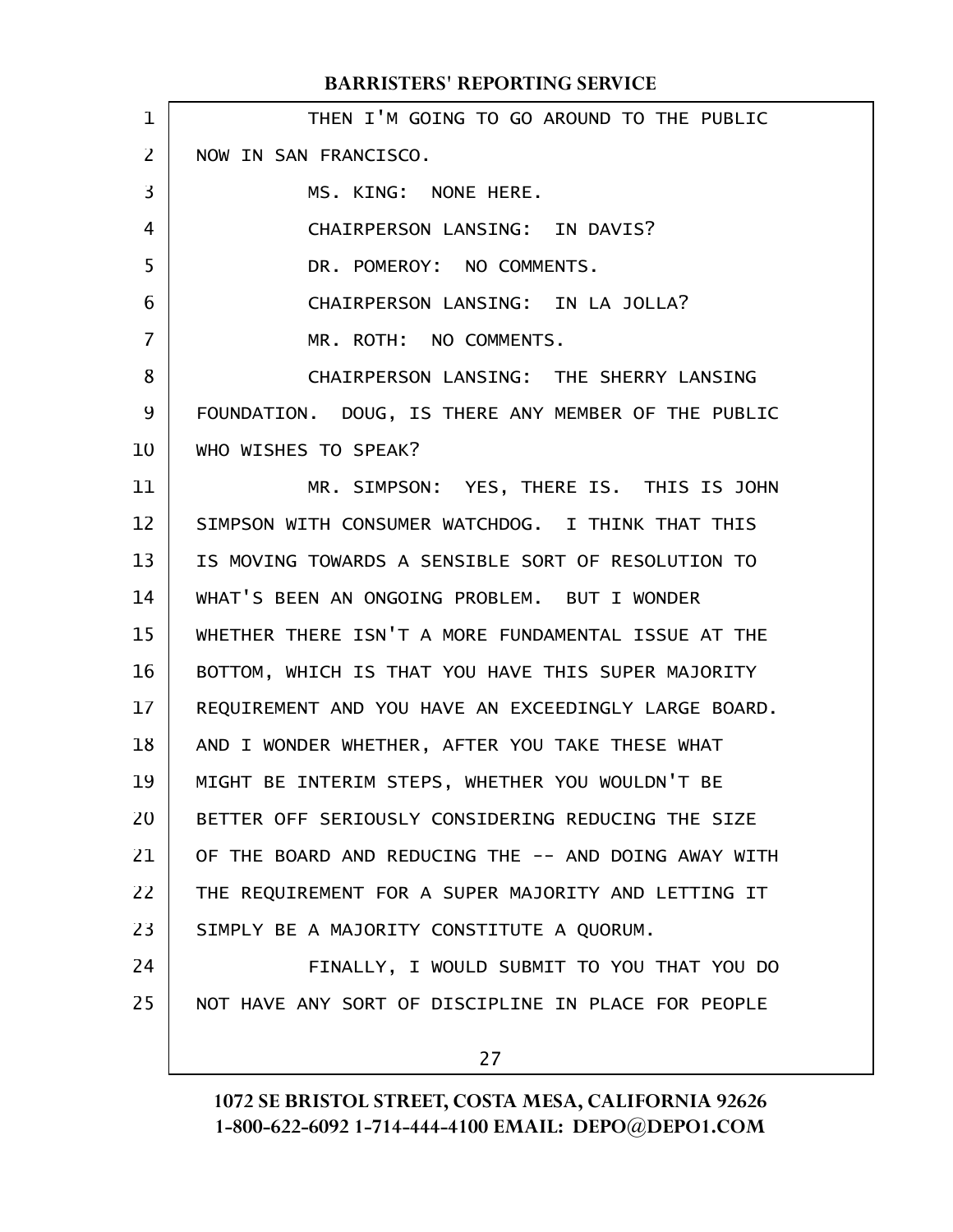| $\mathbf{1}$      | WHO FAIL TO ATTEND, AND THAT YOU SHOULD HAVE SOME    |
|-------------------|------------------------------------------------------|
| $\overline{2}$    | SORT OF PROVISION IN YOUR BYLAWS THAT HAS SOME       |
| 3                 | SPECIFIC SANCTION THAT GOES INTO EFFECT WHEN SOMEONE |
| 4                 | MISSES MORE THAN A CERTAIN MINIMUM NUMBER OF         |
| 5                 | MEETINGS, WHICH COULD, I THINK, INCLUDE KICKING THEM |
| 6                 | OFF THE BOARD. I'M NOT SURE WHETHER THAT'S           |
| 7                 | SOMETHING THAT CAN ONLY BE DONE WITH THE BYLAWS. IT  |
| 8                 | MIGHT REQUIRE FURTHER LEGISLATION, BUT YOU DO NEED   |
| 9                 | TO HAVE SOME PROVISION FOR REMOVAL, IT SEEMS TO ME,  |
| 10                | FOR PEOPLE WHO FAIL TO SHOW UP.                      |
| 11                | AND THE FINAL THING IS I JUST WANTED TO              |
| $12 \overline{ }$ | REITERATE. MY UNDERSTANDING IS IS THAT THERE IS      |
| 13                | VERY SOLID COMMITMENT TO THE NOTION THAT ANY OF      |
| 14                | THESE PHONE-IN LOCATIONS WOULD HAVE TO BE OPEN TO    |
| 15                | THE PUBLIC. AND I THINK THAT WOULD MAKE IT AN        |
| 16                | ACCEPTABLE KIND OF THING.                            |
| 17                | FINALLY, IN CLOSING, YOU COULD ALSO --               |
| 18                | IT'S RELATED TO THIS -- YOU COULD ENHANCE THE SORT   |
| 19                | OF TRANSPARENCY OF THE WHOLE OPERATION IF YOU MADE   |
| 20                | ALL MEETINGS AVAILABLE TO BE BROADCAST OVER THE WEB  |
| 21                | SO THAT EVERYBODY WHO WAS INTERESTED AROUND THE      |
| 22                | STATE COULD PHONE IN AND WATCH. I KNOW ON YOUR STEM  |
| 23                | CELL APPRECIATION DAY NEXT WEEK YOU ARE GOING TO     |
| 24                | HAVE, I THINK, A VIDEO THING WITH SOME STEM CELL     |
| 25                | SCIENTISTS. I THINK YOU SHOULD BE DOING THAT KIND    |
|                   |                                                      |

28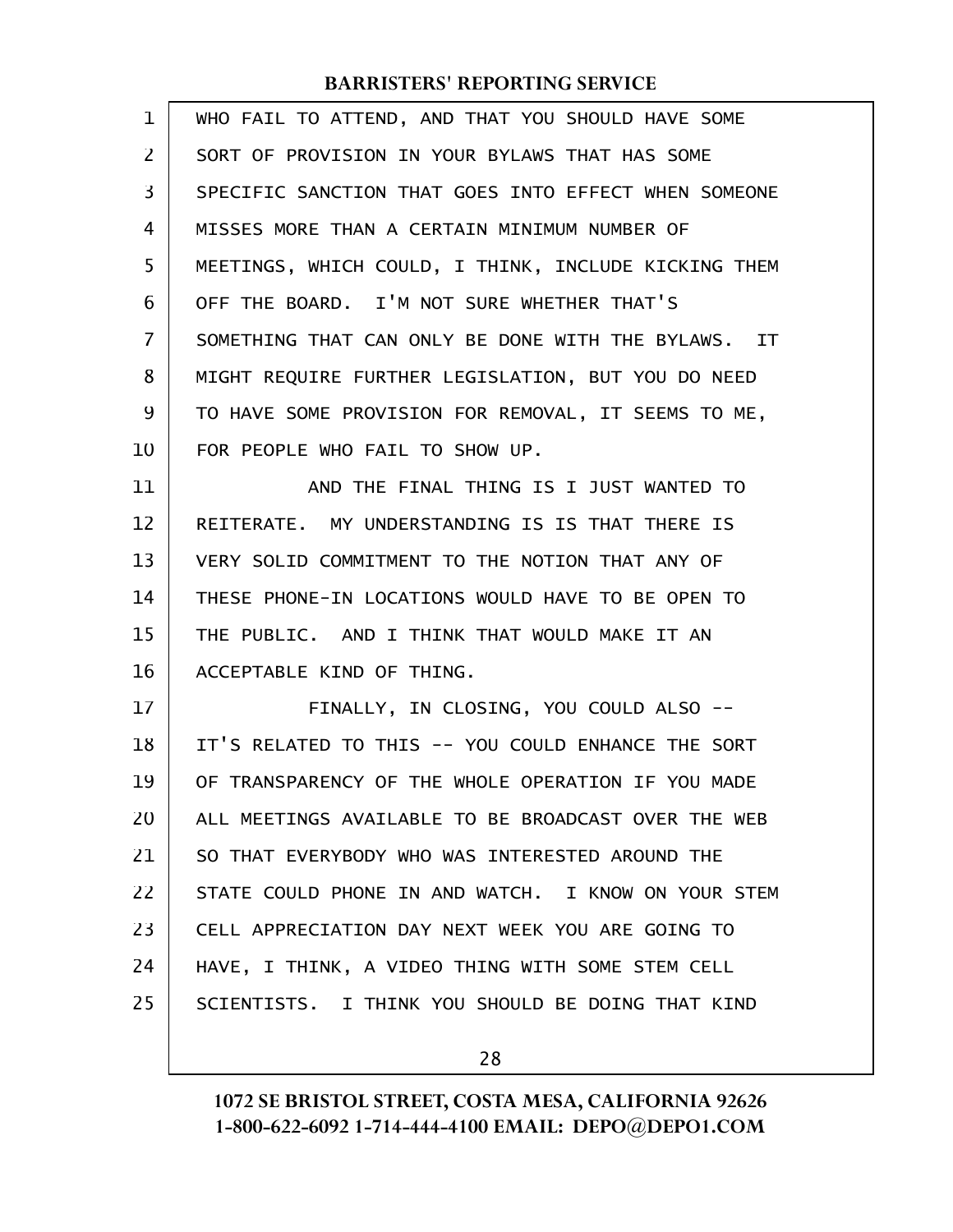| $\mathbf{1}$   | OF COVERAGE OF ALL YOUR, AT LEAST THE ICOC MEETINGS, |
|----------------|------------------------------------------------------|
| $\overline{2}$ | MAYBE EVEN SOME OF THE SUBCOMMITTEE MEETINGS, MAKING |
| 3              | THEM AVAILABLE ON THE WEB. THANK YOU VERY MUCH.      |
| 4              | MR. KLEIN: SHERRY, THIS IS BOB KLEIN. IF             |
| 5              | I COULD JUST QUICKLY RESPOND SO WE DON'T LOSE THE    |
| 6              | TRAIN OF HIS THOUGHTS.                               |
| $\overline{7}$ | CHAIRPERSON LANSING: PLEASE.                         |
| 8              | MR. KLEIN: WE ARE VERY COMMITTED THAT                |
| 9              | EACH OF THESE LOCATIONS HAS TO BE AVAILABLE TO THE   |
| 10             | PUBLIC. AS TO THE OTHER POINTS THAT WERE RAISED,     |
| 11             | JAMES, COULD YOU TALK ABOUT THE INITIATIVE'S         |
| 12             | CONSTRAINT ON THE CHANGES THAT WERE SUGGESTED ON     |
| 13             | CHANGING THE NUMBER ON THE BOARD OR CHANGING THE     |
| 14             | QUORUM REQUIREMENTS?                                 |
| 15             | MR. HARRISON: BOTH OF THOSE PROVISIONS,              |
| 16             | THE DESIGNATED MEMBERS ON THE BOARD AND THE SUPER    |
| 17             | MAJORITY QUORUM REQUIREMENT, ARE STATUTORY           |
| 18             | PROVISIONS, SO COULD NOT BE ALTERED BY BYLAWS. IT    |
| 19             | WOULD REQUIRE EITHER A LEGISLATIVE AMENDMENT IF IT   |
| 20             | FURTHERS THE PURPOSES OF THE ACT OR ANOTHER          |
| 21             | INITIATIVE.                                          |
| 22             | MR. KLEIN: AND BECAUSE OF THE FACT THAT              |
| 23             | THERE'S A BALANCE ON THE BOARD OF PATIENT ADVOCATES  |
| 24             | AND INDUSTRY REPRESENTATIVES AND RESEARCH            |
| 25             | INSTITUTIONS OF DIFFERENT TYPES, AND THAT THAT IS AN |
|                | 29                                                   |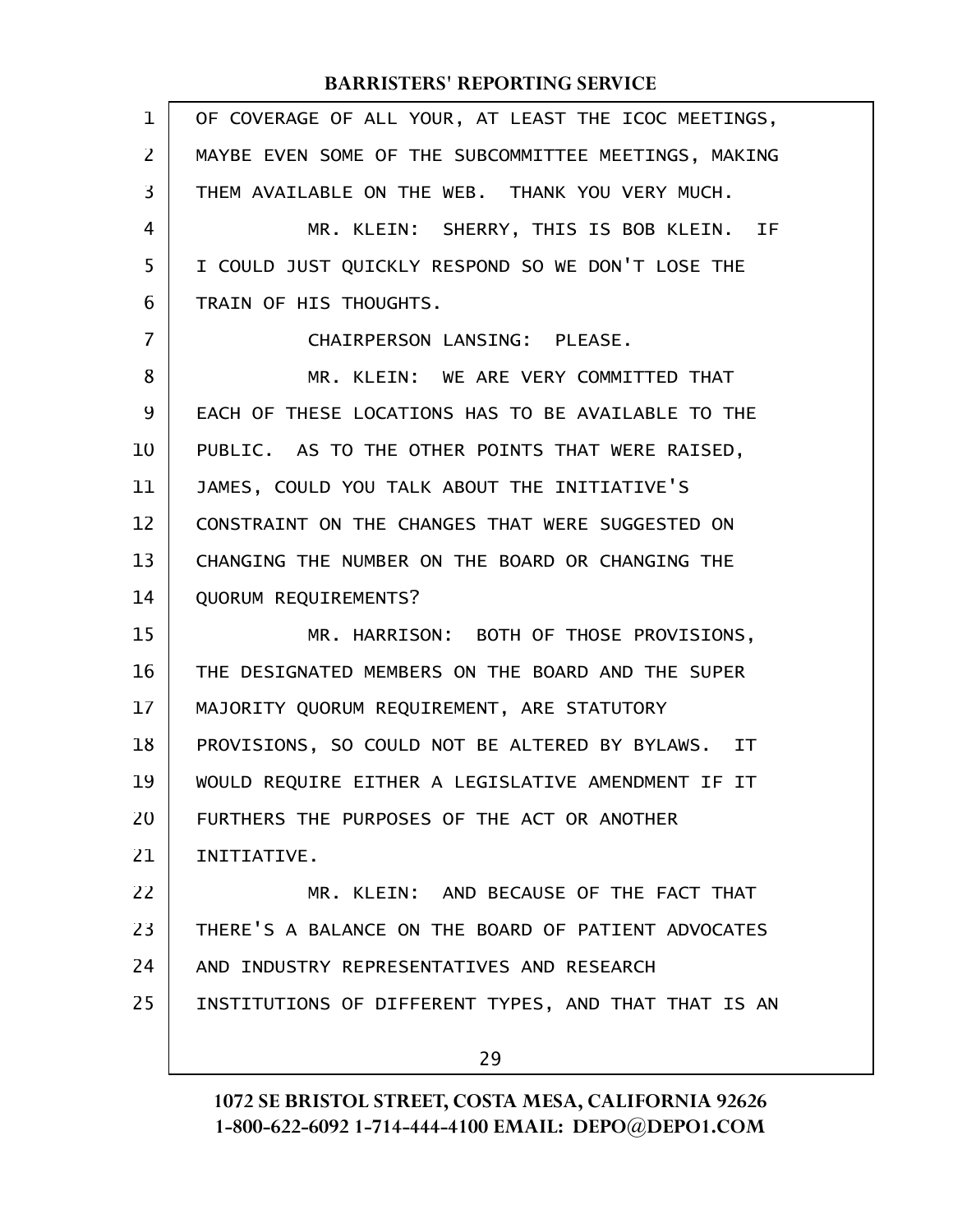| 1              | ISSUE OF BALANCE IN THE OVERALL EXPERTISE NEEDED TO |
|----------------|-----------------------------------------------------|
| $\overline{2}$ | ADDRESS THESE APPLICATIONS AND INCLUDE PATIENT      |
| 3              | INPUT, IT WOULD BE -- I DON'T SEE HOW WE'D GET TO A |
| 4              | CONCLUSION THAT WAS ENHANCING THE PURPOSE OF THE    |
| 5              | BOARD TO REDUCE THE PATIENT ADVOCATES OR REDUCE THE |
| 6              | MEDICAL EXPERTISE OR REDUCE THE THERAPY DEVELOPMENT |
| 7              | EXPERTISE THAT WE HAVE ON THE BOARD. THAT DIVERSITY |
| 8              | OF EXPERTISE AND BREADTH OF EXPERTISE HAS SOME VERY |
| 9              | MEANINGFUL, SUBSTANTIVE CONTRIBUTION TO OUR ABILITY |
| 10             | TO LOOK AT SO MANY AREAS OF CHRONIC DISEASE AND     |
| 11             | INJURY, AND ALWAYS HAVE SOME MEMBERS OF THE BOARD   |
| 12             | WHO HAVE DIRECT OR INDIRECT EXPERIENCE THAT'S       |
| 13             | RELEVANT TO PROVIDE A SUBSTANTIVE DISCUSSION.       |
| 14             | CHAIRPERSON LANSING: THANK YOU, BOB. AND            |
| 15             | THANK YOU, JAMES. AND I BELIEVE THERE'S ANOTHER     |
| 16             | MEMBER OF THE PUBLIC, DOUG. IS THERE ANYBODY WHO    |
| 17             | WISHES TO SPEAK IN LOS ANGELES?                     |
| 18             | MR. SIMPSON: NO, THERE IS NOT.                      |
| 19             | CHAIRPERSON LANSING: THANK YOU, JOHN. I             |
| 20             | THOUGHT THOSE WERE GREAT COMMENTS. I THINK THAT IS  |
| 21             | ALL THE COMMENTS. AND SO I REALLY WANT TO THANK ALL |
| 22             | OF THE MEMBERS OF THE COMMITTEE AS WELL AS THE      |
| 23             | PUBLIC FOR THEIR INPUT. AND I THINK IT WAS A REALLY |
| 24             | HEALTHY AND GOOD DISCUSSION. AND NOW I'LL WORK WITH |
| 25             | JAMES TO INCORPORATE YOUR THOUGHTS INTO ANOTHER     |
|                |                                                     |

30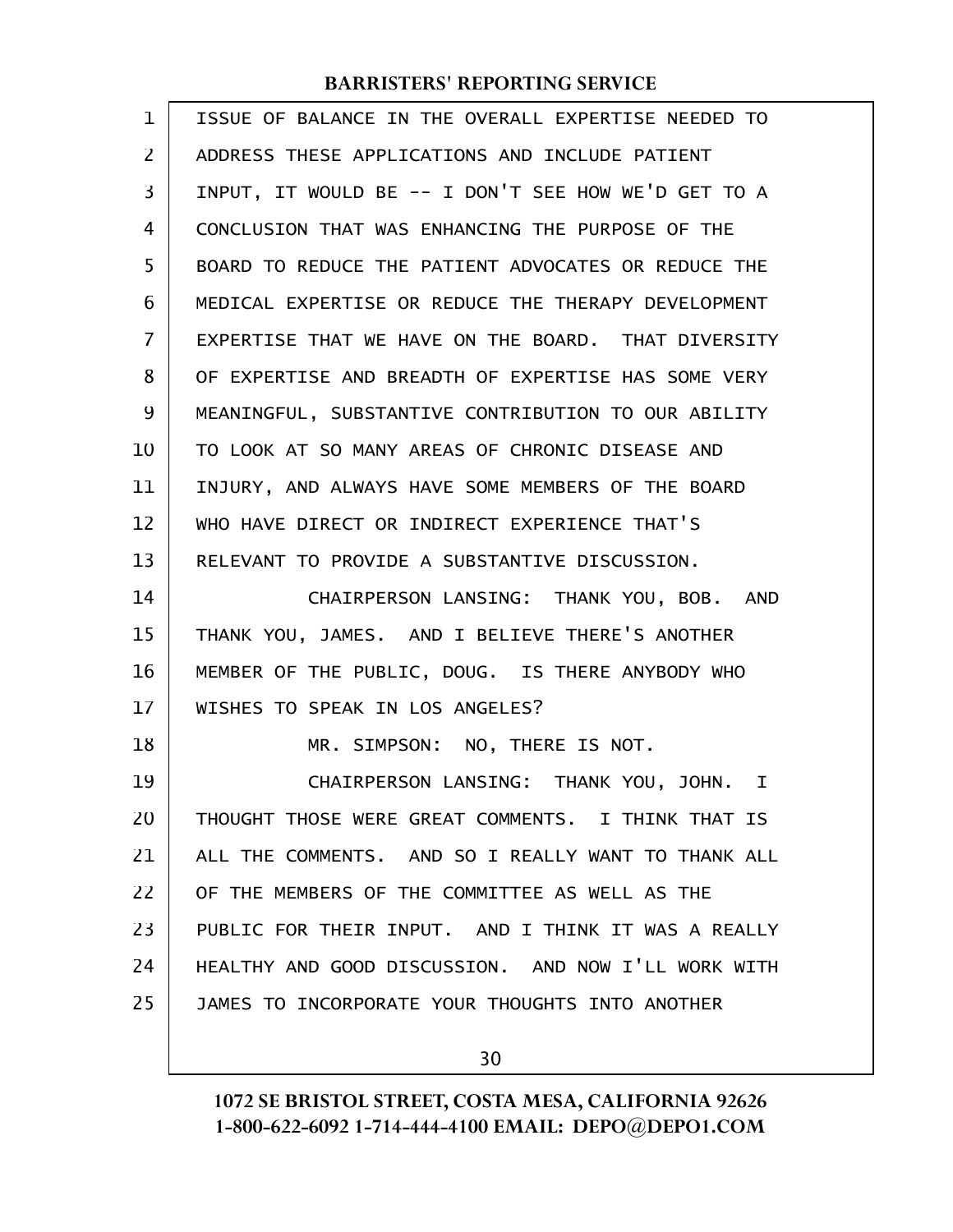| 1  | DRAFT POLICY, AND WE WILL BRING IT BACK TO THE      |
|----|-----------------------------------------------------|
| 2  | SUBCOMMITTEE AS WELL AS THE PUBLIC ONE MORE TIME    |
| 3  | CLOSER TO THE DECEMBER ICOC MEETING AND THEN        |
| 4  | HOPEFULLY WE'LL HAVE AGREEMENT, AND WE WILL MAKE    |
| 5  | RECOMMENDATIONS TO THE ICOC IN DECEMBER.            |
| 6  | MR. KLEIN: SHERRY, AFTER THIS CALL, THIS            |
| 7  | IS BOB KLEIN, IF YOU COULD JUST CALL ME FOR TWO     |
| 8  | MINUTES.                                            |
| 9  | CHAIRPERSON LANSING: SURE. I HAVE AGENDA            |
| 10 | ITEM 4 THOUGH. I WILL. WE HAVE ONE MORE ITEM,       |
| 11 | WHICH IS AN UPDATE REPORT ON THE CONTRACTS AND THE  |
| 12 | INTERAGENCY AGREEMENTS. AND I'D LIKE TO ASK CIRM'S  |
| 13 | CONTRACT MANAGER CYNTHIA SCHAFFER TO WALK THE       |
| 14 | SUBCOMMITTEE THROUGH THIS ITEM.                     |
| 15 | AS YOU KNOW, THIS IS SOMETHING THAT WE'RE           |
| 16 | GOING TO DO AT EACH MEETING GOING FORWARD. AND I IN |
| 17 | ADVANCE WANT TO THANK CYNTHIA FOR KEEPING US ON     |
| 18 | TRACK. SO, CYNTHIA, I TURN IT OVER TO YOU.          |
| 19 | MS. SCHAFFER: THANK YOU. THIS IS CYNTHIA            |
| 20 | SCHAFFER. AT THE LAST GOVERNANCE SUBCOMMITTEE       |
| 21 | MEETING, I PRESENTED A SUMMARY FOR THE FOURTH       |
| 22 | QUARTER OF FISCAL YEAR '07-'08. AND AT THE LAST     |
| 23 | ICOC MEETING, WE PROVIDED A SUMMARY FOR THE FULL    |
| 24 | '07-'08 FISCAL YEAR. SO THIS ITEM IS A SUMMARY FOR  |
| 25 | THE FIRST QUARTER OF THE FISCAL YEAR '08-'09, AND   |
|    |                                                     |

31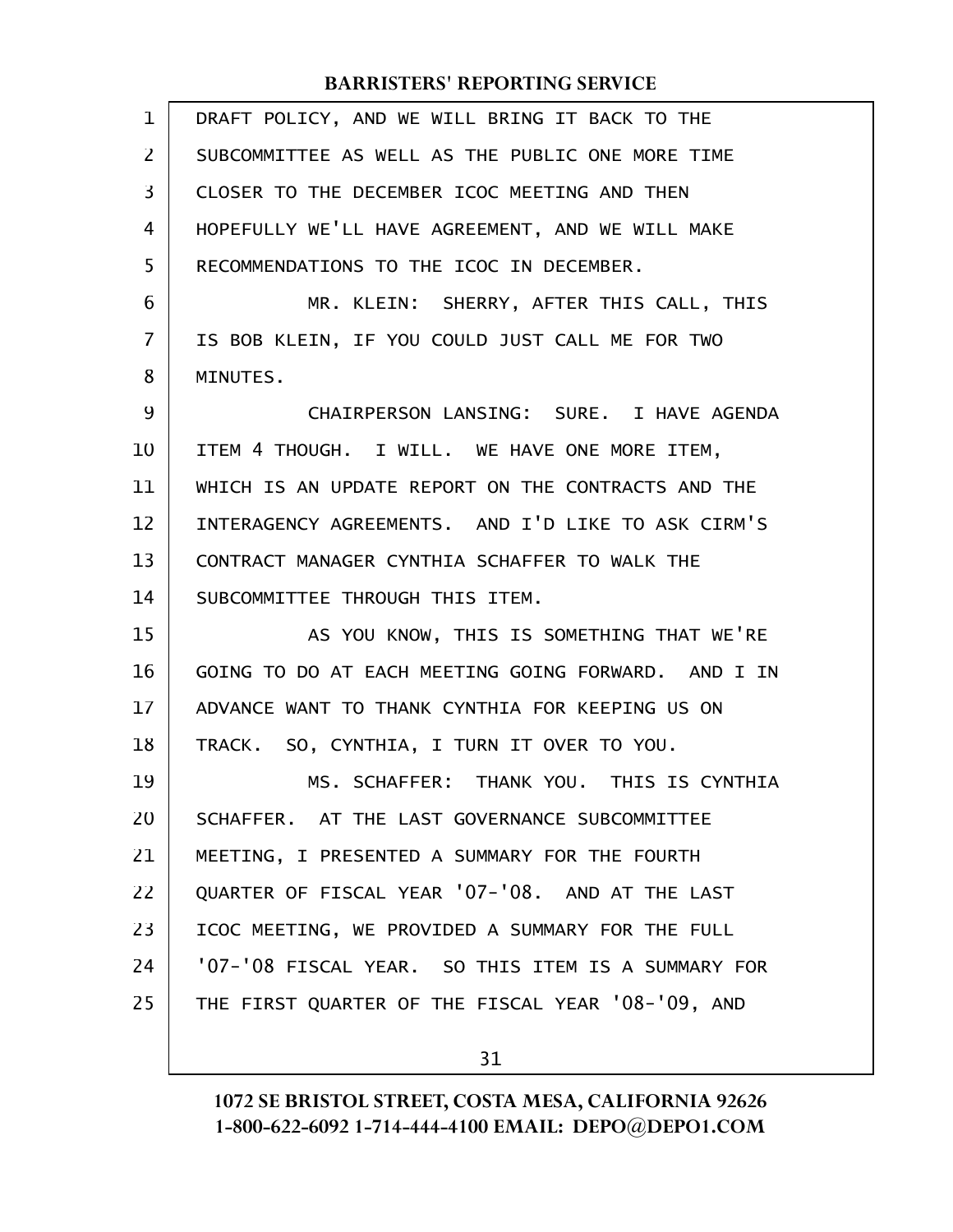| $\mathbf 1$ | IT'S UP-TO-DATE AS OF THE BEGINNING OF THE WEEK OF   |
|-------------|------------------------------------------------------|
| 2           | SEPTEMBER 15TH.                                      |
| 3           | THE FIRST QUARTER DOES RUN FROM JULY 1ST             |
| 4           | THROUGH SEPTEMBER 30TH, AND SO IT'S STILL AN OPEN    |
| 5           | QUARTER. THIS SUMMARY ALSO TAKES INTO ACCOUNT        |
| 6           | PURCHASE ORDERS FOR MORE \$5,000.                    |
| 7           | AS YOU CAN SEE, IT'S LAID OUT AS WE                  |
| 8           | TRADITIONALLY LAY IT OUT, TABLE 1, TABLE 2, TABLE 3. |
| 9           | IF THERE'S ANY QUESTIONS, I'D BE HAPPY TO ASSIST.    |
| 10          | CHAIRPERSON LANSING: ARE THERE ANY                   |
| 11          | QUESTIONS OR COMMENTS FROM MEMBERS OF THE            |
| 12          | SUBCOMMITTEE? I WILL ASK AGAIN IN SAN FRANCISCO?     |
| 13          | NO COMMENTS?                                         |
| 14          | MS. KING: DEEP IN THOUGHT. NO COMMENTS.              |
| 15          | CHAIRPERSON LANSING: DAVIS?                          |
| 16          | DR. POMEROY: I WONDER IF IT'S APPROPRIATE            |
| 17          | TO ASK WHERE WE ARE ON EXPENDING MONEY FOR GRANTIUM  |
| 18          | AND GETTING THAT INSTALLED JUST BECAUSE IT'S SUCH A  |
| 19          | BIG, IMPORTANT PROJECT.                              |
| 20          | MS. SCHAFFER: YES. I HAVE SOME                       |
| 21          | INFORMATION ABOUT THE GRANTIUM CONTRACT. I ACTUALLY  |
| 22          | DON'T PAY THE BILLS. OUR FINANCE OFFICER, MARGARET   |
| 23          | FERGUSON, IS NOT IN THE ROOM, SO SHE WOULD KNOW      |
| 24          | EXACTLY THE AMOUNT THAT HAS BEEN REIMBURSED SO FAR   |
| 25          | UNDER THAT AGREEMENT. I BELIEVE WE'VE MADE A COUPLE  |
|             |                                                      |

32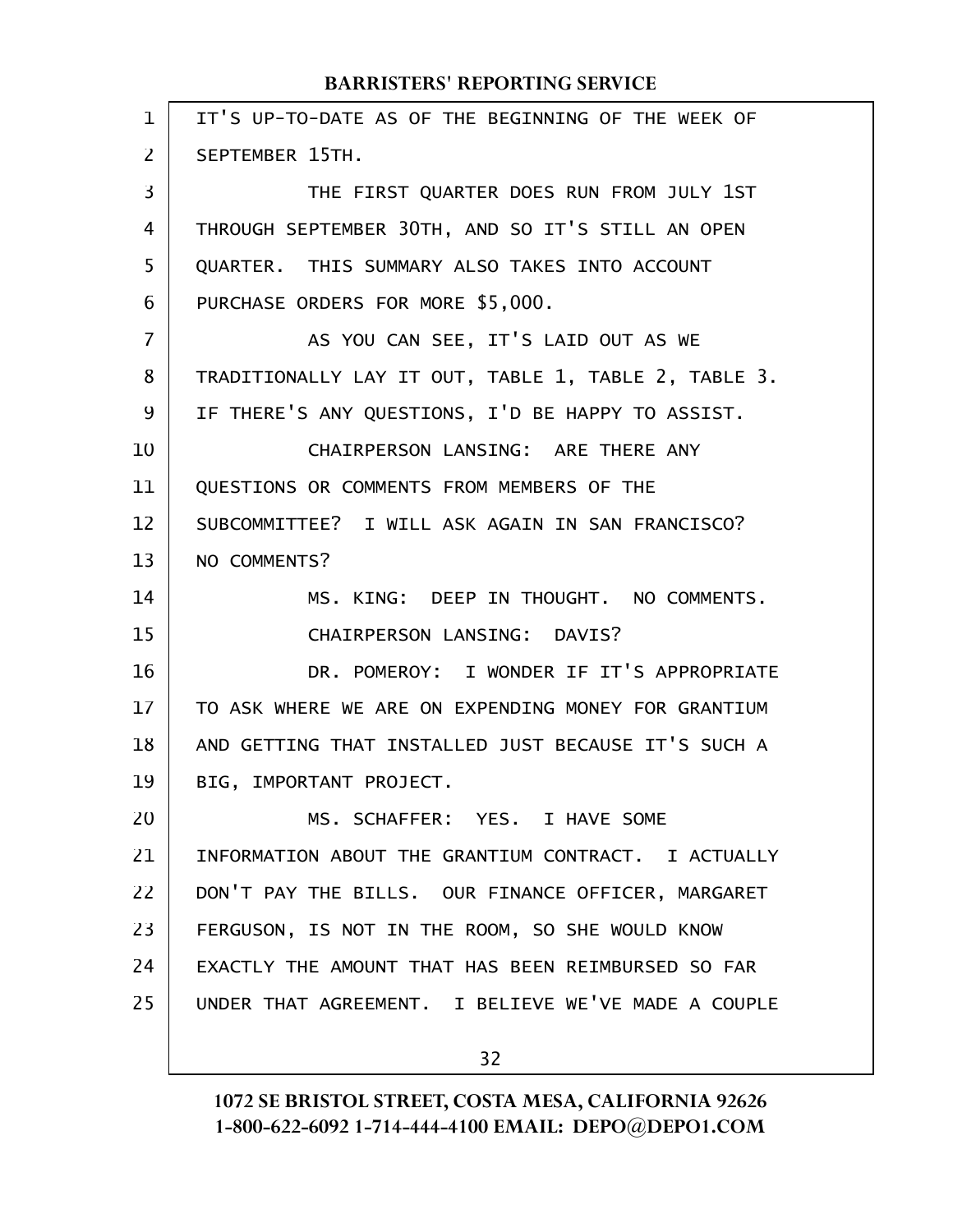| 1              | OF PAYMENTS NOW. WE JUST HAD A SIGNIFICANT TRAINING  |
|----------------|------------------------------------------------------|
| 2              | THAT WAS HERE IN THE OFFICE WHICH HAD ANOTHER        |
| 3              | MILESTONE PAYMENT ASSOCIATED WITH IT.                |
| 4              | WERE THERE FURTHER QUESTIONS ABOUT THE               |
| 5              | <b>GRANTIUM?</b>                                     |
| 6              | DR. POMEROY: I GUESS THAT'S WHAT I WANTED            |
| $\overline{7}$ | TO HEAR, THAT THE PAYMENTS ON GRANTIUM ARE           |
| 8              | SPECIFICALLY LINKED TO MILESTONE ACHIEVEMENTS.       |
| 9              | MS. SCHAFFER: ABSOLUTELY. THE NEXT THAT              |
| 10             | WILL BE MOVING FORWARD IS THE DELIVERY OF PROGRAM    |
| 11             | ONE, WHICH HAS TO DO WITH TRANSLATIONAL I RESEARCH   |
| 12             | AND GETTING THAT ONLINE INTO THE GRANTIUM SYSTEM AND |
| 13             | POPULATING THE PROGRAMMING RELATED TO THAT.          |
| 14             | DR. POMEROY: THANK YOU.                              |
| 15             | DR. TROUNSON: THERE IS A NECESSITY TO                |
| 16             | RENEGOTIATE PART OF THAT CONTRACT BECAUSE WE'RE      |
| 17             | ADDING A SIGNIFICANT NUMBER OF NEW ITEMS TO THE      |
| 18             | TASK, INCLUDING CO-PI'S, THE LOAN AGREEMENTS COMING  |
| 19             | IN. THERE IS ABOUT SIX OR SEVEN ITEMS WHICH ARE,     |
| 20             | YOU KNOW, QUITE COMPLEX WITH RESPECT TO THE          |
| 21             | PROGRAMMING. SO I'VE ASKED THE STAFF TO RENEGOTIATE  |
| 22             | THAT CONTRACT, YOU KNOW, FOR THE OUTPUT. SO IT WAS   |
| 23             | HEAVILY MILESTONED; BUT AS SUCH, IT NEEDS TO BE      |
| 24             | ALTERED IN ORDER TO MAKE IT SUITABLE FOR OUR         |
| 25             | REQUIREMENTS MOVING FORWARD.                         |
|                |                                                      |

33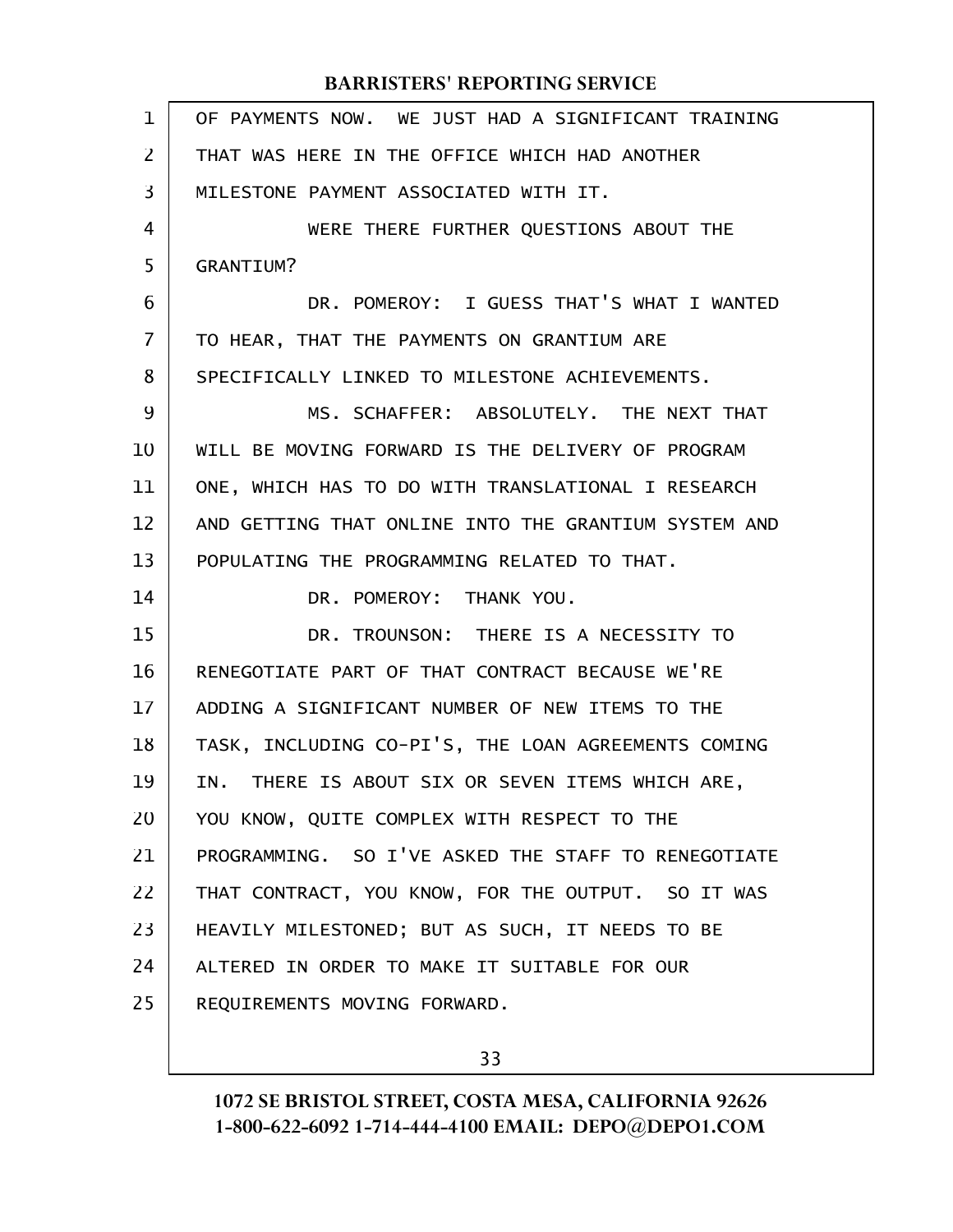DR. POMEROY: THANK YOU. CHAIRPERSON LANSING: THANKS, CLAIRE. DUANE. MR. ROTH: NO COMMENTS. CHAIRPERSON LANSING: AND PHIL? I DON'T THINK HE'S ON YET. DR. PIZZO: I JUST JOINED ABOUT A MINUTE AGO. CHAIRPERSON LANSING: JUST AS WE'RE READY TO END. DR. PIZZO: GOSH. I'VE BEEN IN OTHER BOARD MEETINGS. CHAIRPERSON LANSING: WE HAD A REALLY GOOD PRODUCTIVE MEETING. DR. PIZZO: THAT'S BECAUSE I WASN'T THERE. CHAIRPERSON LANSING: WE MISSED YOU, BUT I THINK WE CAME TO SOME NICE ADDITIONS TO OUR POLICY. WE'RE GOING TO HAVE ANOTHER MEETING AND COME BACK. DR. PIZZO: GREAT. THANKS. CHAIRPERSON LANSING: AND NOW FOR THE PUBLIC, ANY COMMENTS AT THE SHERRY LANSING FOUNDATION? MR. ADAMS: THIS IS BILL ADAMS WITH INTERNATIONAL STEM CELL. BOARD MEMBERS THAT DON'T SHOW UP, IS THERE A POLICY AFTER TEN ABSENCES TO GET 34 BARRISTERS' REPORTING SERVICE 1 2 3 4 5 6 7 8 9 10 11 12 13 14 15 16 17 18 19 20 21 22 23 24 25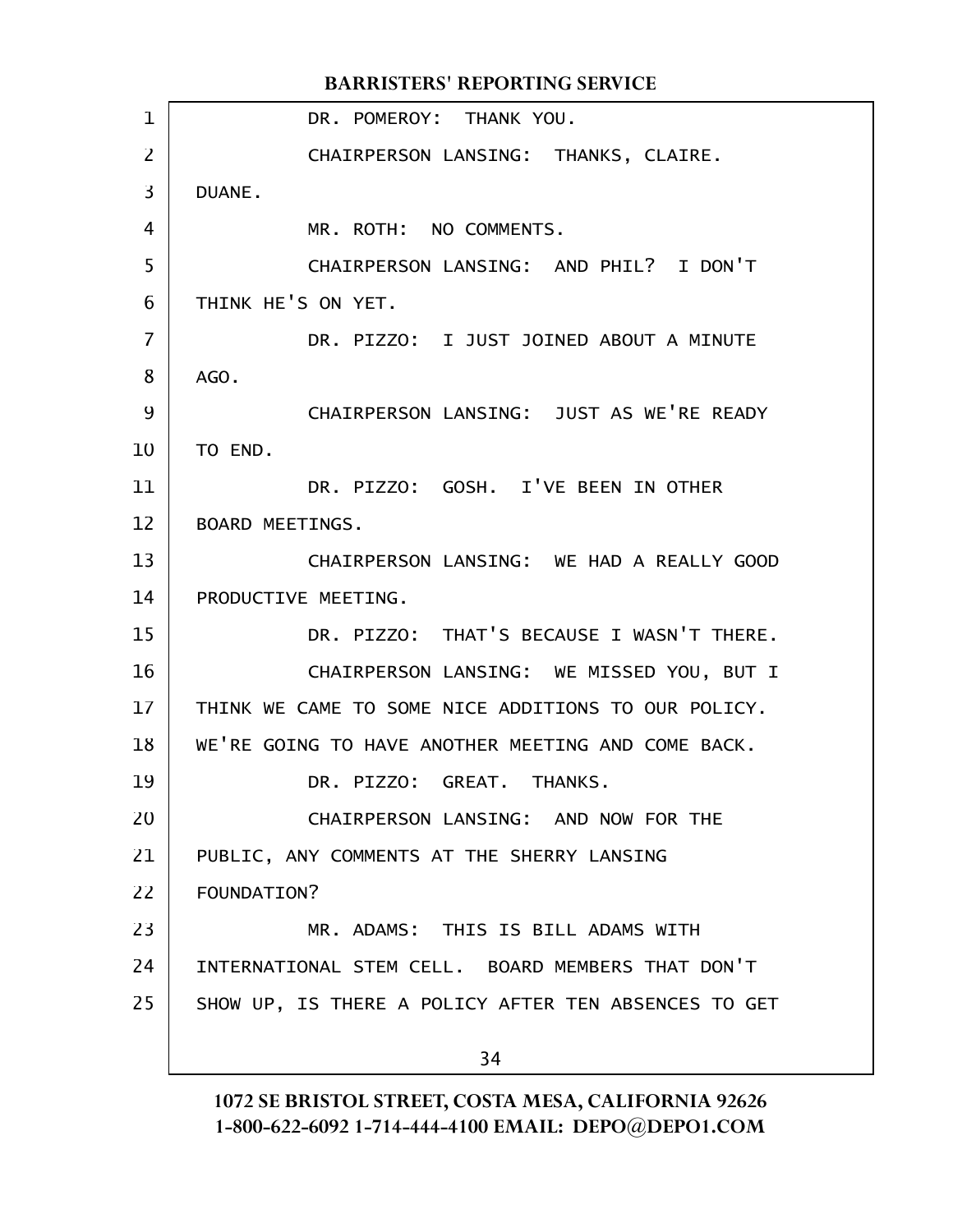SUMMARILY EXECUTED? I DIDN'T HEAR AN ANSWER TO THAT. MR. HARRISON: NO, THERE IS NO POLICY EITHER IN PROP 71 OR IN THE BYLAWS THAT PROVIDES FOR SANCTION AGAINST A MEMBER FOR FAILURE TO ATTEND A SPECIFIC NUMBER OF MEETINGS. MR. ADAMS: NOTHING IN THE STATE LAW  $THAT$  --MR. KLEIN: BILL, THE BOARD MEMBERS ARE APPOINTED BY CONSTITUTIONAL OFFICERS AND MEMBERS OF THE LEGISLATURE. AND IN THE WRITING THE INITIATIVE, IT WAS IMPORTANT TO REPRESENT -- TO RECOGNIZE THE INTEGRITY OF THOSE APPOINTMENTS AND NOT HAVE REMOVAL PROVISIONS THAT WOULD ALLOW ANY ONE BLOCK OF VOTES TO REMOVE A CONSTITUTIONAL OFFICER OR A LEGISLATIVE APPOINTMENT. WE NEEDED TO PROVIDE STABILITY AND ASSURANCE TO THOSE CONSTITUTIONAL OFFICERS AND THE LEGISLATURE THAT THEIR APPOINTMENTS WOULD BE THERE DURING THE TERM. SO IT WAS A BALANCING DECISION. THAT'S WHY THE BALANCING DECISION WAS MADE, AND IT DOES NOT HAVE A PROVISION FOR REMOVAL. NOW, IF SOMEONE MOVES OUT-OF-STATE OR OTHERWISE BECOMES UNQUALIFIED FOR THE POSITION, THEY THEN CAN NO LONGER OCCUPY THE POSITION, AND THE 35 1 2 3 4 5 6 7 8 9 10 11 12 13 14 15 16 17 18 19 20 21 22 23 24 25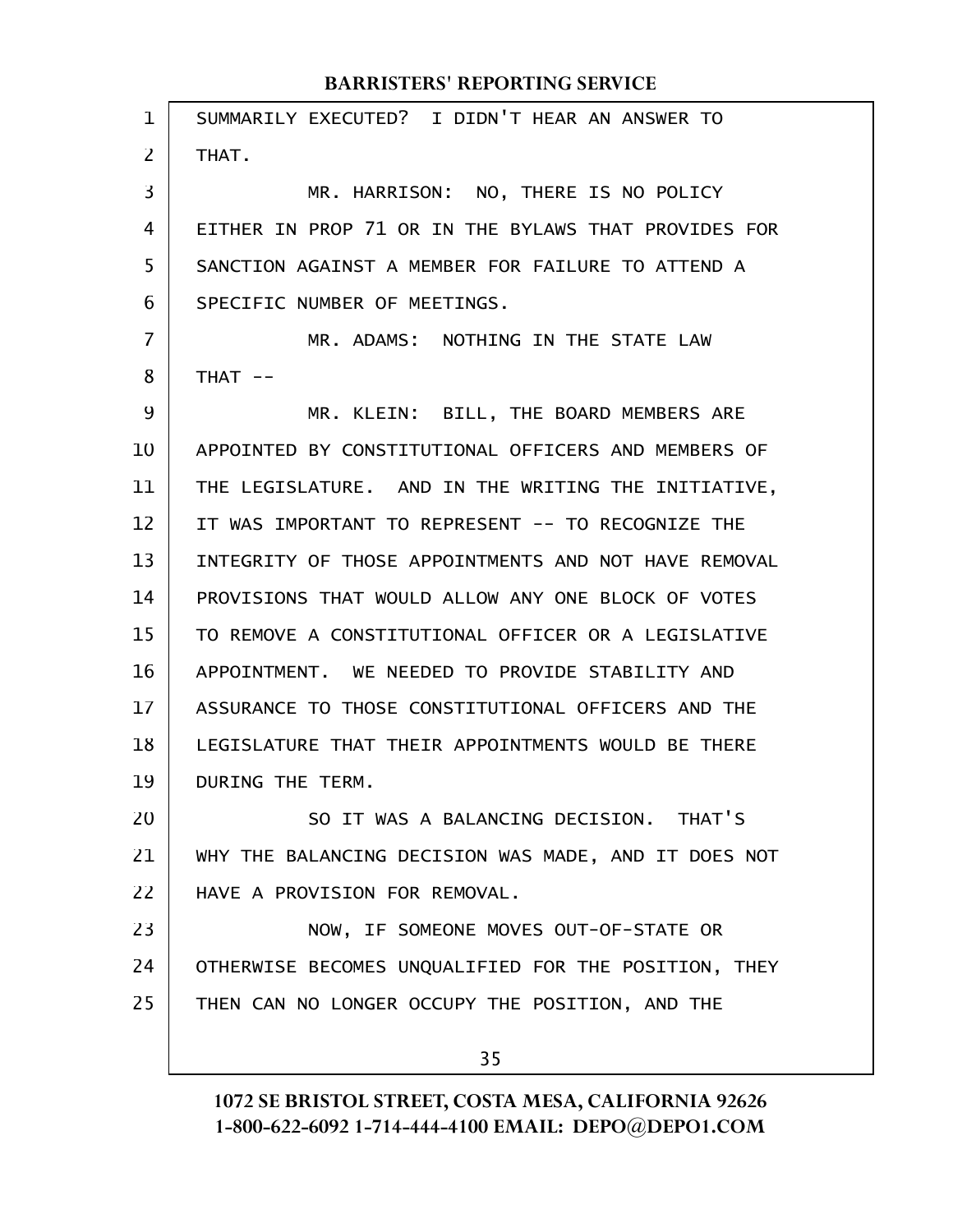| $\mathbf{1}$                           | POSITION HAS TO BE REAPPOINTED.                     |
|----------------------------------------|-----------------------------------------------------|
| $\overline{2}$                         | MR. ADAMS: THANK YOU.                               |
| 3                                      | CHAIRPERSON LANSING: OKAY.                          |
| 4                                      | MR. SIMPSON: JOHN SIMPSON, A COMMENT ON             |
| 5                                      | THE CONTRACTS. THIS IS A QUESTION. THESE ARE        |
| 6                                      | OBVIOUSLY THE FUNDS THAT ARE ENCUMBERED, BUT IS IT  |
| 7                                      | THE CASE THAT BECAUSE OF THE STATE'S BUDGET CRISIS, |
| 8                                      | THE VENDORS HAVE NOT ACTUALLY GOTTEN PAID? DOES     |
| 9                                      | THAT AFFECT THE CHECKS ACTUALLY BEING HANDED OVER?  |
| 10                                     | MR. KLEIN: NO, IT DOESN'T. OUR FUNDS ARE            |
| 11                                     | SEGREGATED FROM THE STATE BUDGET.                   |
| 12                                     | MR. SIMPSON: I WASN'T CLEAR ON THAT.                |
| 13                                     | THANK YOU.                                          |
| 14                                     | THEN I HAD TWO QUICK QUESTIONS. CAN WE              |
|                                        |                                                     |
|                                        | GET SOME SORT OF INDICATION OF WHAT'S INVOLVED IN   |
|                                        | THE FLEISHMAN-HILLARD PUBLIC RELATIONS CONTRACT FOR |
|                                        | \$115,000?                                          |
|                                        | MS. SCHAFFER: WE USED TO HAVE THE                   |
|                                        | CONTRACT WITH FEINSTEIN KEAN, WHICH WAS JUST THE    |
|                                        | DAILY NEWS REPORT SERVICE. AND WE HAD AN RFP A      |
| 15<br>16<br>17<br>18<br>19<br>20<br>21 | COUPLE OF MONTHS BACK WHICH ROLLED UP A NUMBER OF   |
| 22                                     | DIFFERENT THINGS. IT INCLUDED THE DAILY NEWS REPORT |
| 23                                     | SERVICE AND INCLUDED SOME SPECIAL EVENTS LIKE WHAT  |
| 24                                     | WE'RE HAVING, YOU KNOW, FOR THE STEM CELL AWARENESS |
| 25                                     | DAY. SO IT INCLUDED SOME EXTRA ASSISTANCE RELATED   |

36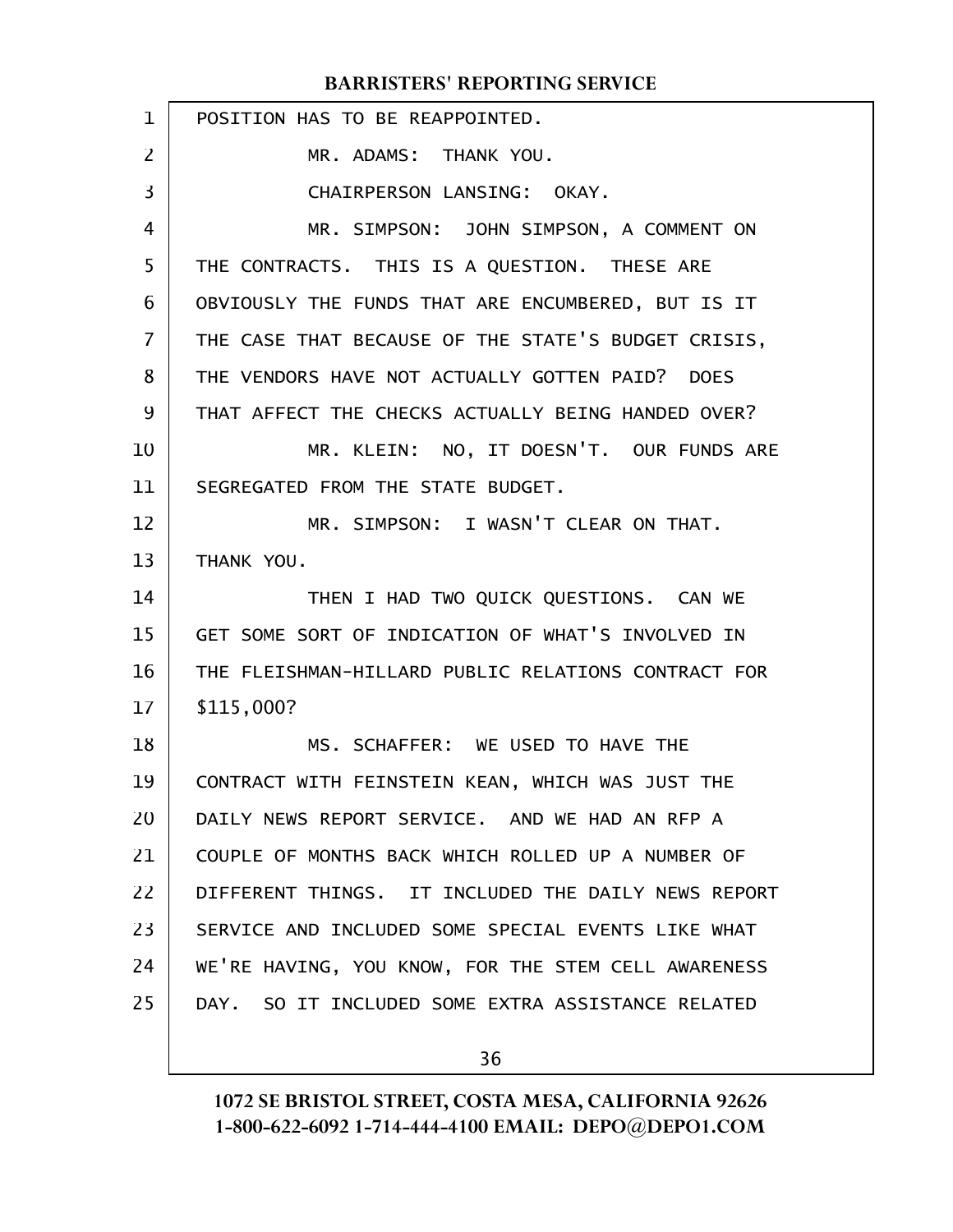| 1              | TO THOSE.                                           |
|----------------|-----------------------------------------------------|
| 2              | SO IT HAD THREE DIFFERENT ITEMS, BUT IT             |
| 3              | WAS A PUBLIC RFP FROM A COUPLE MONTHS AGO.          |
| $\overline{4}$ | MR. SIMPSON: THE OTHER QUESTION, THE                |
| 5              | STRATEGIC CONSULTING WITH DR. MURPHY, IS THAT       |
| 6              | ESSENTIALLY SURROUNDING REVISIONS OF THE STRATEGIC  |
| 7              | PLAN? AND IF SO, WHAT IS THE STATUS OF UPDATING THE |
| 8              | STRATEGIC PLAN?                                     |
| 9              | DR. TROUNSON: THERE'S NUMBER OF                     |
| 10             | ACTIVITIES THAT NEED DOING. PROBABLY THE ONE THAT'S |
| 11             | TAKEN THE MOST TIME IS THE STRATEGIC PLAN. IT'S     |
| 12             | STILL IN DRAFT FORM, BUT IT'S GETTING THERE. WE     |
| 13             | HAVE HAD A BIT OF A HOLDUP ON GETTING OUR SCIENCE   |
| 14             | PROGRAM REDRAFTED REALLY BECAUSE THE SCIENCE        |
| 15             | OFFICERS AND THE CSO HAVE BEEN SO BUSY WITH OTHER   |
| 16             | DUTIES. BUT WE'RE CURRENTLY REDRAFTING AND DRAFTING |
| 17             | THAT AT THE PRESENT TIME, AND I'M HOPING IT WILL BE |
| 18             | AVAILABLE, YOU KNOW, FOR THE ICOC MEMBERS AND OTHER |
| 19             | STAKEHOLDERS WITHIN THE NEXT SIX WEEKS OR TWO       |
| 20             | MONTHS.                                             |
| 21             | HE DOES ALSO OTHER ACTIVITIES, ADVISES ME           |
| 22             | ON OTHER MATTERS AS COME TO HAND. THESE ARE         |
| 23             | ESPECIALLY USEFUL TO ME BECAUSE OF HIS LONG TRACK   |
| 24             | RECORD IN THE U.S. ACADEMIC ENVIRONMENT, BUT ALSO   |
| 25             | BECAUSE HE'S BEEN ON THE BOARD AND WAS PRESIDENT,   |
|                | 37                                                  |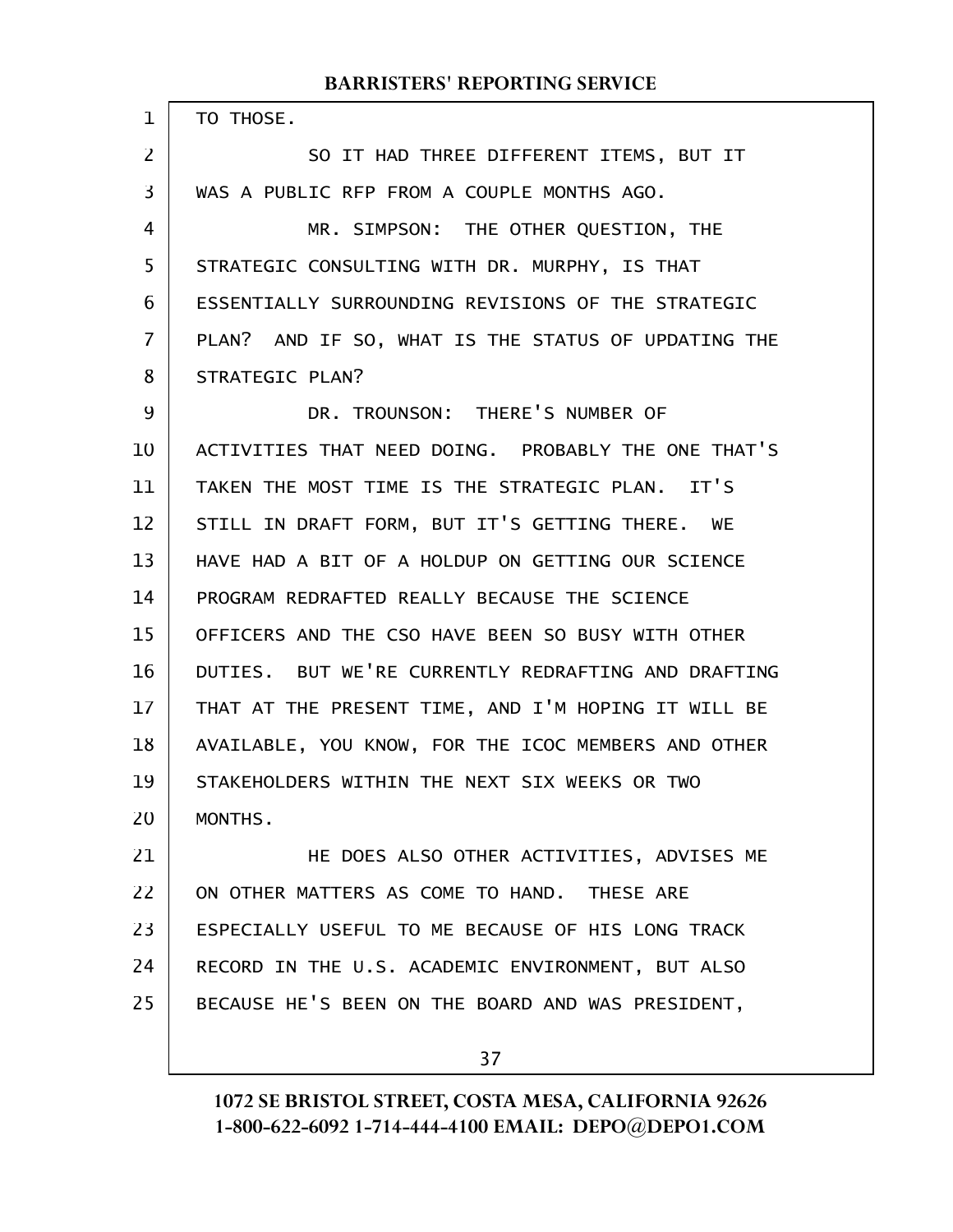| 1              | INTERIM PRESIDENT. SO THOSE PARTICULAR ITEMS I       |
|----------------|------------------------------------------------------|
| $\overline{2}$ | FOUND -- I FIND PARTICULARLY USEFUL FROM TIME TO     |
| 3              | TIME.                                                |
| $\overline{4}$ | MR. SIMPSON: THE CONCERN WITH THE                    |
| 5              | STRATEGIC PLAN WAS, IT SEEMED TO ME, THAT ONE OF THE |
| 6              | THINGS THAT MADE THE INITIAL PLAN SO SUCCESSFUL AND  |
| $\overline{7}$ | WON SO MUCH BROAD SUPPORT FROM ALL THE STAKEHOLDERS  |
| 8              | WAS THE FACT THAT IT, I THINK, THE EXACT NUMBER      |
| 9              | ESCAPES ME, BUT I BELIEVE THERE WERE SIX OR EIGHT    |
| 10             | PUBLIC HEARINGS OR PUBLIC MEETINGS AND SO ON AS THE  |
| 11             | PLAN WAS DEVELOPED. AND THERE WAS A LOT OF INPUT     |
| 12             | THAT WENT IN GENERALLY. AND I CERTAINLY HOPE THAT    |
| 13             | THIS JUST DOESN'T GO OFF INTO SOME CLOSED ROOM       |
| 14             | SOMEWHERE AND GET WRITTEN AND DROPPED ON THE PUBLIC  |
| 15             | AND THE ICOC WITHOUT ANY OPPORTUNITY FOR PUBLIC      |
| 16             | COMMENT, DISCUSSION, AND SO ON BECAUSE THE PLAN THAT |
| 17             | WAS -- CERTAINLY A NEW PLAN NEEDS TO BE TWEAKED.     |
| 18             | AS SCIENCE HAS PROGRESSED, DIFFERENT                 |
| 19             | THINGS HAVE BEEN LEARNED AS THINGS HAVE BEEN DONE,   |
| 20             | SUCH AS THE PACE AT WHICH YOU CAN ACTUALLY GET       |
| 21             | GRANTS OUT THE DOOR, I THINK. BUT I REALLY JUST      |
| 22             | WANT TO MAKE A VERY STRONG PITCH THAT WE'RE          |
| 23             | ANTICIPATING, EXPECTING, AND HOPING THAT YOU WILL    |
| 24             | HAVE THIS OUT FOR SOME SERIOUS PUBLIC DISCUSSION     |
| 25             | BEFORE IT'S ADOPTED.                                 |
|                |                                                      |

38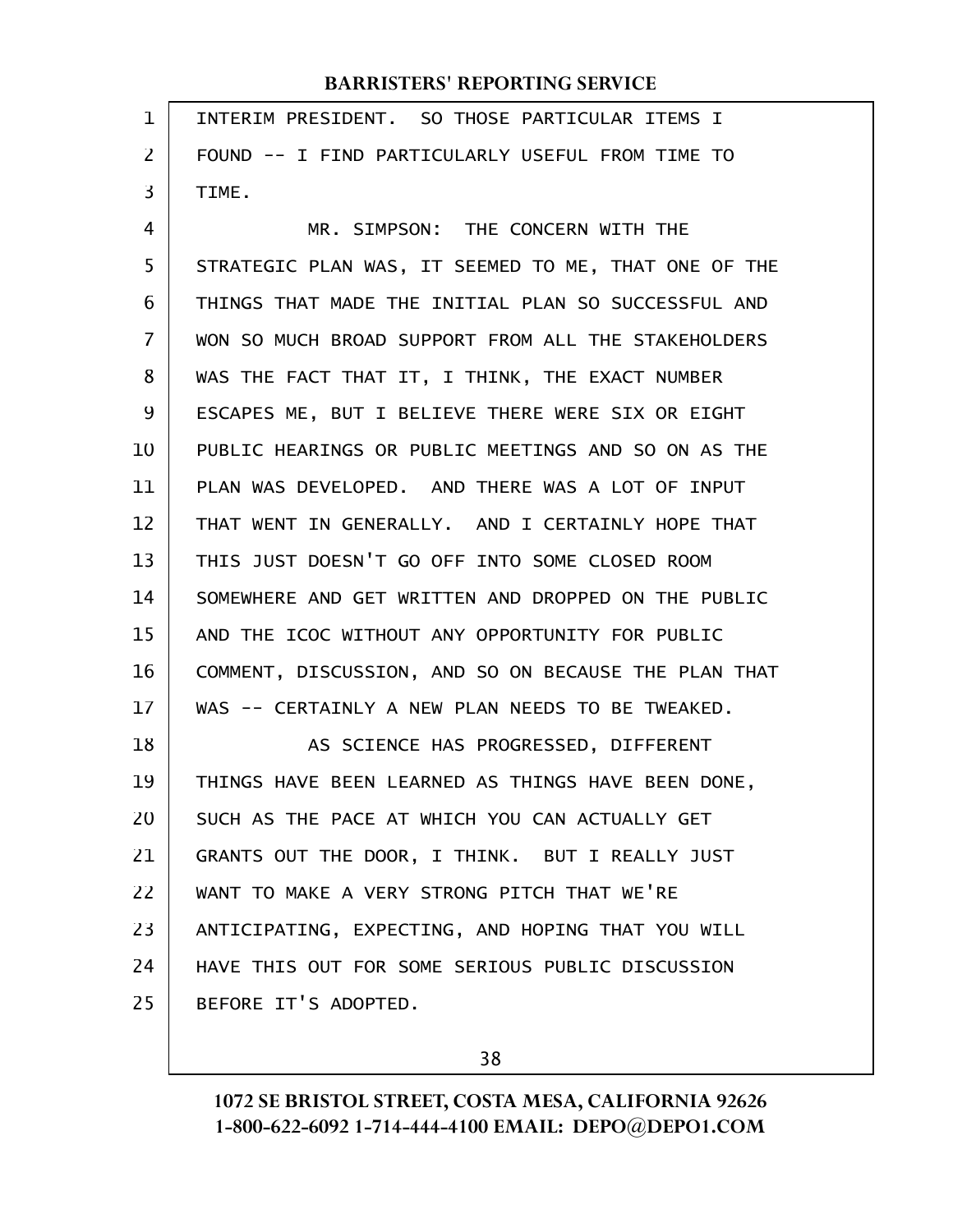DR. TROUNSON: PART OF THE PROGRAM IS TO HAVE INPUTS FROM STAKEHOLDERS AS IS REQUIRED. SO WE UNDERSTAND THAT, JOHN. MR. SIMPSON: LAST TIME THERE WERE 200 INTERVIEWS DONE. BELIEVE IT OR NOT, I WAS ONE OF THE PEOPLE WHO WAS INTERVIEWED, AND I HAVEN'T GOTTEN ANY SENSE THAT THAT KIND OF INTERVIEW PROCESS IS GOING ON THIS TIME AROUND. DR. TROUNSON: AT THE MOMENT WE'RE TRYING TO -- BASICALLY WE'VE ASKED VARIOUS PEOPLE ON THE STAFF TO LOOK AT THEIR PARTICULAR AREAS AND THEN FORWARD IT IN SO THAT AT LEAST WE'VE GOT A CONTEXT FROM THE ORIGINAL STRATEGIC PLAN AND WHERE IT MIGHT BE -- WHERE WE THINK IT MIGHT BE IMPROVED UPON. SO THE INITIAL DRAFTING IS REALLY AT THAT POINT THAT THE DRAFTS COME IN FROM VARIOUS PEOPLE, AND WE'RE STILL AWAITING SOME OF THOSE. YOU KNOW, THAT WAS A CONTEXT TO ENABLE THE DISCUSSION TO OCCUR. MR. SIMPSON: CERTAINLY YOU ARE TALKING ABOUT WORKING FROM -- THE PREVIOUS ENDEAVOR WAS DOING SOMETHING FROM WHOLE CLOTH AND COMPLETELY STARTING A NEW PLAN FROM SCRATCH. OBVIOUSLY I'M NOT SUGGESTING THAT YOU WOULD HAVE THE SAME LEVEL OF HEARINGS AND WIDESPREAD CONSULTATIONS, BUT I AM WANTING TO GO ON RECORD AS SAYING THAT SOME ARE 1 2 3 4 5 6 7 8 9 10 11 12 13 14 15 16 17 18 19 20 21 22 23 24 25

39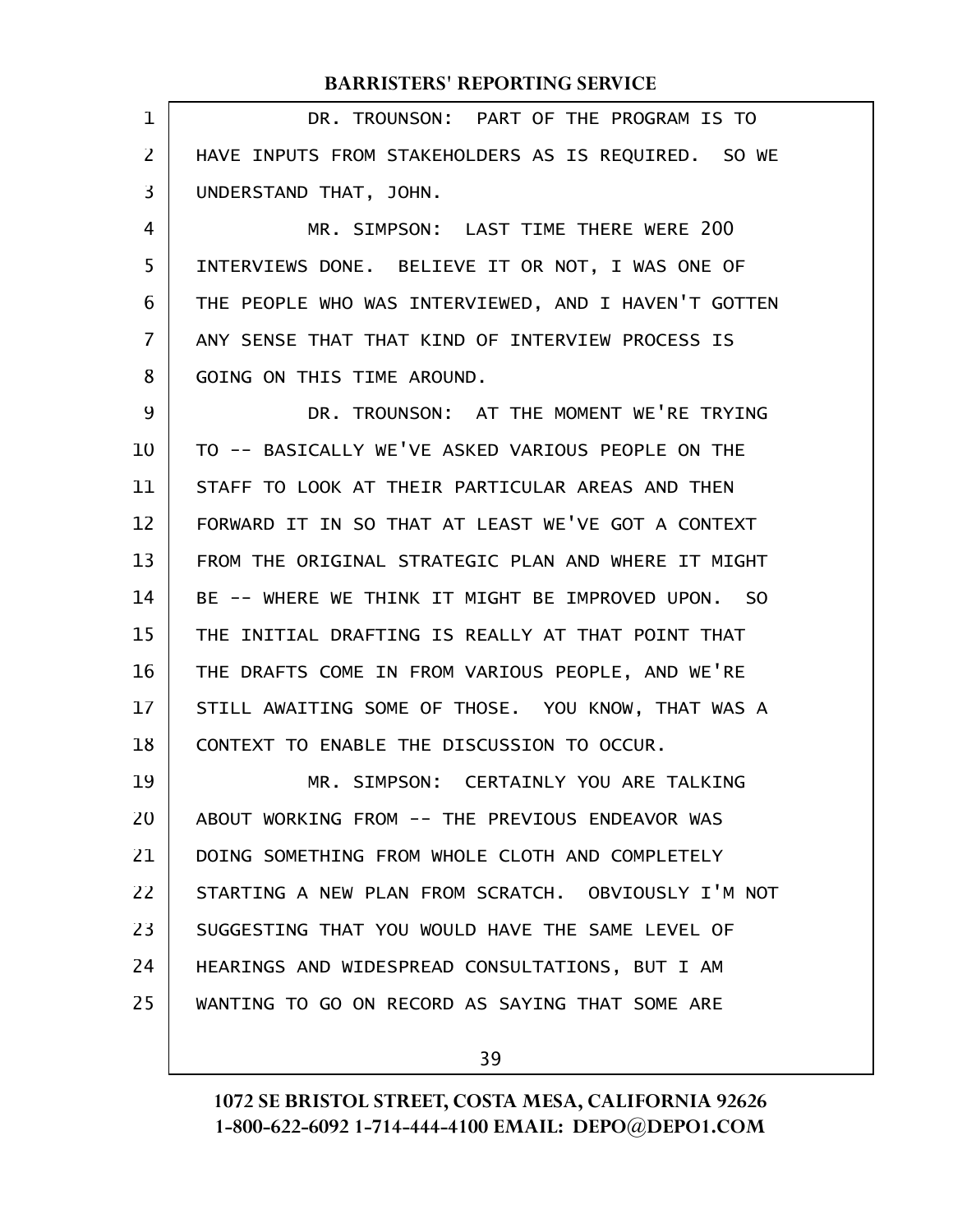|                | BARRISTERS REPORTING SERVICE                         |
|----------------|------------------------------------------------------|
| $\mathbf{1}$   | DEFINITELY NECESSARY.                                |
| $\overline{2}$ | DR. TROUNSON: SURE.                                  |
| 3              | CHAIRPERSON LANSING: ALL RIGHT. THANK                |
| 4              | YOU.                                                 |
| 5              | MR. SHEEHY: I WANTED TO ASK A QUESTION               |
| 6              | ABOUT THE MURPHY CONTRACT. SO WILL THIS BE THE END   |
| 7              | OF IT AT THE END OF -- BECAUSE I JUST LOOK AT        |
| 8              | EXECUTIVE FUNCTION, AND WE'RE STAFFED OUT. WE HAVE   |
| 9              | A PRESIDENT, WE HAVE A VICE PRESIDENT, WE HAVE A     |
| 10             | CSO, AND WE'RE SPENDING, WHAT, 1.1, 1.2 MILLION ON   |
| 11             | THOSE FUNCTIONS. IF I REMEMBER, MURPHY HAD 80,000    |
| 12             | PRIOR TO THIS PARTICULAR ONE, SO WE'VE PAID HIM      |
| 13             | ABOUT 235. I DON'T KNOW IF I FEEL THAT COMFORTABLE   |
| 14             | SPENDING \$1.5 MILLION A YEAR ON EXECUTIVE FUNCTION. |
| 15             | I KIND OF FELT, WHEN WE HIRED A PRESIDENT, AND WE    |
| 16             | HIRED A VICE PRESIDENT, AND HIRED A CSO, THAT WE     |
| 17             | BROUGHT THE EXPERTISE IN HOUSE THAT WE NEEDED TO RUN |
| 18             | THE AGENCY. PLUS WE HAVE THIS BOARD, WHICH HAS BOTH  |
| 19             | BIOTECH AND ACADEMIC RESEARCH EXPERIENCE, THAT OUGHT |
| 20             | TO BE ABLE TO PROVIDE THAT KIND OF STRATEGIC         |
| 21             | CONSULTING.                                          |
| 22             | I MEAN I TOTALLY UNDERSTAND IF YOU'RE                |
| 23             | WANTING TO UPDATE THE STRATEGIC PLAN TRANSITION      |
| 24             | PERIOD, BUT IT'S JUST I'M NOT COMFORTABLE WITH THE   |
| 25             | BOARD MEMBER, FORMER BOARD MEMBER, HAVING A          |
|                | 40                                                   |
|                |                                                      |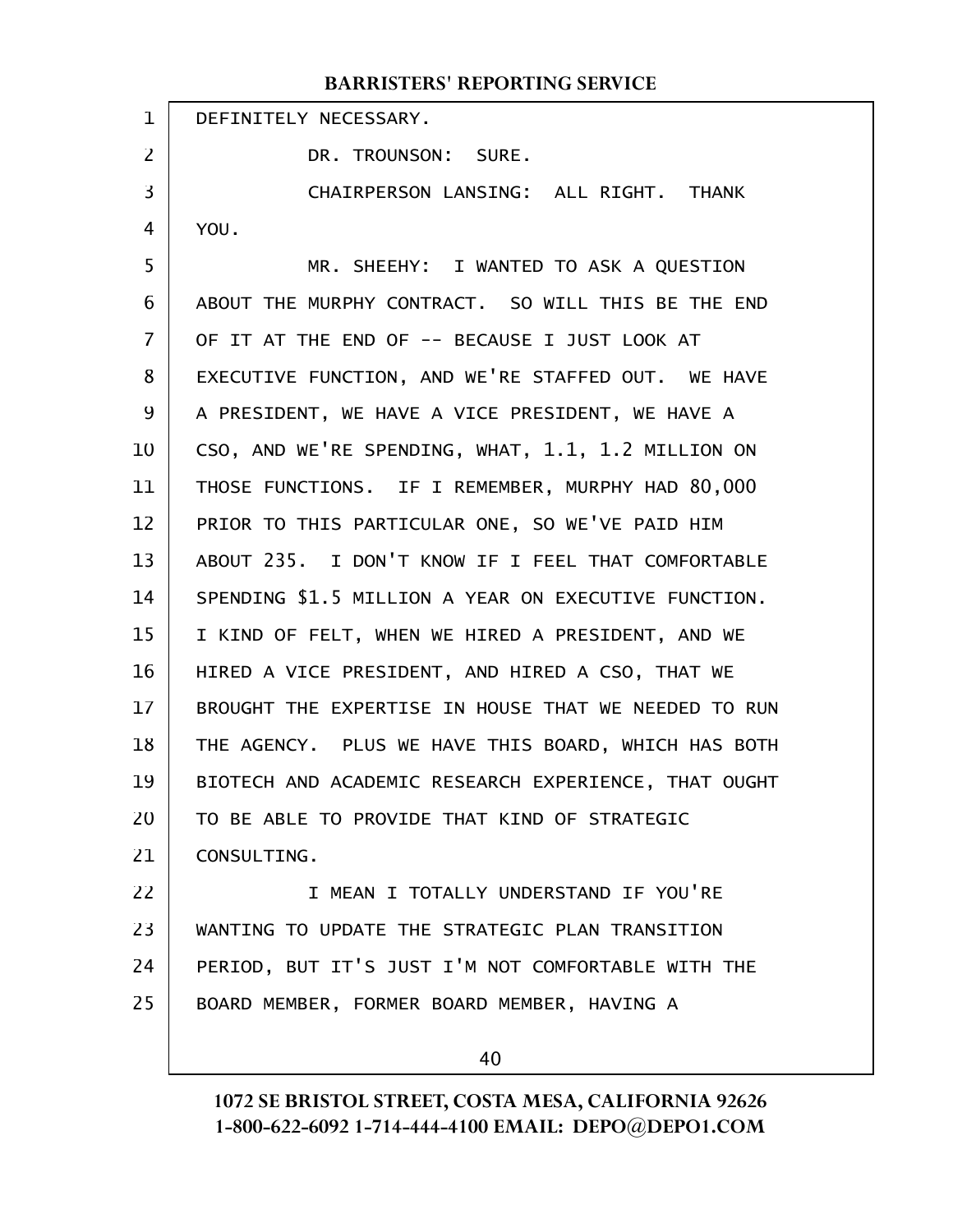| $\mathbf 1$    | LONG-TERM, HIGH PAID CONSULTING POSITION WITH THE    |
|----------------|------------------------------------------------------|
| $\overline{2}$ | AGENCY. THAT DOESN'T FEEL RIGHT TO ME.               |
| 3              | MR. KLEIN: THIS IS BOB. I THINK HE'S A               |
| 4              | CRITICAL ASSET. AMONG THE MISTAKES I PROBABLY MADE   |
| 5              | IN WRITING THIS INITIATIVE IS WE PROBABLY CRITICALLY |
| 6              | NEED ABOUT TEN MORE STAFF THAN WE HAVE. THAT ASIDE,  |
| 7              | WITH THE BACKGROUND AS A BOARD MEMBER AND THE        |
| 8              | BACKGROUND AS INTERIM PRESIDENT, AS WE GO INTO THIS  |
| 9              | NEXT YEAR, THERE MAY BE INCREDIBLE OPPORTUNITIES     |
| 10             | AVAILABLE FOR THIS AGENCY IN WORKING WITH NIH ON     |
| 11             | COLLABORATIVE FUNDING OF PROGRAMS AND COORDINATING   |
| 12             | OUR FUNDING OF PROGRAMS WHICH IS NOT AVAILABLE NOW,  |
| 13             | WHICH WILL TAKE A HUGE TRANSITION, A LOT OF STAFF    |
| 14             | TIME. THERE MAY ALSO BE A NUMBER OF EFFORTS,         |
| 15             | LEGISLATIVE EFFORTS, THAT HE COULD HELP US BEING A   |
| 16             | WITNESS AT.                                          |
| 17             | WE CAN'T HAVE ALAN RUNNING BACK AND FORTH            |
| 18             | ACROSS THE COUNTRY CONSTANTLY. WE'LL JUST BURN HIM   |
| 19             | OUT. BUT IN ADDITION, IN THE NEXT YEAR WE KNOW THAT  |
| 20             | THERE'S A LITTLE -- THERE ARE LITTLE HOOVER          |
| 21             | COMMISSION HEARINGS. THOSE ARE GOING TO BE A REAL    |
| 22             | STRAIN ON OUR OPERATION, AND WE'RE GOING TO NEED     |
| 23             | PEOPLE TO SHOW UP. AND THEY'RE TALKING ABOUT A       |
| 24             | NUMBER OF THESE HEARINGS. WE'RE GOING TO HAVE AND    |
| 25             | HAVE A HISTORY OF HAVING HUGE AMOUNT OF TOP LEVEL    |
|                |                                                      |

41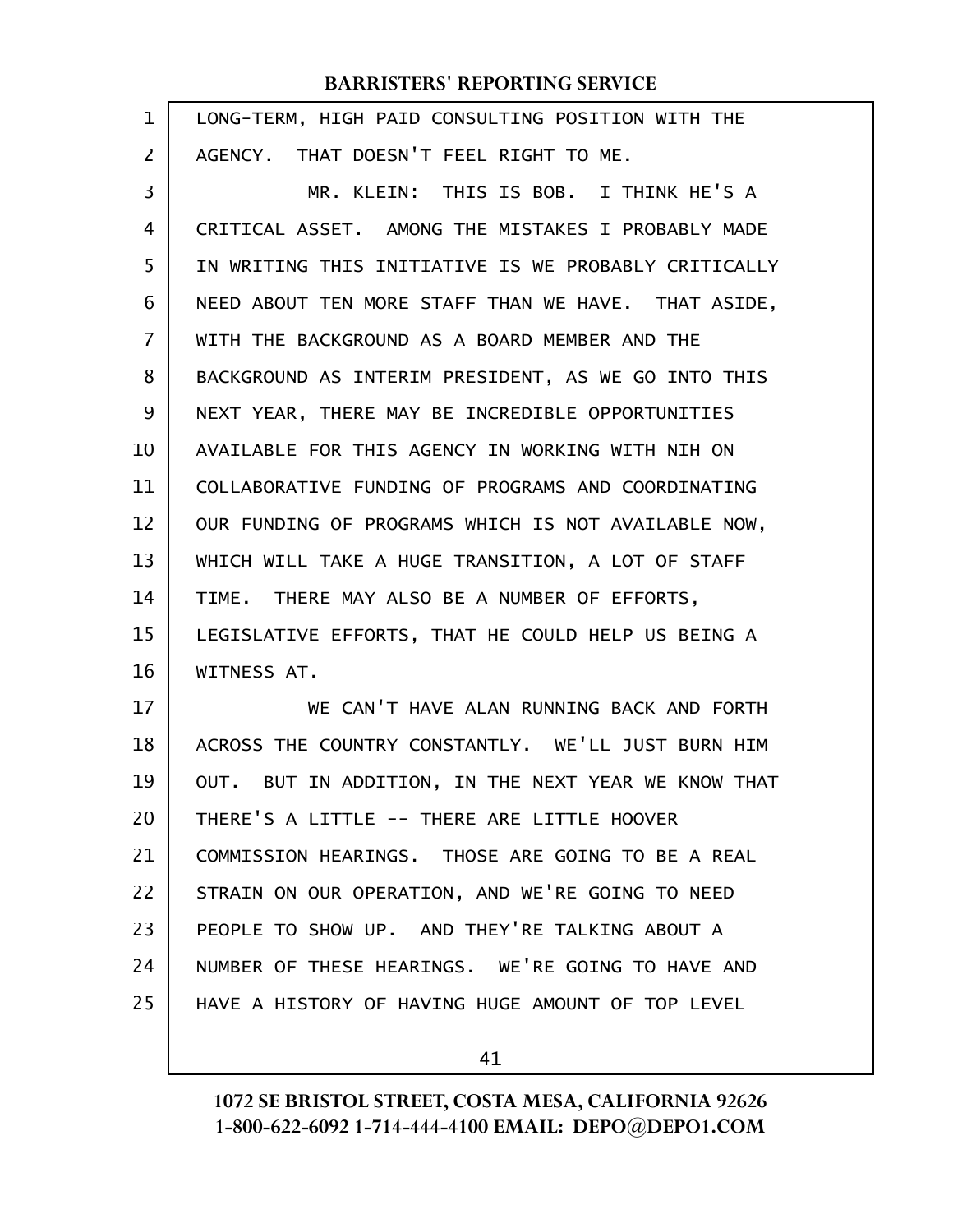| 1              | REPRESENTATION NEEDED IN THIS AGENCY. AND THE         |
|----------------|-------------------------------------------------------|
| 2              | LEVERAGE WE GET FROM HAVING THAT TOP LEVEL TALENT     |
| 3              | AVAILABLE HAS CERTAINLY BEEN VERY HIGH.               |
| 4              | WOULD ALSO POINT OUT THAT ALBERTA, CANADA,            |
| 5              | AS A PROVINCE, HAS MAJOR FINANCIAL RESOURCES. DR.     |
| 6              | MURPHY HAS A HISTORY AND INTERFACE WITH ALBERTA.      |
| $\overline{7}$ | DR. TROUNSON MIGHT ELECT TO HAVE HIM SEE IF WE CAN    |
| 8              | DO A COLLABORATIVE AGREEMENT FOR ALBERTA FOR FUNDING  |
| 9              | THAT'S COMPLEMENTARY TO US IN SOME DISEASE AREA.      |
| 10             | I THINK WE SHOULD LEAVE THIS DECISION TO              |
| 11             | THE PRESIDENT BASED UPON HIS NEEDS AND THE            |
| 12             | OPPORTUNITIES THAT ARE IN FRONT OF US. OBVIOUSLY      |
| 13             | \$100 MILLION COLLABORATION WITH THE NIH PAYS BACK IN |
| 14             | HUGE AMOUNT ANY ADDITIONAL EFFORT THAT THE PRESIDENT  |
| 15             | MAY -- ANY ADDITIONAL COST THE PRESIDENT MAY INCUR    |
| 16             | BY ASSIGNING DR. MURPHY TO WORK ON SUCH AN            |
| 17             | OPPORTUNITY. AND BELIEVE ME, TO DO A DE NOVO          |
| 18             | COLLABORATION WITH THE NIH MAY TAKE MORE THAN ONE     |
| 19             | PERSON. IT MAY TAKE FOUR OR FIVE PEOPLE TO            |
| 20             | ACCOMPLISH THAT.                                      |
| 21             | SO WHILE I DEEPLY RESPECT JEFF'S DESIRE               |
| 22             | FOR US TO STEWARD OUR MONEY, I WOULD ASK THAT WE      |
| 23             | CONSIDER THE COMPLEXITY OF DEMANDS ON THE PRESIDENT   |
| 24             | AND THE VALUE OF DR. MURPHY IN THAT ROLE.             |
| 25             | MR. SHEEHY: I JUST -- I GUESS I DO                    |
|                | 42                                                    |
|                |                                                       |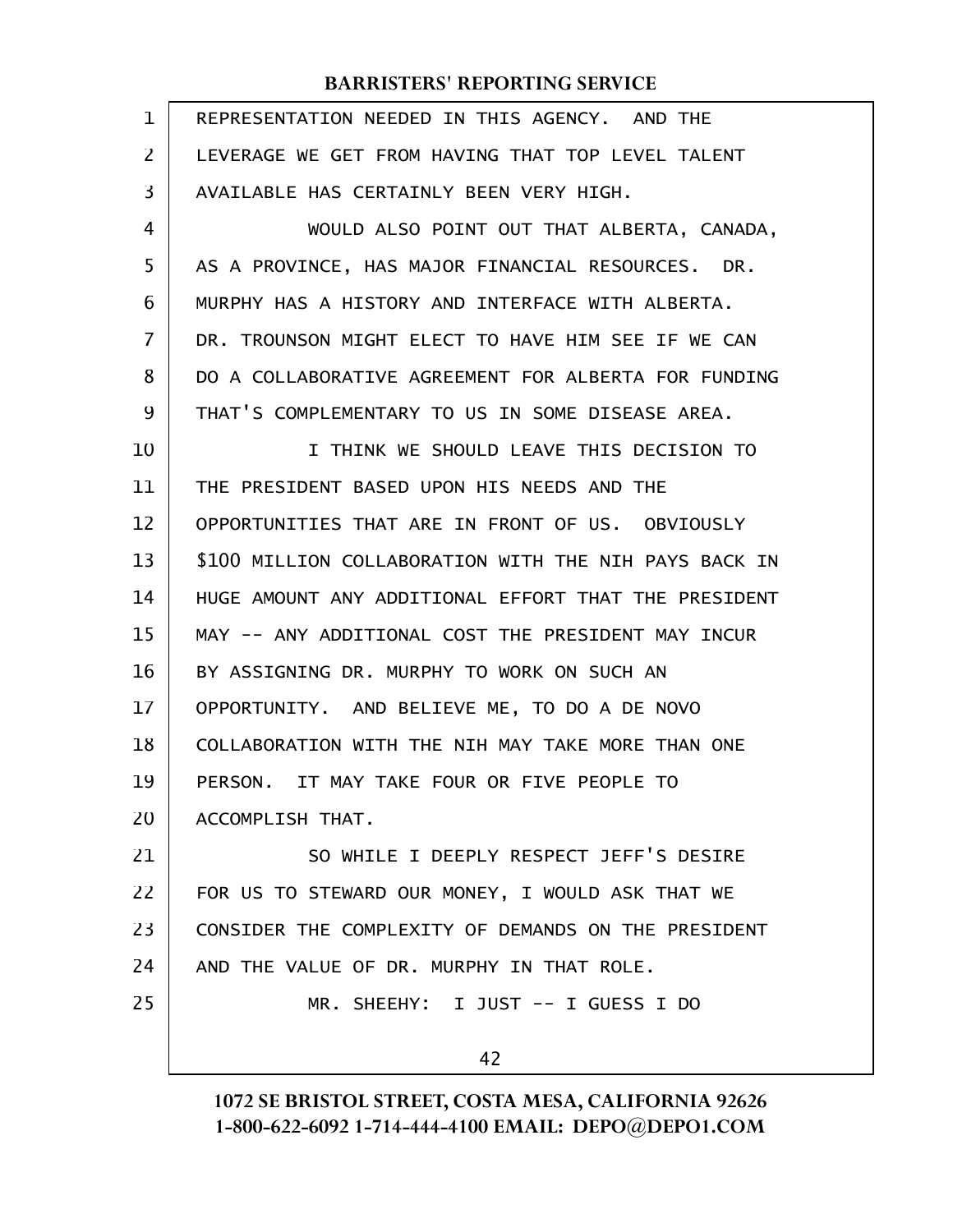| $\mathbf 1$ | WONDER, FIRST OF ALL, ABOUT APPEARANCES. YOU KNOW,   |
|-------------|------------------------------------------------------|
| 2           | I DON'T KNOW THAT I THINK THAT IT'S TYPICAL FOR A    |
| 3           | MEMBER OF A STATE BOARD TO GO FROM THEIR APPOINTMENT |
| 4           | TO BEING A PAID CONSULTANT TO THE AGENCY THAT THEY   |
| 5           | USED TO GOVERN. I ALSO THINK THAT THERE ARE          |
| 6           | RELATIONSHIPS WITH GRANTEES THAT MAKE THIS A MORE    |
| 7           | COMPLEX ENDEAVOR THAN SOMEONE THAT WAS UNRELATED.    |
| 8           | YOU KNOW, HOW DID THIS WORK THAT A BOARD MEMBER      |
| 9           | SUDDENLY GOES FROM BEING A BOARD MEMBER TO GETTING A |
| 10          | CHECK FROM THE AGENCY? I WASN'T COMFORTABLE WITH IT  |
| 11          | WHEN WE APPOINTED -- I DIDN'T VOTE FOR HIM FOR       |
| 12          | PRESIDENT PRECISELY FOR THAT REASON.                 |
| 13          | I JUST DON'T BELIEVE THAT IT'S APPROPRIATE           |
| 14          | TO HAVE THAT PROCESS. IF THAT'S WHAT WE'RE GOING TO  |
| 15          | DO AS A BOARD, THEN I THINK WE OUGHT TO TAKE IT UP   |
| 16          | AS A POLICY MATTER AT THE BOARD AND FIGURE OUT WHAT  |
| 17          | HAPPENS WHEN YOU LEAVE THE BOARD. IF YOU CAN LEAVE   |
| 18          | THE BOARD AND THEN COME BACK AND GET \$250,000 A     |
| 19          | YEAR, HOW CAN I SIGN UP?                             |
| 20          | MR. KLEIN: THE FUNDAMENTAL ISSUE IS DOES             |
| 21          | IT SERVE THE MISSION? NOW THE --                     |
| 22          | MR. SHEEHY: THE FUNDAMENTAL ISSUE IS ARE             |
| 23          | WE BEING GOOD STEWARDS OF THE PUBLIC'S MONEY, AND    |
| 24          | ARE WE PROCEEDING WITH APPROPRIATE PROCESSES? I      |
| 25          | DON'T BELIEVE THAT THIS ASSUMPTION OF UNIQUE         |
|             | 43                                                   |
|             |                                                      |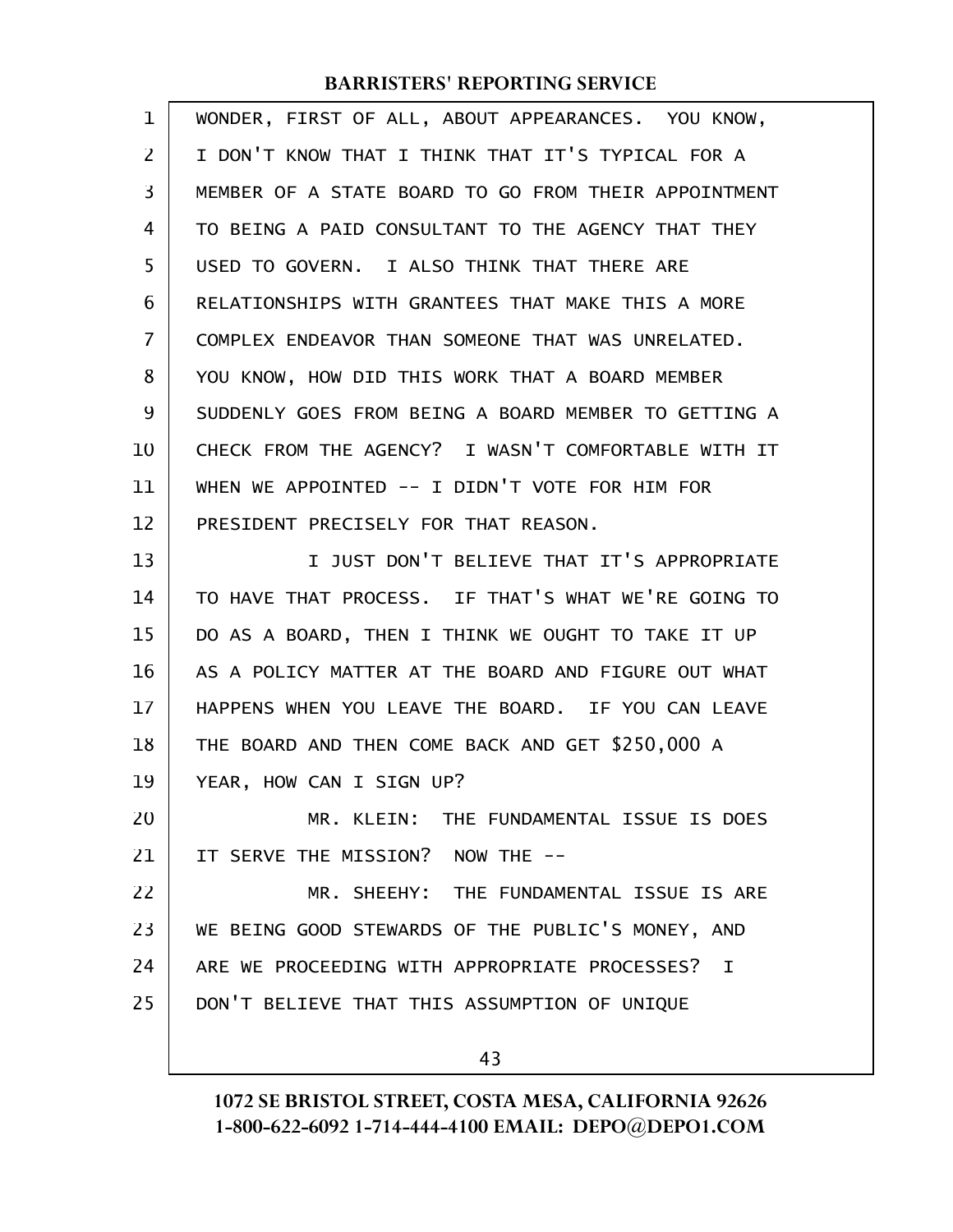| $\mathbf 1$ | ABILITIES, I'M HAVING TROUBLE WRAPPING MY HEAD       |
|-------------|------------------------------------------------------|
| 2           | AROUND. WE HAVE PUT A LOT OF MONEY INTO EXECUTIVE    |
| 3           | FUNCTION. AND, YOU KNOW, I JUST -- THE SALARIES AT   |
| 4           | OUR AGENCY ARE HIGH. WE'RE AT A BUDGET CRISIS        |
| 5           | STATEWIDE, AND WE CAN ACT LIKE WE'RE ON AN ISLAND    |
| 6           | JUST BECAUSE OUR FUNDS ARE SEGREGATED. I DON'T       |
| 7           | THINK THAT'S APPROPRIATE.                            |
| 8           | MR. KLEIN: JEFF, I TAKE OFFENCE AT THAT              |
| 9           | COMMENT BECAUSE WE'VE BEEN OPERATING AT SOMETHING IN |
| 10          | THE RANGE OF A 4-PERCENT OVERHEAD, WHICH IS LESS     |
| 11          | THAN WHAT WAS AUTHORIZED BY 50 PERCENT OR MORE, AND  |
| 12          | INSTITUTIONS IN THE PRIVATE SECTOR THAT ARE HELD UP  |
| 13          | AS MODELS, NONPROFIT INSTITUTIONS THAT ARE HELD UP   |
| 14          | AS MODELS OF BEST PRACTICES WITH GRANT VOLUMES LIKE  |
| 15          | OUR ARE OPERATING AT 12 OR 13 PERCENT. WE HAVE BEEN  |
| 16          | EXTRAORDINARY STEWARDS OF THE MONEY, AND WE HAVE     |
| 17          | ATTRACTED PRIVATE DONATIONS TO PAY FOR EVEN PART OF  |
| 18          | THESE COSTS. PLEASE GIVE THE BOARD CREDIT FOR        |
| 19          | OPERATING WITH EXTREME DILIGENCE. AND, IN FACT,      |
| 20          | WHEN YOU LOOK AT OUR PRIVATE CONTRIBUTIONS APPLYING  |
| 21          | TO OUR COST, WE'RE OPERATING BELOW, ON A COMPARABLE  |
| 22          | BASIS, ANYONE ELSE.                                  |
| 23          | MR. SHEEHY: FORGIVE ME. IT JUST SO                   |
| 24          | HAPPENS I HAPPEN TO KNOW PEOPLE WHO ARE FRIENDS OF   |
| 25          | MINE WHO ARE SUFFERING FROM LOSS OF SERVICES THAT    |
|             | 44                                                   |
|             |                                                      |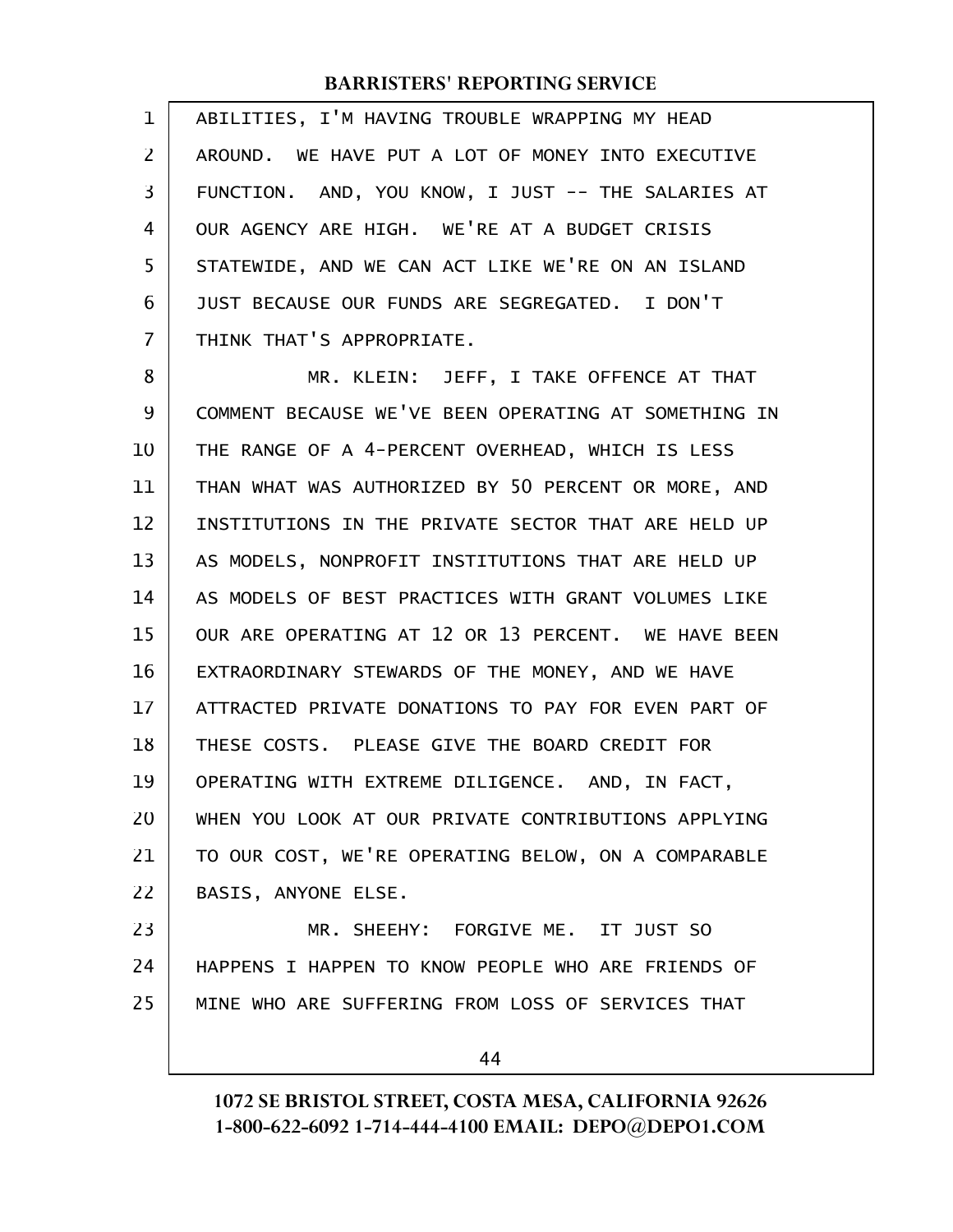| 1  | THEY NEED TO SUSTAIN THEMSELVES AND THEIR HEALTH IN |
|----|-----------------------------------------------------|
| 2  | THIS BUDGET CRISIS. SO, YOU KNOW, IT JUST SO        |
| 3  | HAPPENS THAT I ACTUALLY ASSOCIATE WITH SOME OF THE  |
| 4  | PEOPLE THAT ARE GOING TO BE DIRECTLY IMPACTED IN A  |
| 5  | VERY MEANINGFUL WAY BY THE BUDGET CUTS THAT WE HAVE |
| 6  | BEEN EXPERIENCING AND WILL EXPERIENCE FOR THE NEXT  |
| 7  | YEAR. SO IT GIVES ME A LITTLE BIT DIFFERENT         |
| 8  | PERSPECTIVE ON STATE SPENDING.                      |
| 9  | MS. KING: GENTLEMEN, I KNOW THAT CYNTHIA            |
| 10 | JUST HAS ONE POINT OF CLARIFICATION ABOUT THIS      |
| 11 | SPECIFIC CONTRACT THAT I THINK WE SHOULD LET HER    |
| 12 | MAKE, JUST WE SO ALL HAVE THE --                    |
| 13 | CHAIRPERSON LANSING: I WAS GOING TO SAY             |
| 14 | THAT. THANK YOU.                                    |
| 15 | MS. SCHAFFER: I'M SORRY THAT THERE'S BEEN           |
| 16 | SOME CONFUSION ABOUT HOW TO READ THE CHART. UNDER   |
| 17 | THE COLUMN WHEN THERE IS AN AMENDMENT TO THE        |
| 18 | AGREEMENT TO EXTEND THE CONTRACT PERIOD, I INCLUDE  |
| 19 | THE NEW TOTAL CONTRACT AMOUNT. SO THE 155,000 IS    |
| 20 | THE TOTAL. IT'S NOT 235,000. SO THERE WAS AN        |
| 21 | ORIGINAL 80,000 AND THEN AN ADDITIONAL 75 WHEN THE  |
| 22 | PERIOD GOT EXTENDED FOR A NEW TOTAL OF 155,000, NOT |
| 23 | 235.                                                |
| 24 | DR. TROUNSON: TO DEFEND MY DECISION HERE,           |
| 25 | THE PRIMARY ACTIVITY THAT I NEEDED FROM HIM WAS TO  |
|    | 45                                                  |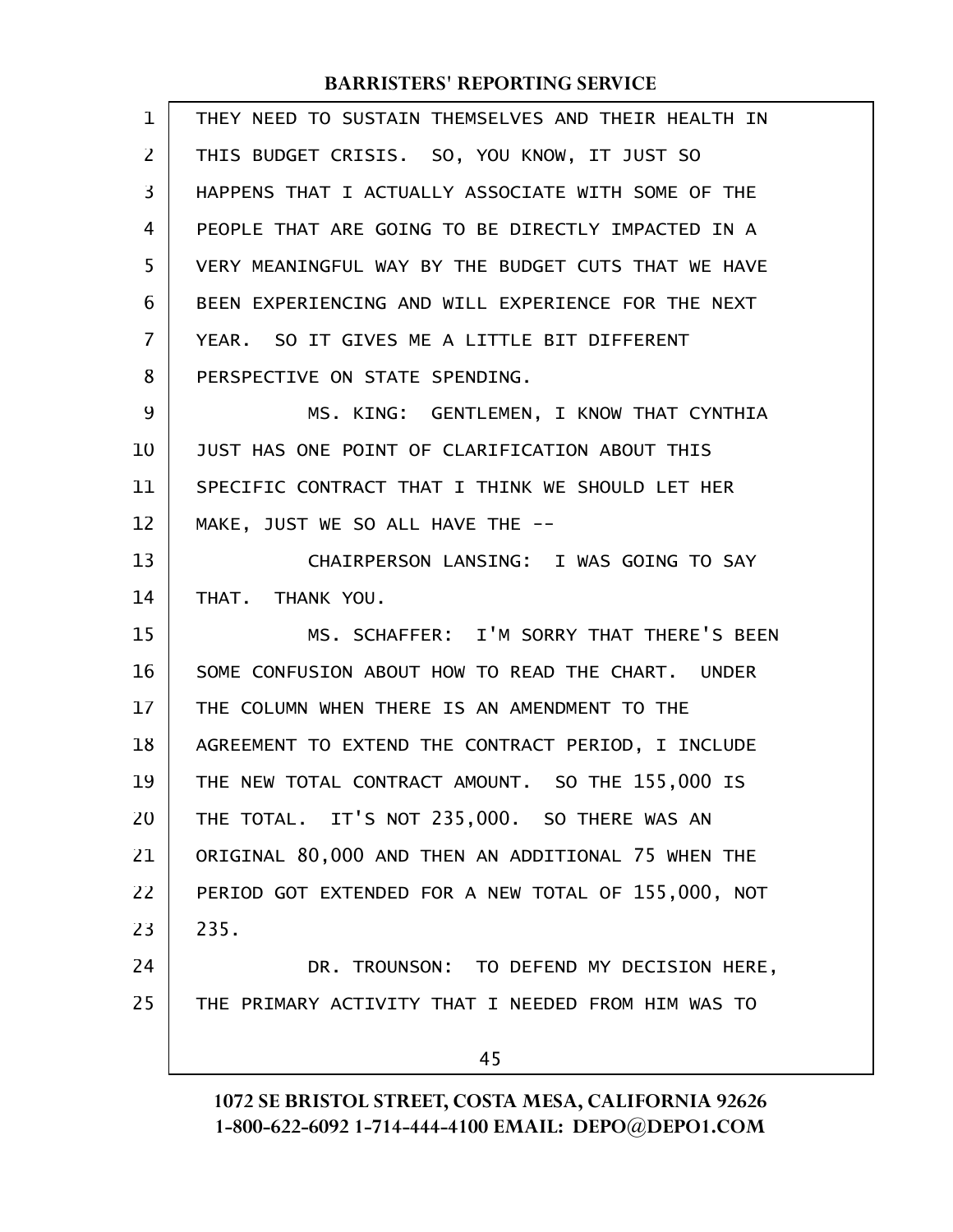| 1  | HELP ME GET THE STRATEGIC PLAN REFORMATTED AND       |
|----|------------------------------------------------------|
| 2  | REFORMED. THAT'S WHAT HE'S DOING, BUT I ALSO TAKE    |
| 3  | THE OPPORTUNITY TO GET ADVICE FROM HIM ON SPECIFIC   |
| 4  | MATTERS THAT I THINK ARE REALLY CRITICAL FOR THE     |
| 5  | DELIVERY OF OUR MISSION. IT'S NOT CONTEMPLATED THAT  |
| 6  | THIS WILL GO ON FOREVER. IT GOES ON AT THIS POINT    |
| 7  | IN TIME BECAUSE I THINK IT'S AN IMPORTANT MATTER     |
| 8  | THAT HE CAN MORE EFFICIENTLY HELP WITH THAT THAN     |
| 9  | ANYBODY ELSE.                                        |
| 10 | AND I THINK IT'S IMPORTANT FOR THE BOARD             |
| 11 | TO HAVE A REDRAFTED PLAN WHICH IS UP-TO-DATE, AND I  |
| 12 | THINK CURRENTLY, YOU KNOW, THAT THE ASSISTANCE HE'S  |
| 13 | PROVIDING US IN THIS MATTER IS REASONABLE.           |
| 14 | MR. SHEEHY: I DON'T WANT TO MICROMANAGE              |
| 15 | THE AGENCY, BUT I THINK BOTH THE DEVELOPMENT OF THE  |
| 16 | STRATEGIC PLAN AND THE DECISION WHICH HAS HAPPENED   |
| 17 | NOT IN PUBLIC, AS IT DID WITH ZACH -- I THINK JOHN   |
| 18 | MAKES A VERY VALID POINT -- THAT THAT WAS A MUCH     |
| 19 | MORE INCLUSIVE PROCESS. AND A DECISION TO TAKE PR    |
| 20 | ADVICE THROUGH COUNSEL SO THAT WOULDN'T HAVE TO BE   |
| 21 | PUBLICLY DISCLOSED ARE BOTH PART OF THE SAME         |
| 22 | CHARACTERISTIC OF NOT DOING THINGS IN A PUBLIC       |
| 23 | AGENCY FASHION AND DOING THINGS. YOU KNOW, I DON'T   |
| 24 | LIKE THAT TENDENCY, AND I THINK IT MAY BE ASSOCIATED |
| 25 | WITH THIS CONTRACT. AND IT MAKES ME VERY             |
|    |                                                      |

46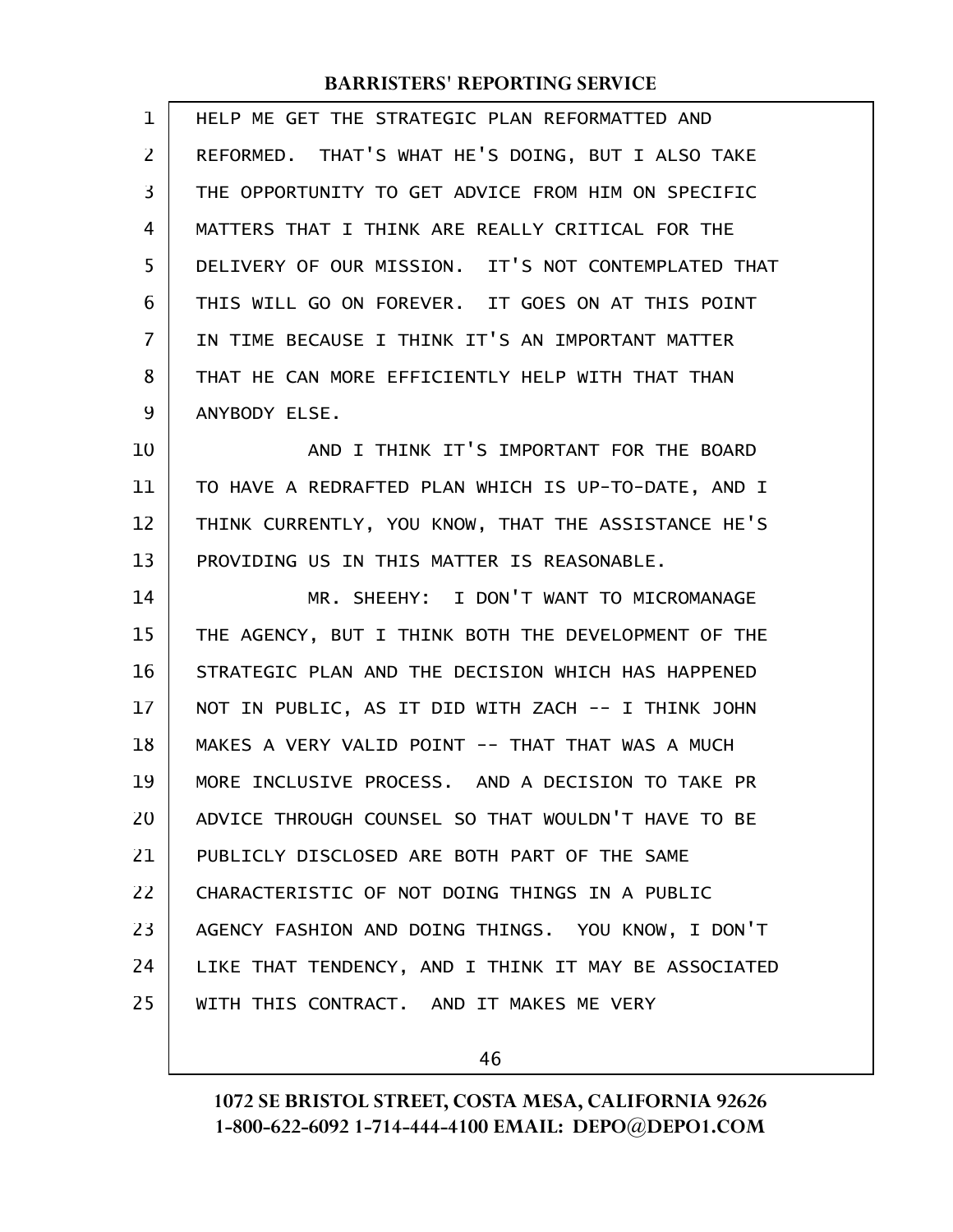UNCOMFORTABLE. 1

I'M A BIG, OPEN GOVERNMENT PERSON, AND I THINK THINGS SHOULD BE MORE TRANSPARENT. WE HAVE AN ELEMENT THAT DOES NOT SUPPORT TRANSPARENCY, THEN IT MAKES ME UNCOMFORTABLE. 2 3 4 5

DR. POMEROY: SHERRY, THIS IS CLAIRE. CAN I ASK A QUESTION ON THIS ISSUE? I WONDER IF JAMES COULD COMMENT ABOUT WHEN WE -- WHAT OUR POLICIES SAY ABOUT WHEN WE HAVE TO USE AN RFP PROCESS AND WHEN WE DON'T. 6 7 8 9 10

MR. HARRISON: SURE. FOR CONTRACTS OF UNDER \$50,000, REQUESTS FOR PROPOSALS IS REQUIRED. UNDER STATE LAW, HOWEVER, THERE IS AN EXCEPTION FOR PERSONAL SERVICES CONTRACTS FROM THE REQUIREMENT TO DO AN RFP. 11 12 13 14 15

MR. KLEIN: AND THE CONTRACT IS IT WOULD COST US MASSIVE AMOUNTS OF MONEY TO BRING SOMEBODY UP-TO-DATE ON ALL OF OUR REGULATIONS ON ALL OF OUR PROCEDURES ON ALL OF OUR HISTORY IN ORDER TO GET THE SAME EFFECTIVE RESULT THAT WE GET WITH DR. MURPHY BECAUSE HE CONTRIBUTED SO MUCH TIME WITHOUT ANY COST TO THE AGENCY AND BUILDING UP ALL THIS KNOWLEDGE TO GIVE HIM A BASE. 16 17 18 19 20 21 22 23

AND I, FRANKLY, THINK JUST AS A VERY SPECIFIC REQUEST THAT I WOULD HAVE IS THAT HE HELP 24 25

47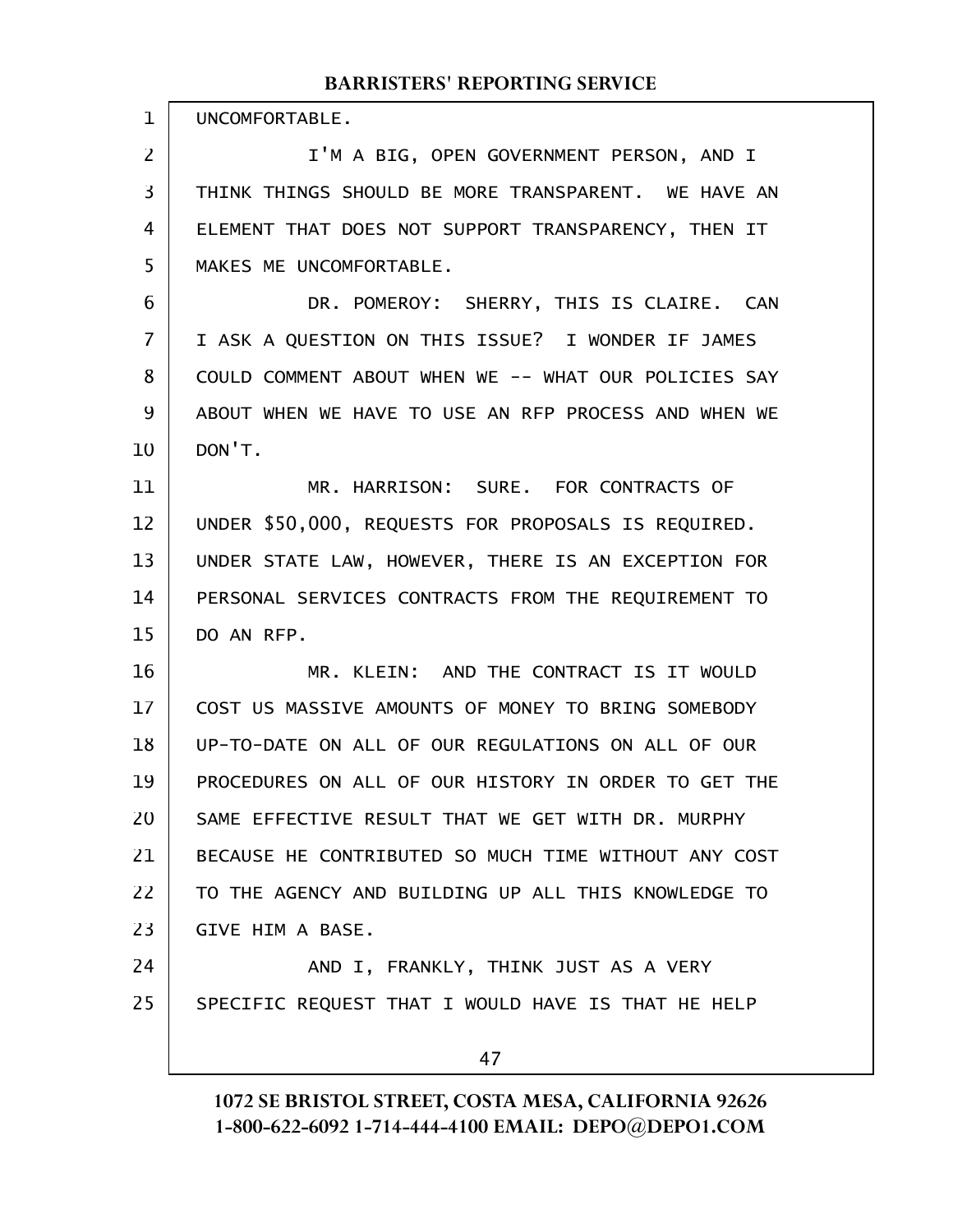| $\mathbf 1$ | WITH THE NIH AFTER THE FIRST OF THE YEAR, HOPING    |
|-------------|-----------------------------------------------------|
| 2           | THAT THERE'S A NEW ADMINISTRATION. HE MIGHT ALSO    |
| 3           | NEED TO HELP WITH THE FDA, BUT THERE ARE SOME       |
| 4           | MASSIVE CHALLENGES WITH THE FEDERAL GOVERNMENT THAT |
| 5           | WE WILL NEED THAT KIND OF EXPERT HELP ON THAT COULD |
| 6           | BE OF EXTRAORDINARY VALUE TO THIS AGENCY.           |
| 7           | MR. SHEEHY: BUT THERE MIGHT SOMEONE                 |
| 8           | BETTER. WE DON'T EVEN KNOW WHO THOSE APPOINTMENTS   |
| 9           | ARE GOING TO BE. WE DON'T KNOW WHO'S GOING TO BE IN |
| 10          | THE ADMINISTRATION. WE DON'T KNOW WHO'S GOING TO BE |
| 11          | THE HEAD OF THE FDA OR HEAD OF THE NIH, AND THERE'S |
| 12          | NO GUARANTEE THAT DR. MURPHY WOULD BE THE BEST      |
| 13          | PERSON TO INTERACT. WE COULD HAVE EITHER A          |
| 14          | REPUBLICAN OR A DEMOCRAT, AND THEY COULD EACH -- OR |
| 15          | WHAT IF DAVID KESSLER GOES BACK TO THE FDA? WE HAVE |
| 16          | NO IDEA WHO'S GOING TO GET THOSE APPOINTMENTS.      |
| 17          | MR. KLEIN: I'M GOING TO LET THE PRESIDENT           |
| 18          | MAKE THAT DECISION AT THAT TIME ON AN APPROPRIATE   |
| 19          | BASIS. BUT YOU'RE NOT -- WHOEVER YOU ASSIGN TO      |
| 20          | DEALING WITH THE FDA AND WHOEVER YOU ASSIGN TO      |
| 21          | DEALING WITH THE NIH, THERE'S GOING TO BE MORE THAN |
| 22          | ONE PERSON INVOLVED. AND ONE OF THOSE PEOPLE THAT'S |
| 23          | INVOLVED HAS TO HAVE AN EXTRAORDINARY DEPTH OF      |
| 24          | INFORMATION ON THIS AGENCY. SO THE PRESIDENT WILL   |
| 25          | MAKE THAT DECISION.                                 |

48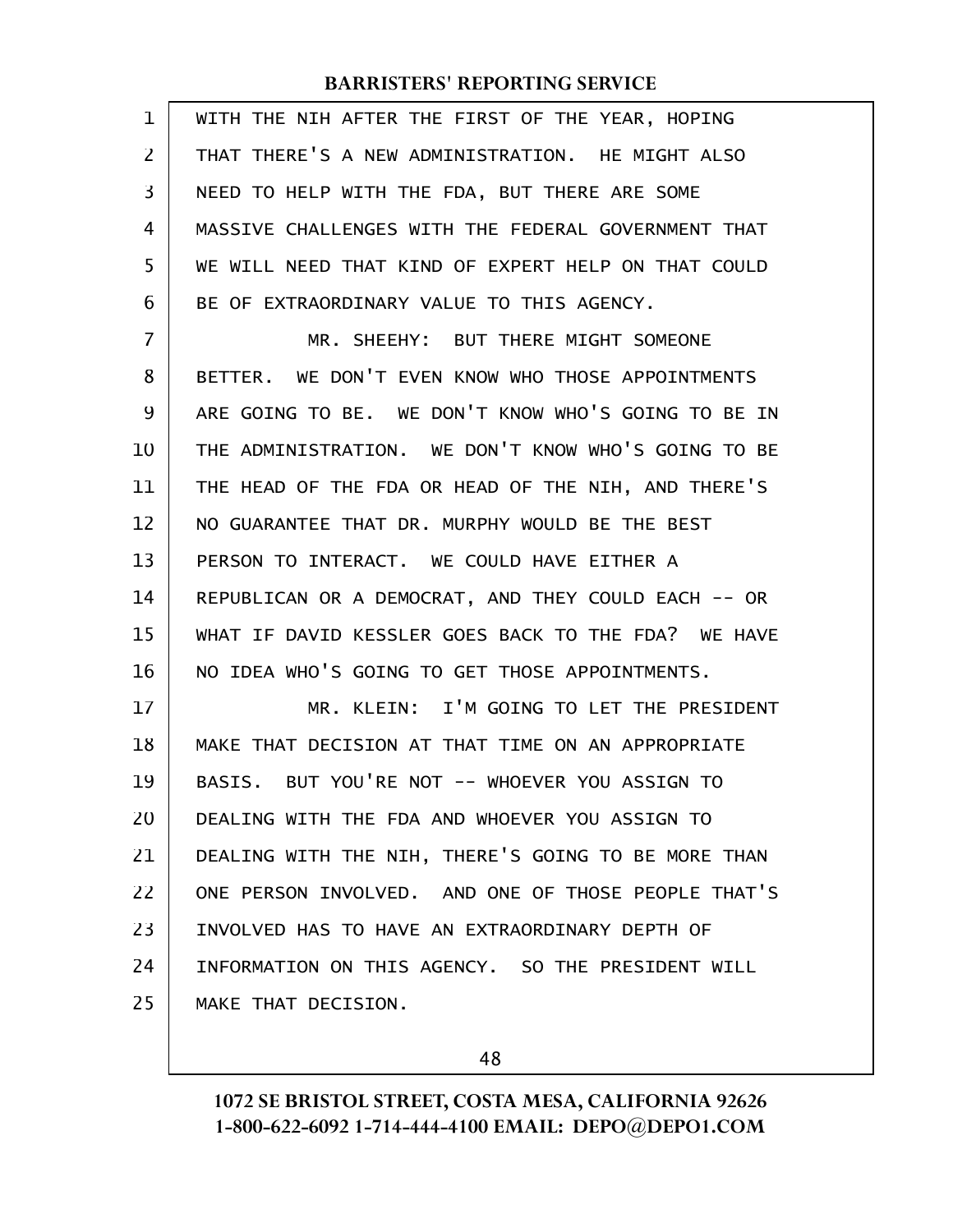| $\mathbf 1$ | MR. SHEEHY: I WOULD DISAGREE WITH THE               |
|-------------|-----------------------------------------------------|
| 2           | FDA. THE FDA IS GOING TO REQUIRE EXPERIENCE WITH    |
| 3           | THE SCIENCE AS IT'S BEING DONE. DR. MURPHY IS NOT A |
| 4           | STEM CELL SCIENTIST. SO IT'S GOING TO BE SOMEONE    |
| 5           | WHO CAN GO THERE AND TALK CHAPTER AND VERSE ABOUT   |
| 6           | WHAT THE SAFETY ISSUES THAT ARE HOLDING UP CLINICAL |
| 7           | TRIALS ARE AND NOT SOMEONE WHO HAPPENS TO KNOW THE  |
| 8           | INNER WORKINGS OF CIRM.                             |
| 9           | MR. KLEIN: THAT'S FINE. SO MAYBE THE                |
| 10          | PRESIDENT MAKES A DECISION THAT DR. MURPHY WORKS ON |
| 11          | THE NIH AND NOT ON THE FDA. DR. TROUNSON HAS        |
| 12          | EXPERIENCE TO JUDGE WHEN IT'S EFFECTIVE AND WHEN    |
| 13          | IT'S NOT.                                           |
|             |                                                     |
| 14          | MR. SHEEHY: DR. TROUNSON --                         |
| 15          | MR. KLEIN: YOU DON'T LIKE DR. MURPHY, AND           |
| 16          | LET'S STICK TO THE MISSION HERE, JEFF. LET'S STICK  |
| 17          | TO THE MISSION.                                     |
| 18          | MR. SHEEHY: I RESENT YOU SAYING THAT MY             |
| 19          | ATTEMPTS TO SAFEGUARD PUBLIC MONEY IS BASED ON      |
| 20          | PERSONAL ANIMUS. I DEEPLY RESENT THAT. IT'S         |
| 21          | INAPPROPRIATE FOR YOU TO SUGGEST THAT. I THINK IT'S |
| 22          | MORE INAPPROPRIATE FOR A FORMER BOARD MEMBER TO BE  |
| 23          | RECEIVING MONEY FROM A BOARD THAT THEY USED TO SIT  |
| 24          | ON THEIR COLLEAGUES ARE VOTING THROUGH AS MONEY. TO |
| 25          | ACCUSE ME OF PERSONAL ANIMUS FOR WANTING TO -- IS   |

49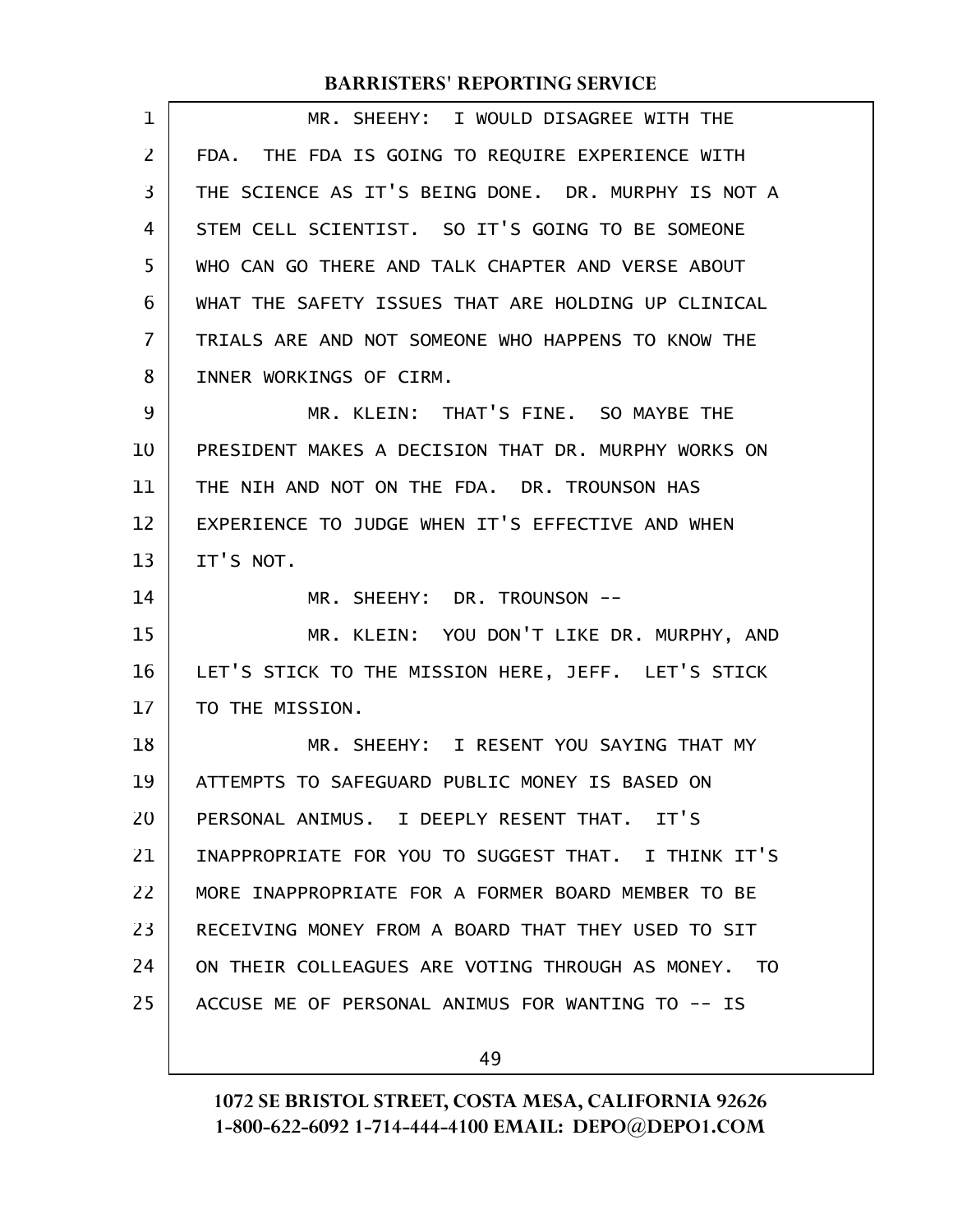| <b>BARRISTERS' REPORTING SERVICE</b>                 |
|------------------------------------------------------|
| REALLY INAPPROPRIATE.                                |
| CHAIRPERSON LANSING: I THINK THAT WHAT               |
| JEFF IS BRINGING UP IS A NEED TO HAVE A MORE OPEN    |
| PROCESS, BUT AT THE SAME TIME WE ALSO AGREE, THIS IS |
| WHY IT'S A PARTICULARLY COMPLICATED ISSUE, THAT WE   |
| WANTED DR. TROUNSON TO RUN THE INSTITUTION. AND      |
| THAT WE WERE GOING TO LET HIM, YOU KNOW, HIRE WHO HE |
| WISHES TO, AND WE WEREN'T GOING TO TRY AND           |
| MICROMANAGE IT.                                      |
| DR. PIZZO: TO THAT REGARD, I AGREE WITH              |
| THAT LAST STATEMENT. AND WHILE I THINK A FAIR AND    |
| HONEST EXCHANGE IS IMPORTANT, I THINK NONE OF US     |
| WANT TO BE IN A SITUATION WHERE WE'RE TRADING BARBS  |
| OR ACCUSATIONS. I KNOW NO ONE REALLY WANTS TO DO     |
| THAT.                                                |
| IT SEEMS TO ME, FOLLOWING YOUR LINE OF               |
| COMMENTARY, SHERRY, THAT I THINK PART OF THE         |
| DISCUSSION DOES NEED TO BE TRANSPARENT AND THE OTHER |
| PART THERE SHOULD BE A DISCUSSION ABOUT WHAT'S THE   |
| BUDGET THAT IS NEEDED TO RUN THE EXECUTIVE FUNCTIONS |
| AND TO ALLOW THE PRESIDENT TO HAVE LICENSE TO        |
| OPERATE WITHIN SOME BUDGET SO THAT THERE'S SOME      |
|                                                      |

COMFORT THAT THE EXECUTIVE FUNCTIONS WILL BE ACCOMPLISHED, BUT NOT NECESSARILY EXCEEDED ON A FINANCIAL BASIS. 23 24 25

50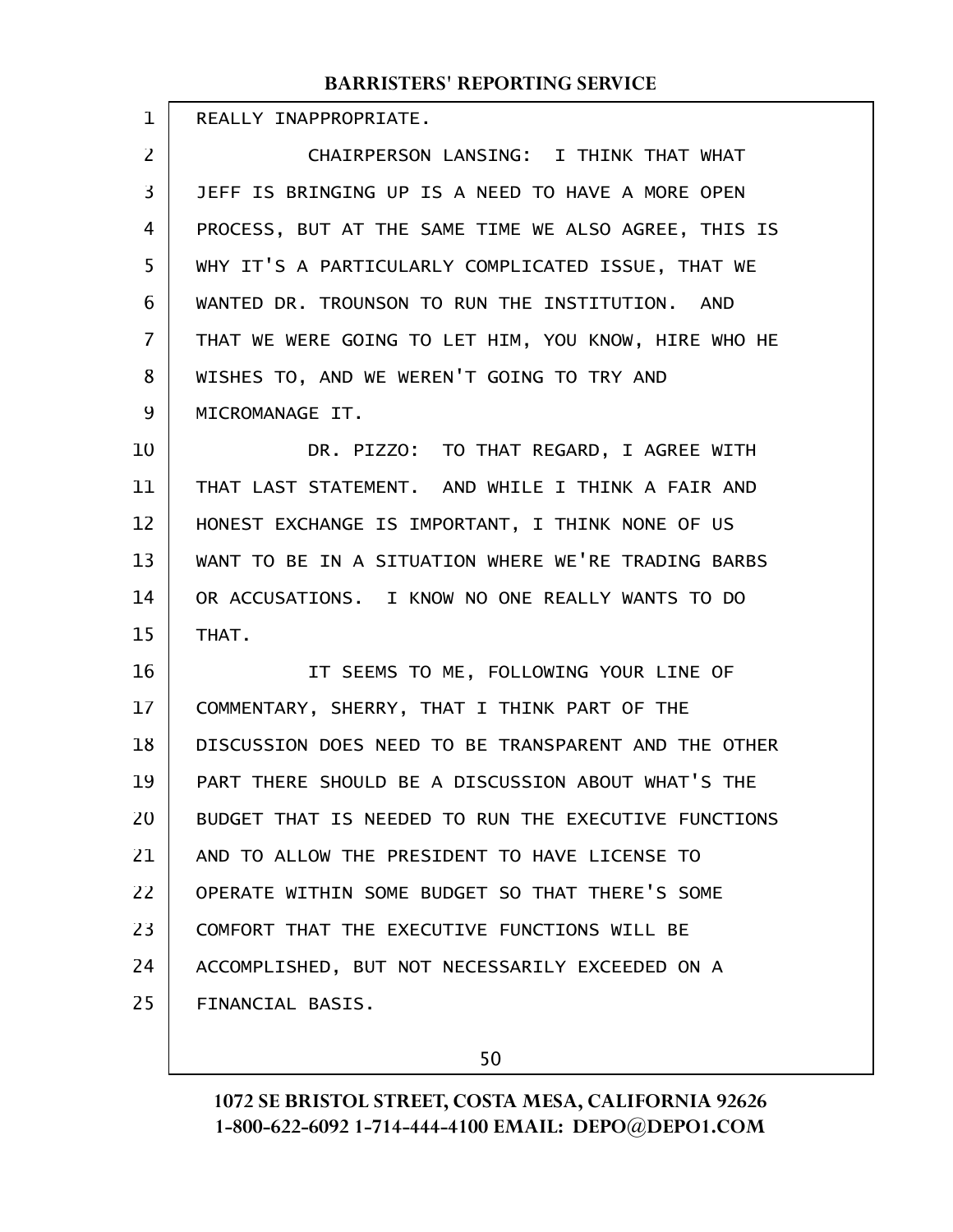|                | <b>BARRISTERS' REPORTING SERVICE</b>                 |
|----------------|------------------------------------------------------|
| $\mathbf{1}$   | CHAIRPERSON LANSING: WE DO HAVE THAT                 |
| $\overline{2}$ | BUDGET, DO WE NOT?                                   |
| 3              | DR. TROUNSON: THAT'S CORRECT, SHERRY. WE             |
| 4              | PASSED --                                            |
| 5              | DR. PIZZO: IF THAT'S THE CASE, I THINK,              |
| 6              | FROM MY POINT OF VIEW, IF THINGS ARE STAYING WITHIN  |
| $\mathbf{7}$   | BUDGET, AT LEAST I, FOR ONE, WANT TO ALLOW THE       |
| 8              | PRESIDENT TO HAVE THE OPPORTUNITY OF FLEXIBILITY TO  |
| 9              | MAKE THE DECISIONS.                                  |
| 10             | NOW THAT STATEMENT BEING GIVEN, WHAT I               |
| 11             | HEARD JEFF RAISING IS ANOTHER ISSUE THAT DOES        |
| 12             | DESERVE SOME DISCUSSION. IT'S NOT REALLY A MATTER    |
| 13             | OF WHO'S MOST QUALIFIED, BUT WHAT I HEARD JEFF       |
| 14             | RAISING WAS AN ISSUE ABOUT APPEARANCES IN TERMS OF   |
| 15             | SOMEONE WHO HAD BEEN ON THE BOARD WHO THEN BECOMES A |
| 16             | CONSULTANT. AND I THINK SOME DIALOGUE ABOUT THAT IS  |
| 17             | APPROPRIATE BECAUSE OTHER AGENCIES OR ORGANIZATIONS  |
| 18             | THAT HAVE THOSE KIND OF TURNKEY ARRANGEMENTS DO      |
| 19             | RAISE CONCERN PARTICULARLY IN DIFFICULT FINANCIAL    |
| 20             | TIMES. SO I WOULD SEPARATE THE TWO ISSUES.           |
| 21             | I CERTAINLY THINK THAT THE PRESIDENT                 |
| 22             | SHOULD CHOOSE WHO HE WISHES TO WORK WITH WITHIN THE  |
| 23             | BUDGETARY SETTINGS THAT HAVE BEEN ESTABLISHED, BUT   |
| 24             | THERE SHOULD BE A GENERIC, NONSPECIFIC TO RICH       |
| 25             | MURPHY, DISCUSSION ABOUT WHAT'S THE POLICY REGARDING |
|                |                                                      |

51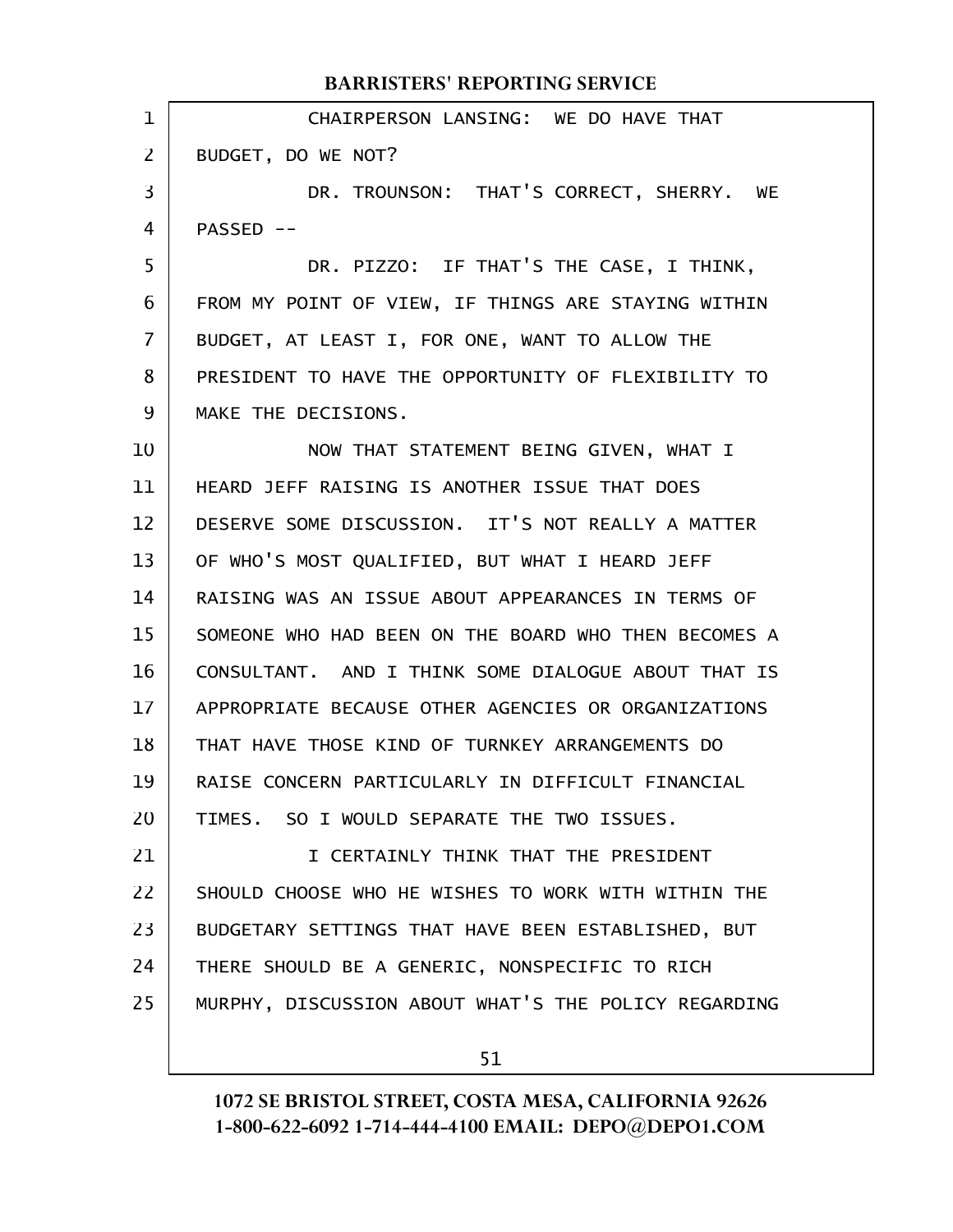| 1              | MEMBERS WHO HAVE BEEN PART OF THE BOARD WHO GO OFF   |
|----------------|------------------------------------------------------|
| $\overline{2}$ | THE BOARD IN TERMS OF THEIR SUBSEQUENT CONSULTING -- |
| 3              | PAID CONSULTING ARRANGEMENTS AS COMPARED TO NONPAID  |
| 4              | CONSULTANT ARRANGEMENTS.                             |
| 5              | CHAIRPERSON LANSING: MAYBE THAT IS                   |
| 6              | SOMETHING -- I THINK, PHIL, YOU SAID IT QUITE RIGHT. |
| 7              | SO WE HAVE A BUDGET. WITHIN THAT BUDGET WE'VE ALL    |
| 8              | AGREED THAT DR. TROUNSON SHOULD HAVE THE RIGHT TO    |
| 9              | HIRE THE PEOPLE THAT HE WISHES. NOW PERHAPS WE NEED  |
| 10             | TO LOOK AT THIS ISSUE, AND THIS COULD BE A           |
| 11             | GOVERNANCE MATTER, WHAT IS THE BEST PRACTICES, FOR   |
| 12             | WANT OF A BETTER WORD, SITUATION THAT WE COULD HAVE  |
| 13             | FOR PEOPLE WHO WERE ON THE BOARD, AND THIS BOARD IS  |
| 14             | GOING TO GO ON A LONG TIME, AND SOME OF US ARE GOING |
| 15             | TO BE TERMED OUT, AND PROBABLY IT WILL STILL BE      |
| 16             | GOING ON.                                            |
| 17             | SO MAYBE WE CAN START TO DESIGN BEST                 |
| 18             | PRACTICES, JAMES, THAT YOU CAN KIND OF AND I CAN     |
| 19             | THINK ABOUT WHAT THOSE BEST PRACTICES ARE, OBVIOUSLY |
| 20             | TAKING INTO ACCOUNT WHAT JEFF SAID. NO MATTER WHAT,  |
| 21             | IT HAS TO BE A FULL AND TRANSPARENT DECISION.        |
| 22             | DR. POMEROY: SHERRY, THIS IS CLAIRE. I               |
| 23             | WOULD LIKE TO SECOND THAT SUGGESTION AND MAYBE JUST  |
| 24             | ADD ONE ADDITIONAL PIECE. BECAUSE THIS RAISES THE    |
| 25             | ISSUE, NOT ONLY OF FORMER BOARD MEMBERS, BUT FORMER  |
|                |                                                      |

52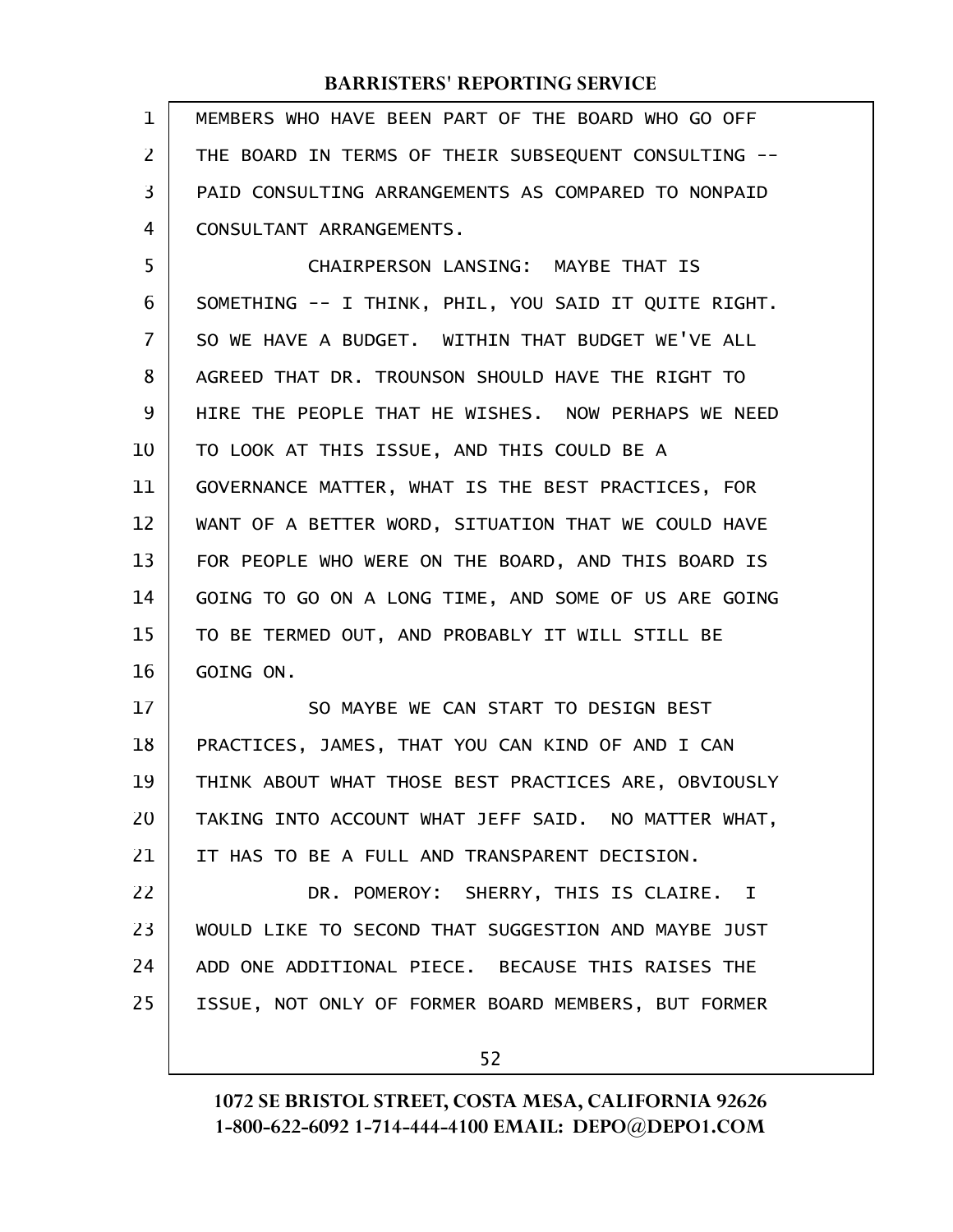CIRM STAFF.

1

2

CHAIRPERSON LANSING: ABSOLUTELY.

DR. POMEROY: AND, OF COURSE, DR. MURPHY AS ONE EXAMPLE FALLS ACTUALLY INTO BOTH OF THOSE CATEGORIES. AND SO I WOULD FEEL VERY REASSURED IF ON A FUTURE AGENDA WE DID THINK THROUGH THIS, PROACTIVELY SETTING SOME POLICIES ABOUT WHAT IS APPROPRIATE IN ORDER TO HAVE THE PUBLIC TRUST. CHAIRPERSON LANSING: I THINK THAT'S A VERY GOOD THING. AND, JAMES, I'M GOING TO ASK, IN ORDER OF PRIORITY, I'D LIKE TO FINISH THE WORK THAT WE'RE DOING FOR OUR NEXT CALL IN TERMS OF, YOU KNOW, HOW WE HANDLE THE TELEPHONE, TELECONFERENCE MEETINGS, THE TELEPHONE MEETINGS. AND THEN FOR OUR MEETING AFTER THAT, PERHAPS YOU AND I CAN START COMING UP WITH SOME BEST PRACTICES AND GO THROUGH THE SAME PROCEDURE THAT WE ARE GOING THROUGH WITH THE TELECONFERENCING. TRY AND COME UP WITH A DOCUMENT THAT WE ALL DISCUSS AND SEE HOW WE FEEL. MR. HARRISON: SURE. CHAIRPERSON LANSING: EVERYBODY COMFORTABLE WITH THAT? DR. PIZZO: YES. CHAIRPERSON LANSING: JEFF, ARE YOU COMFORTABLE? 53 3 4 5 6 7 8 9 10 11 12 13 14 15 16 17 18 19 20 21 22 23 24 25

1072 SE BRISTOL STREET, COSTA MESA, CALIFORNIA 92626 1-800-622-6092 1-714-444-4100 EMAIL: DEPO@DEPO1.COM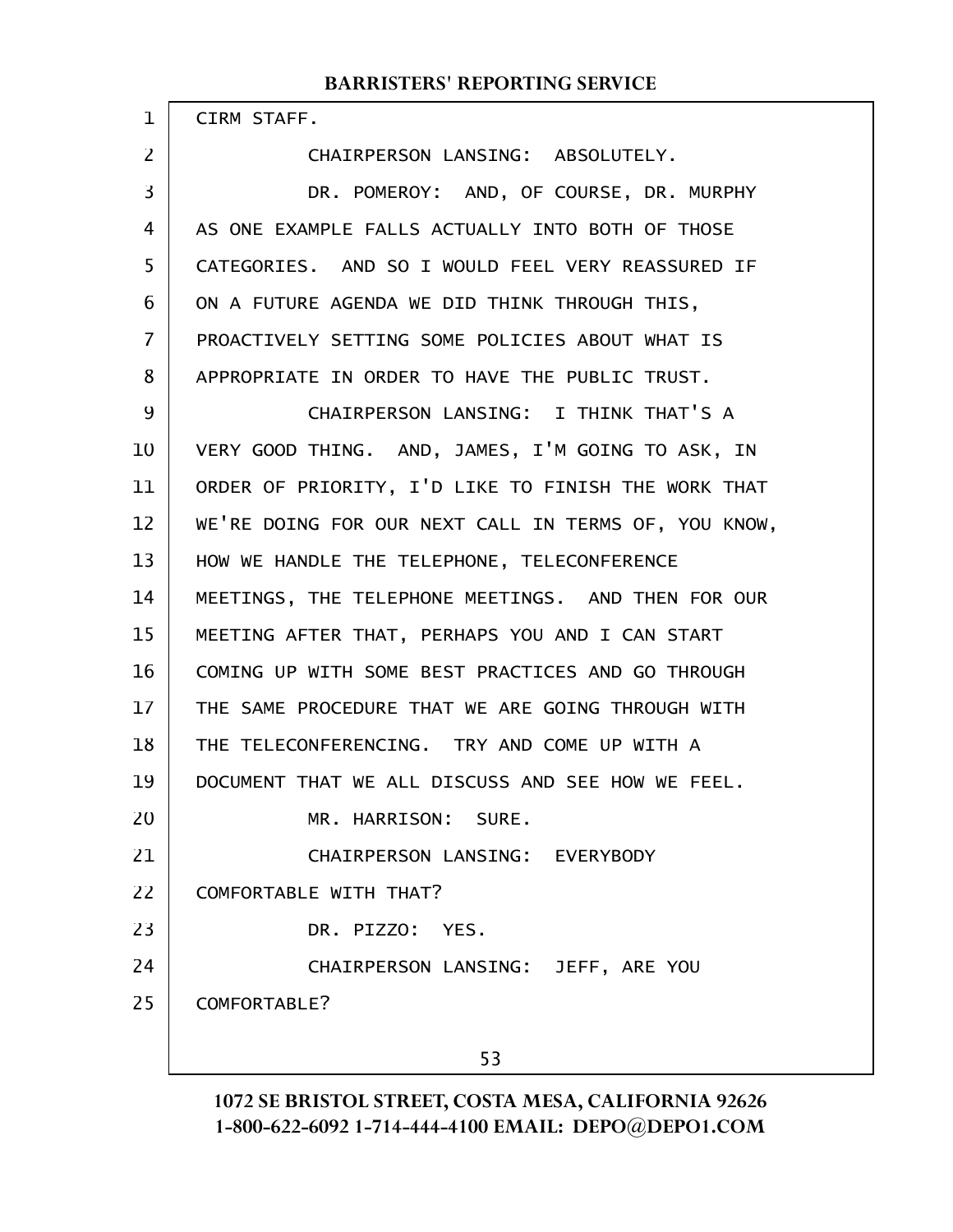| 1  | MR. SHEEHY: YES.                                     |
|----|------------------------------------------------------|
| 2  | CHAIRPERSON LANSING: GREAT. I THINK IT'S             |
| 3  | A VALID POINT, AND I THINK WE ALL WANT TO HANDLE THE |
| 4  | PUBLIC TRUST IN THE MOST PROPER WAY. ON THE OTHER    |
| 5  | HAND, DR. TROUNSON AND BOB, OBVIOUSLY WE WANT DR.    |
| 6  | TROUNSON TO RUN THIS AS HE HAS BEEN DOING IN A FULL  |
| 7  | AND TRANSPARENT BUT EFFICIENT WAY AND TO HAVE THE    |
| 8  | RIGHT TO HIRE WHO HE FEELS COMFORTABLE WITH.         |
| 9  | SO I'M GOING TO MAKE SURE THAT I HAVE                |
| 10 | GIVEN EVERYBODY THE OPPORTUNITY TO TALK. LET'S SEE.  |
| 11 | ANY OTHER COMMENTS AT STANFORD FROM THE COMMITTEE?   |
| 12 | DR. PIZZO: NOPE.                                     |
| 13 | CHAIRPERSON LANSING: ANY OTHER COMMENTS              |
| 14 | IN LA JOLLA?                                         |
| 15 | MR. ROTH: NO.                                        |
| 16 | CHAIRPERSON LANSING: IN SACRAMENTO?                  |
| 17 | DR. POMEROY: NO.                                     |
| 18 | CHAIRPERSON LANSING: SAN FRANCISCO?                  |
| 19 | MR. SHEEHY: NO.                                      |
| 20 | CHAIRPERSON LANSING: NOW FROM THE PUBLIC.            |
| 21 | SAN FRANCISCO?                                       |
| 22 | MS. KING: NONE HERE.                                 |
| 23 | CHAIRPERSON LANSING: SACRAMENTO? LA                  |
| 24 | JOLLA?                                               |
| 25 | MR. ROTH: NONE.                                      |
|    | 54                                                   |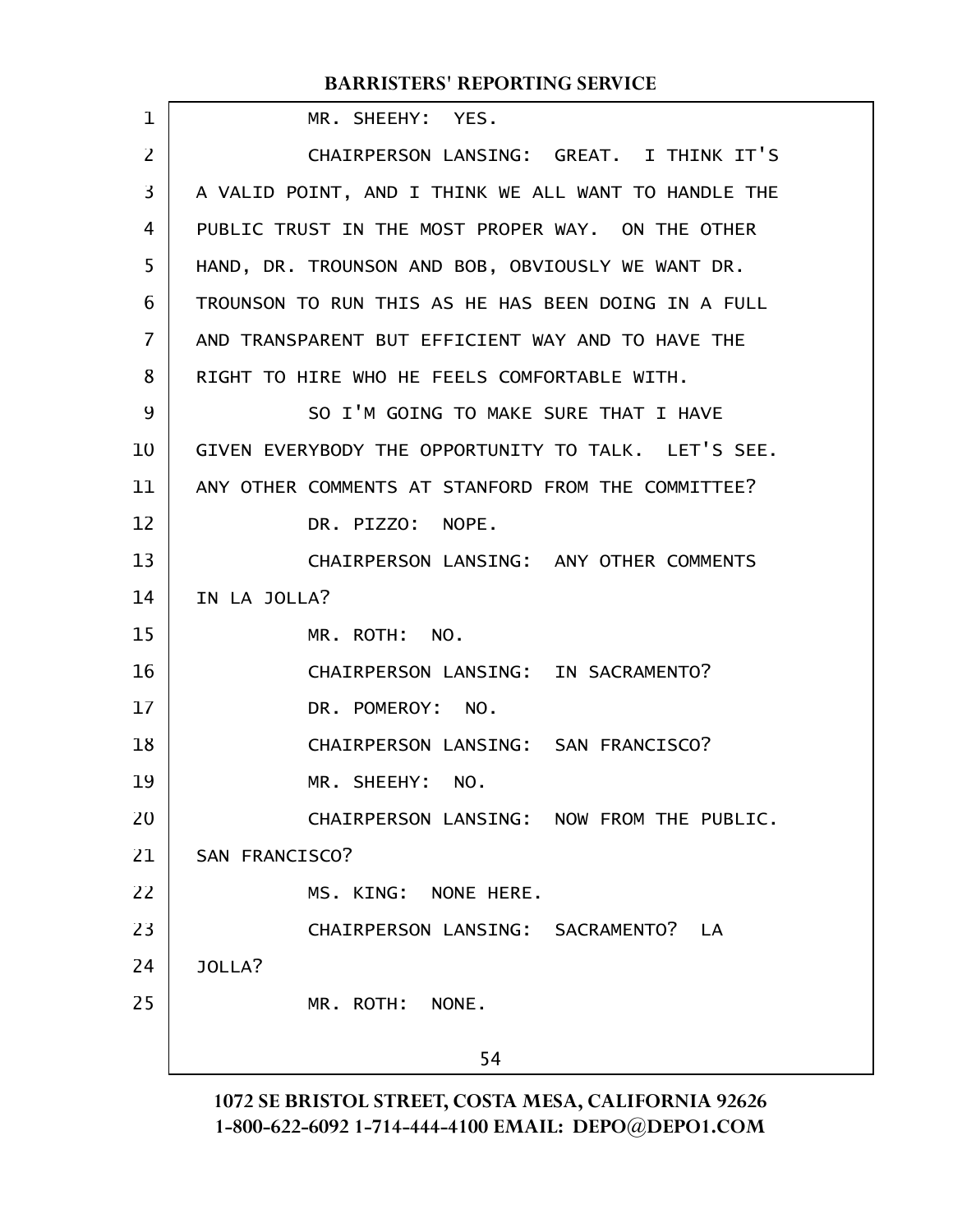|                | <b>BARRISTERS' REPORTING SERVICE</b>                 |
|----------------|------------------------------------------------------|
| $\mathbf 1$    | CHAIRPERSON LANSING: STANFORD?                       |
| $\overline{2}$ | DR. PIZZO: NONE.                                     |
| 3              | CHAIRPERSON LANSING: AT THE FOUNDATION IN            |
| 4              | L.A.?                                                |
| 5              | MR. SIMPSON: THIS IS JOHN SIMPSON,                   |
| 6              | CONSUMER WATCHDOG. I JUST WANTED TO COMMEND YOU FOR  |
| $\overline{7}$ | AGREEING TO LOOK INTO THIS WHOLE ISSUE. NOT HAVING   |
| 8              | DONE SO, YOU WOULD HAVE BEEN RUNNING THE RISK OF     |
| 9              | PEOPLE SUGGESTING THAT YOU'RE OPERATING WITH SORT OF |
| 10             | AN OLD BOY'S NETWORK, WHICH IS THE LAST THING YOU    |
| 11             | WANT TO BE SEEN DOING. SO I THINK IT'S VERY          |
| 12             | APPROPRIATE YOUR WRESTLING WITH THIS WHEN YOU ARE.   |
| 13             | THE OTHER THING, THOUGH, THAT I DID WANT             |
| 14             | TO SAY FOR THE RECORD, I THINK THERE WAS, IN FACT,   |
| 15             | AN RFP THAT WENT OUT WHICH RESULTED IN THIS          |
| 16             | CONSULTANCY BY DR. MURPHY, I BELIEVE.                |
| 17             | MS. SCHAFFER: I CAN CONFIRM THAT.                    |
| 18             | MR. SIMPSON: I WAS PRETTY SURE. I DON'T              |
| 19             | KNOW THAT THERE WAS ANYTHING WHEN THE CONTRACT WAS   |
| 20             | EXTENDED, BUT INITIALLY THERE WAS INDEED ONE.        |
| 21             | CHAIRPERSON LANSING: I THINK THERE WAS               |
| 22             | BECAUSE, AS JEFF INDICATED, HE VOTED -- WE HAD AN    |
| 23             | OPEN VOTE AND IT WAS TRANSPARENT, AND THAT MADE HIM  |
| 24             | FEEL BETTER, BUT I THINK THE EXTENSION HAS BROUGHT   |
| 25             | UP THIS QUESTION. I THINK IT'S A HEALTHY THING FOR   |
|                |                                                      |
|                | 55                                                   |

1072 SE BRISTOL STREET, COSTA MESA, CALIFORNIA 92626 1-800-622-6092 1-714-444-4100 EMAIL: DEPO@DEPO1.COM

 $\overline{\phantom{a}}$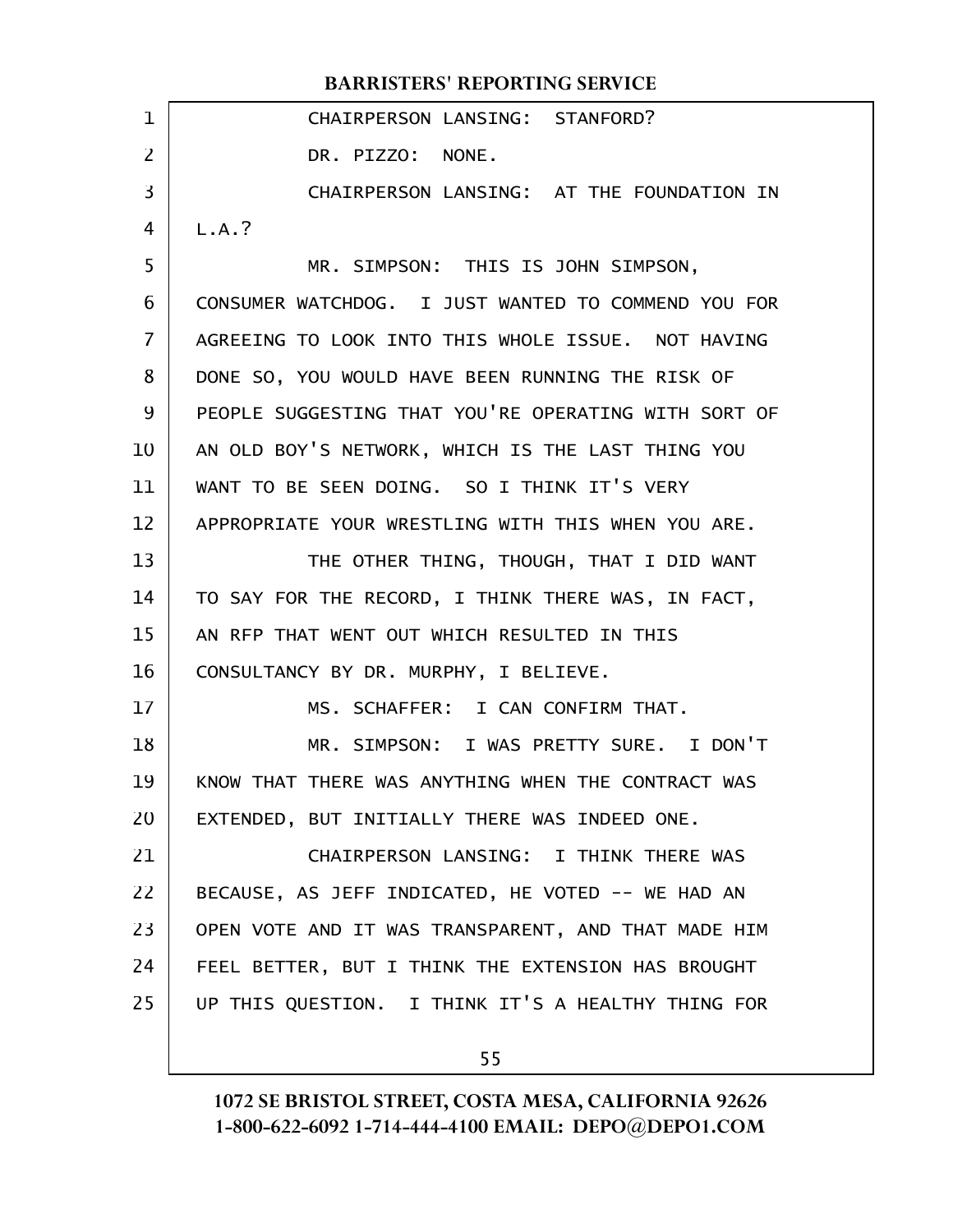US TO LOOK AT.

1

MR. SIMPSON: I AGREE. I THINK YOU ARE DOING ABSOLUTELY THE RIGHT THING. 2 3

CHAIRPERSON LANSING: THANK YOU, JOHN. SO WE HAD A CLOSED SESSION, BUT WE DON'T NEED ONE. SO I'M GOING TO ASK IF THERE'S ANY FURTHER COMMENTS? AND I ALSO I WANT TO THANK ALL OF YOU FOR WHAT I THOUGHT WAS AN INCREDIBLY HEALTHY AND PRODUCTIVE CONVERSATION ON OUR POSSIBLE NEW PROCEDURE FOR ATTENDING MEETINGS BY PHONE. AND ALSO I WANT TO THANK EVERYBODY FOR A HEALTHY DISCUSSION ON HOW TO HANDLE EX-BOARD MEMBERS AND STAFF. AND WE'LL BE COMING BACK IN BOTH CASES WITH SOME POSSIBLE GUIDELINES FOR ALL OF US TO LOOK AT. 4 5 6 7 8 9 10 11 12 13 14

SO WITH THAT SAID, I WISH EVERYBODY A GOOD MEETING -- A GOOD WEEKEND. AND I THOUGHT IT WAS A GOOD MEETING, AND I THANK YOU FOR YOUR TIME. I THINK THIS MEETING IS ADJOURNED. 15 16 17 18

DR. TROUNSON: SHERRY, JUST BEFORE YOU GO, JUST TO REPORT TO YOU THAT YESTERDAY AND TODAY WE HAD THE CIRM GRANTEES MEETING. AND I HAVE TO SAY THE PHENOMENAL SCIENCE PROGRESSING GENUINELY TOWARDS SOME TRANSLATION OF SCIENCE TO SOME VERY SERIOUS DISEASES HAS BEEN EXTRAORDINARY. YOU WOULD HAVE BEEN ABSOLUTELY PROUD. I WAS. I THINK IT WAS A 19 20 21 22 23 24 25

56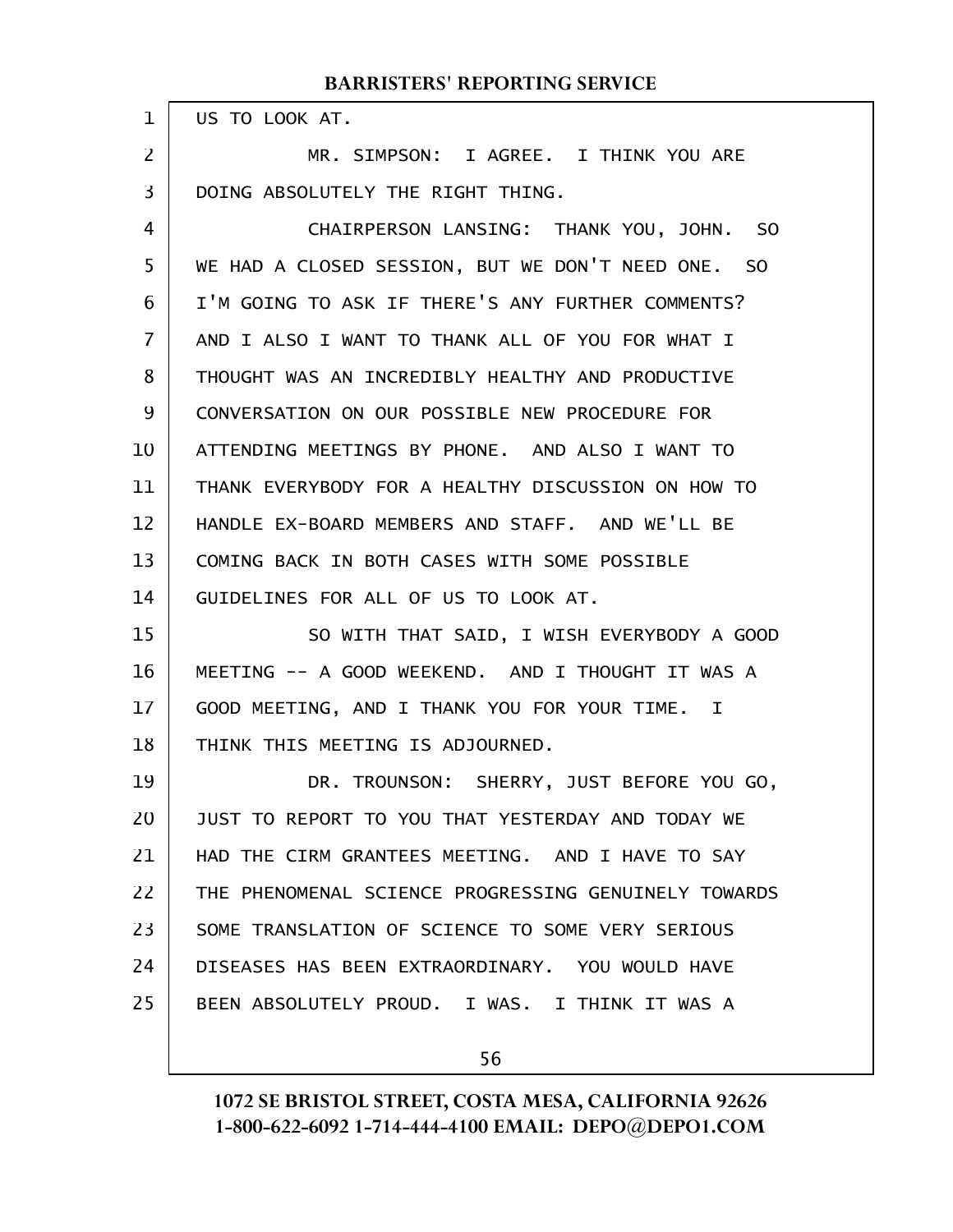| $\mathbf 1$ | FABULOUS COUPLE OF DAYS, AND THE PEOPLE WHO ARE      |
|-------------|------------------------------------------------------|
| 2           | DOING THE WORK YOU WOULD HAVE BEEN ABSOLUTELY PROUD. |
| 3           | CHAIRPERSON LANSING: I CAN'T WAIT TO HEAR            |
| 4           | ABOUT IT. I'M REGRETFULLY -- IT'S A PERFECT EXAMPLE  |
| 5           | OF WHERE I WISH I COULD PARTICIPATE BY PHONE AT THE  |
| 6           | LASKER PRIZE BOARD MEETING, AND WE GIVE OUT THE      |
| 7           | PRIZE ON THE DAY OF THE NEXT ICOC MEETING. I HAD A   |
| 8           | REAL CONFLICT.                                       |
| 9           | DR. PIZZO: WE'RE VERY GLAD AT STANFORD               |
| 10          | ABOUT YOUR SELECTION, SHERRY.                        |
| 11          | CHAIRPERSON LANSING: I WISH I COULD SAY              |
| 12          | I'M THE ONE THAT CHOSE THEM, BUT I'M VERY PROUD TO   |
| 13          | BE PART OF THE BOARD.                                |
| 14          | MR. KLEIN: SHERRY, JUST TO ADD TO WHAT               |
| 15          | ALAN SAID, STU ORKIN AND TONY ATALLA, AND A NUMBER   |
| 16          | OF NATIONAL LEADERS IN STEM CELL RESEARCH WHO WERE   |
| 17          | THERE WERE EXTRAORDINARILY IMPRESSED. I WAS AWED BY  |
| 18          | SOME OF THESE SESSIONS. IT WAS EXTRAORDINARY WHAT    |
| 19          | OUR RESEARCHERS WERE DOING AND THE COMPLEMENTARY     |
| 20          | RESEARCH BEING DONE AROUND THE COUNTRY AND AROUND    |
| 21          | THE WORLD. BUT IT IS -- I THINK JEFF WAS VERY        |
| 22          | PLEASED WITH IT AS WELL. IT WAS REALLY REMARKABLE.   |
| 23          | MR. SHEEHY: ASTOUNDING.                              |
| 24          | CHAIRPERSON LANSING: I KNOW -- THE REASON            |
| 25          | I BROUGHT UP THAT I WON'T BE AT THE BOARD MEETING IS |
|             | 57                                                   |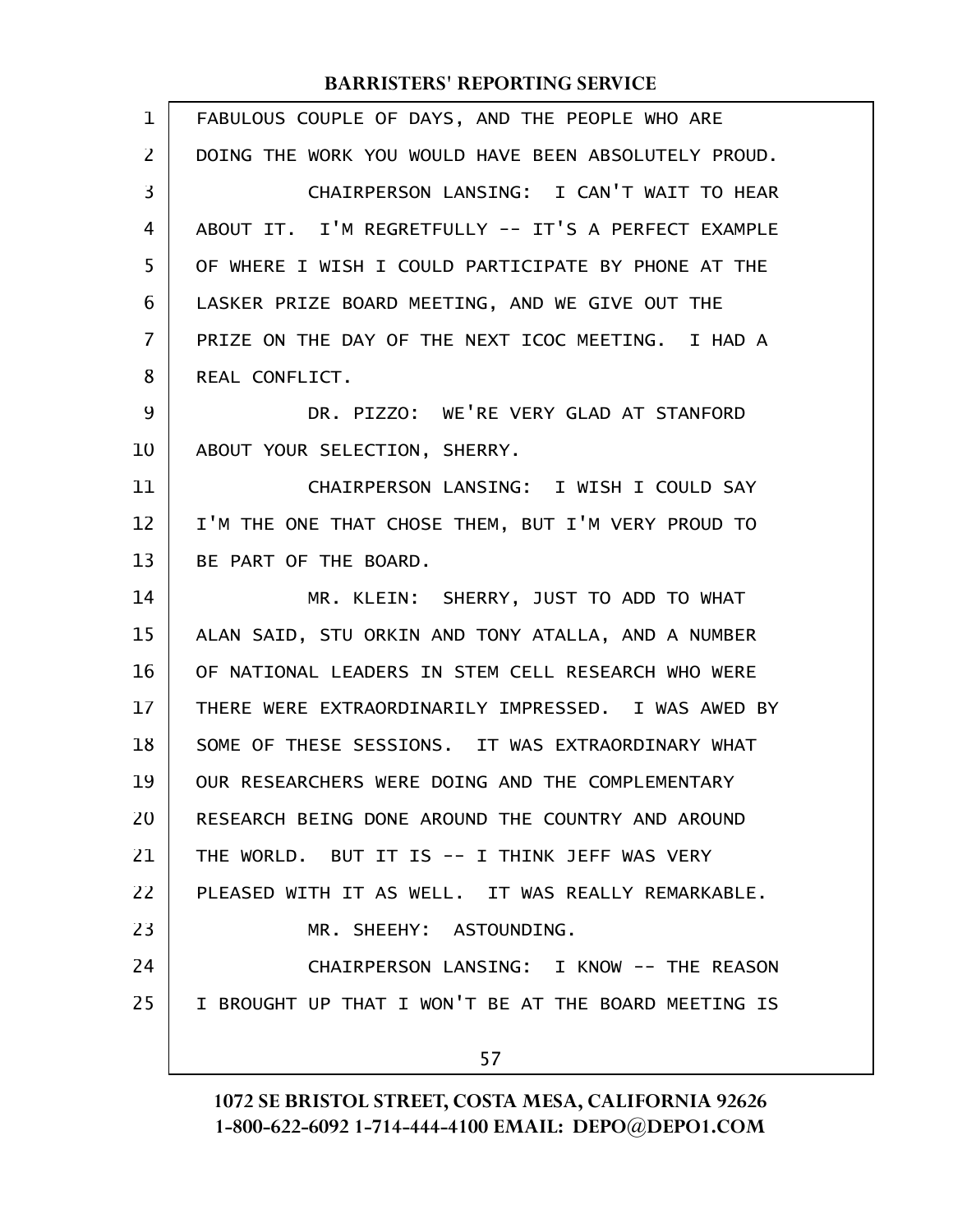| $\mathbf{1}$   | THAT I KNOW YOU ARE GOING TO PROBABLY GIVE A REPORT |
|----------------|-----------------------------------------------------|
| $\overline{2}$ | ON IT, SO I'LL BE PARTICULARLY FRUSTRATED NOT TO BE |
| 3              | ABLE TO HEAR IT. MELISSA, MAYBE YOU CAN FILL ME IN  |
| 4              | AFTERWARDS.                                         |
| 5              | MS. KING: ABSOLUTELY.                               |
| 6              | CHAIRPERSON LANSING: TO END ON THAT GREAT           |
| $\overline{I}$ | NOTE IS WONDERFUL. AGAIN, I THANK EVERYBODY AND     |
| 8              | WISH YOU A GOOD WEEKEND.                            |
| 9              | (THE MEETING WAS THEN CONCLUDED AT                  |
| 10             | $04:48$ P.M.)                                       |
| 11             |                                                     |
| 12             |                                                     |
| 13             |                                                     |
| 14             |                                                     |
| 15             |                                                     |
| 16             |                                                     |
| 17             |                                                     |
| 18             |                                                     |
| 19             |                                                     |
| 20             |                                                     |
| 21             |                                                     |
| 22             |                                                     |
| 23             |                                                     |
| 24             |                                                     |
| 25             |                                                     |
|                | 58                                                  |
|                | 1072 SE DDISTOI STDEET COSTA MESA CALIEODNIA 02626  |